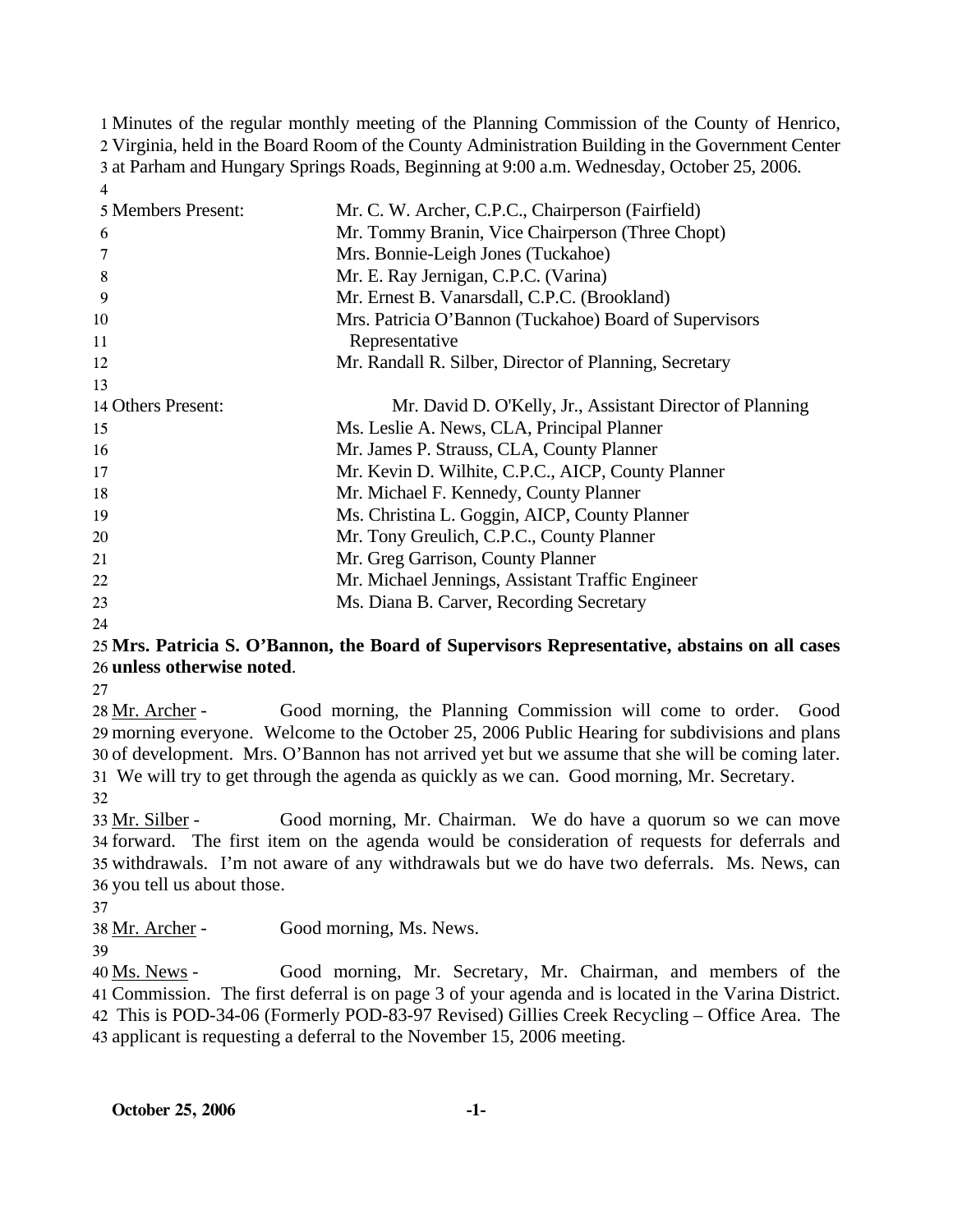#### 44 **PLAN OF DEVELOPMENT (Deferred from the September 27, 2006 Meeting)**

45

| POD-34-06<br>Gillies Creek Recycling $-$<br>Office Area - Masonic Lane<br>and $I-64$<br>$(POD-83-97$ Revised) | <b>Engineering Design Associates for Gillies Creek Industrial</b><br><b>Recycling:</b> Request for approval of a plan of development as<br>required by Chapter 24, Section 24-106 of the Henrico County<br>Code, to construct a one-story, 6,000 square foot office/repair<br>shop and two equipment sheds for an existing recycling center<br>on the landfill property. The 3.57-acre site is located at 4200<br>Masonic Lane on parcel 806-719-8851. The zoning is M-2,<br>General Industrial District. Individual well and septic |
|---------------------------------------------------------------------------------------------------------------|--------------------------------------------------------------------------------------------------------------------------------------------------------------------------------------------------------------------------------------------------------------------------------------------------------------------------------------------------------------------------------------------------------------------------------------------------------------------------------------------------------------------------------------|
|                                                                                                               | tank/drainfield. (Varina)                                                                                                                                                                                                                                                                                                                                                                                                                                                                                                            |

46

Is there anyone in the audience in opposition to the deferment of POD-34-06, Gillies Creek Recycling – Office Area, in the Varina District? No opposition. Mr. Jernigan. 48 47 Mr. Archer -49

Mr. Chairman, with that I will move for deferral of POD-34-06, Gillies 51 Creek Recycling – Office Area, to November 15, 2006 by request of the applicant. 50 Mr. Jernigan -

52

53 Mr. Vanarsdall - Second.

54

The motion was made by Mr. Jernigan and seconded by Mr. Vanarsdall. 56 All in favor say aye...all opposed say nay. The motion passes. 55 Mr. Archer -

57

58 At the request of the applicant, the Planning Commission deferred POD-34-06, Gillies Creek 59 Recycling – Office Area (POD-83-97 Revised) to its November 15, 2006 meeting.

60

The second request is on page 23 of your agenda and located in the Varina 62 District. This is subdivision River Pointe Estates (July 2006 Plan) for 43 lots. The applicant is 63 requesting deferral to, the December 13, 2006 meeting. 61 Ms. News -

64

# 65 **SUBDIVISION (Deferred from the September 27, 2006 Meeting)**

66

River Pointe Estates (July 2006 Plan) 9051 Deep Bottom Road **Bay Design Group, P.C. for John W. Roberts and Wilton Development Corporation:** The 81-acre site proposed for a subdivision of 43 single-family homes is located on the east line of Deep Bottom Road approximately 650 feet south of Kingsland Road on parcels 829- 676-2890 and 829-678-4054. The zoning is A-1, Agricultural District. County water and sewer. **(Varina) 43 Lots** 

67

Is there anyone in the audience in opposition to the deferment of 69 subdivision River Pointe Estates (July 2006 Plan) in the Varina District? No opposition. Mr. 70 Jernigan. 68 Mr. Archer -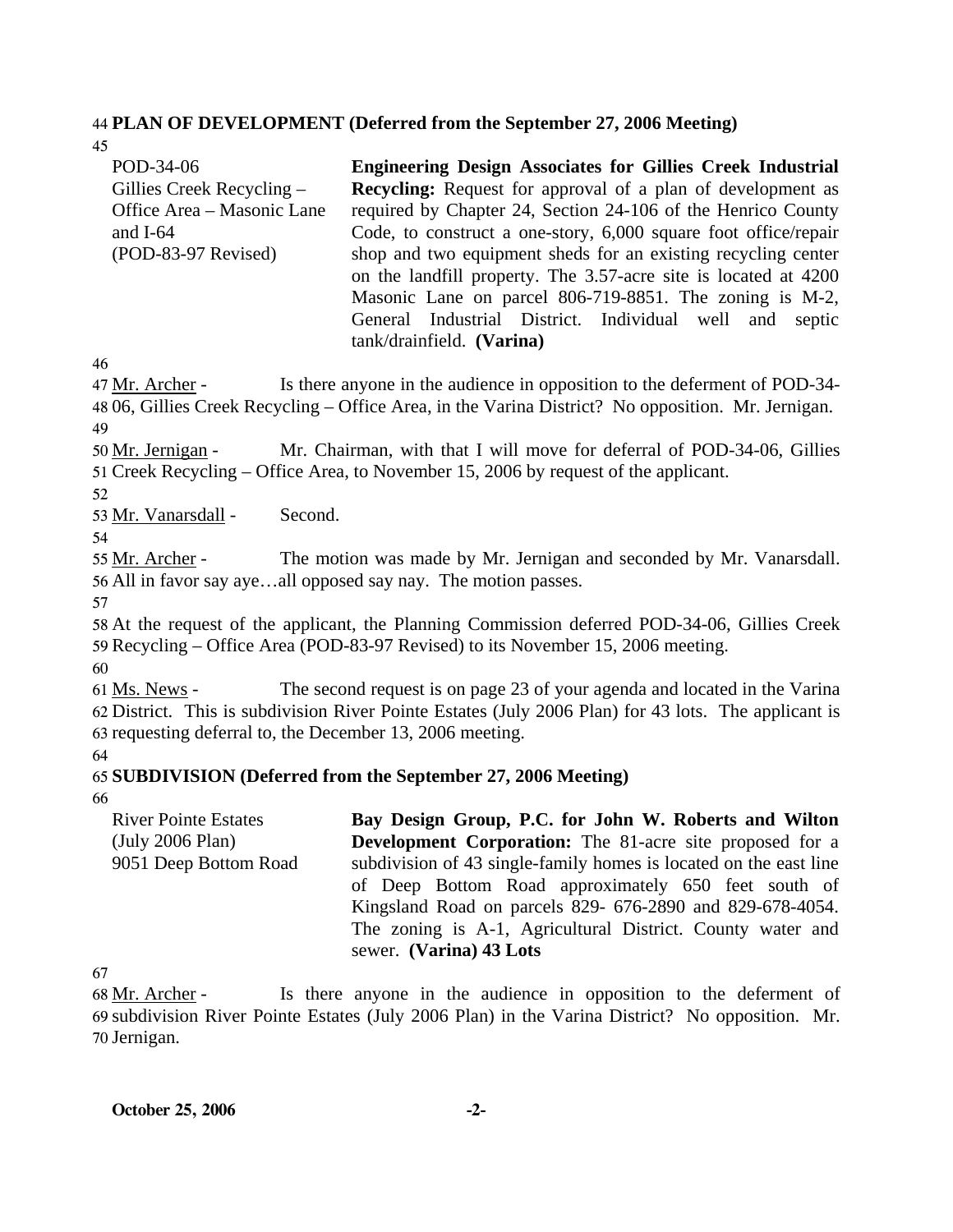Mr. Chairman, with that I will move for deferral of River Pointe Estates 72 (July 2006 Plan) to December 13, 2006 by request of the applicant. 71 Mr. Jernigan -

73

74 Mr. Vanarsdall - Second.

75

The motion was made by Mr. Jernigan and seconded by Mr. Vanarsdall. 77 All in favor say aye...all opposed say nay. The motion passes. 76 Mr. Archer -

78

79 At the request of the applicant, the Planning Commission deferred subdivision River Pointe 80 Estates (July 2006 Plan) to its December 13, 2006 meeting.

81

82 Mr. Archer - Are there any deferrals from the Commission? All right. Mr. Secretary. 83

Moving on to the Expedited Agenda. The Planning Commission has a 85 process where plans or cases that are somewhat minor in nature, where the staff is 86 recommending approval of the plans, where the Planning Commissioner from the district has no 87 outstanding issues, and whereby the applicant agrees with the conditions being suggested by staff. These are placed on an Expedited Agenda as to speed up the consideration of these items. 88 We have several plans on the Expedited Agenda. If there is opposition to these plans, they will 89 be pulled off of this agenda and heard in the order it was listed in the regular agenda. Ms. News, 90 would you tell us about those on the Expedited Agenda, please. 91 84 Mr. Silber -

92

Yes, sir, Mr. Secretary. We have six items on the Expedited Agenda this morning. The first item is on page 2 of your agenda and located in the Three Chopt District. 94 This is a transfer of approval POD-83-88, Jefferson National Bank. The name of that bank has 95 96 been changed to Wachovia, the new name. There is an addendum item on page 1 of your 97 addendum which indicates a revised recommendation for approval, and that the applicant has 98 agreed to the schedule stated in the condition for completing the deficiencies on the site. Staff 99 can recommend approval. 93 Ms. News -

100

# 101 **TRANSFER OF APPROVAL**

102

POD-83-88 Jefferson **Wachovia** National Bank – W. Broad Street and Dominion Boulevard

**James Miller for Resource Bank:** Request for transfer of approval as required by Chapter 24, Section 24-106 of the Henrico County Code from Wachovia National Bank and Jefferson National Bank to Resource Bank. The 1.090-acre site is located on the west side of Dominion Boulevard, approximately 340 feet north of the intersection of Dominion Boulevard and W. Broad Street (U. S. Route 250) on parcel 747- 761-3705. The zoning is B-3, Business District. County water and sewer. **(Three Chopt)** 

103

Thank you, Ms. News. Is there anyone in the audience in opposition to 105 the transfer of approval request for POD-83-88, Jefferson National Bank, in the Three Chopt 106 District? No opposition. Mr. Branin. 104 Mr. Archer -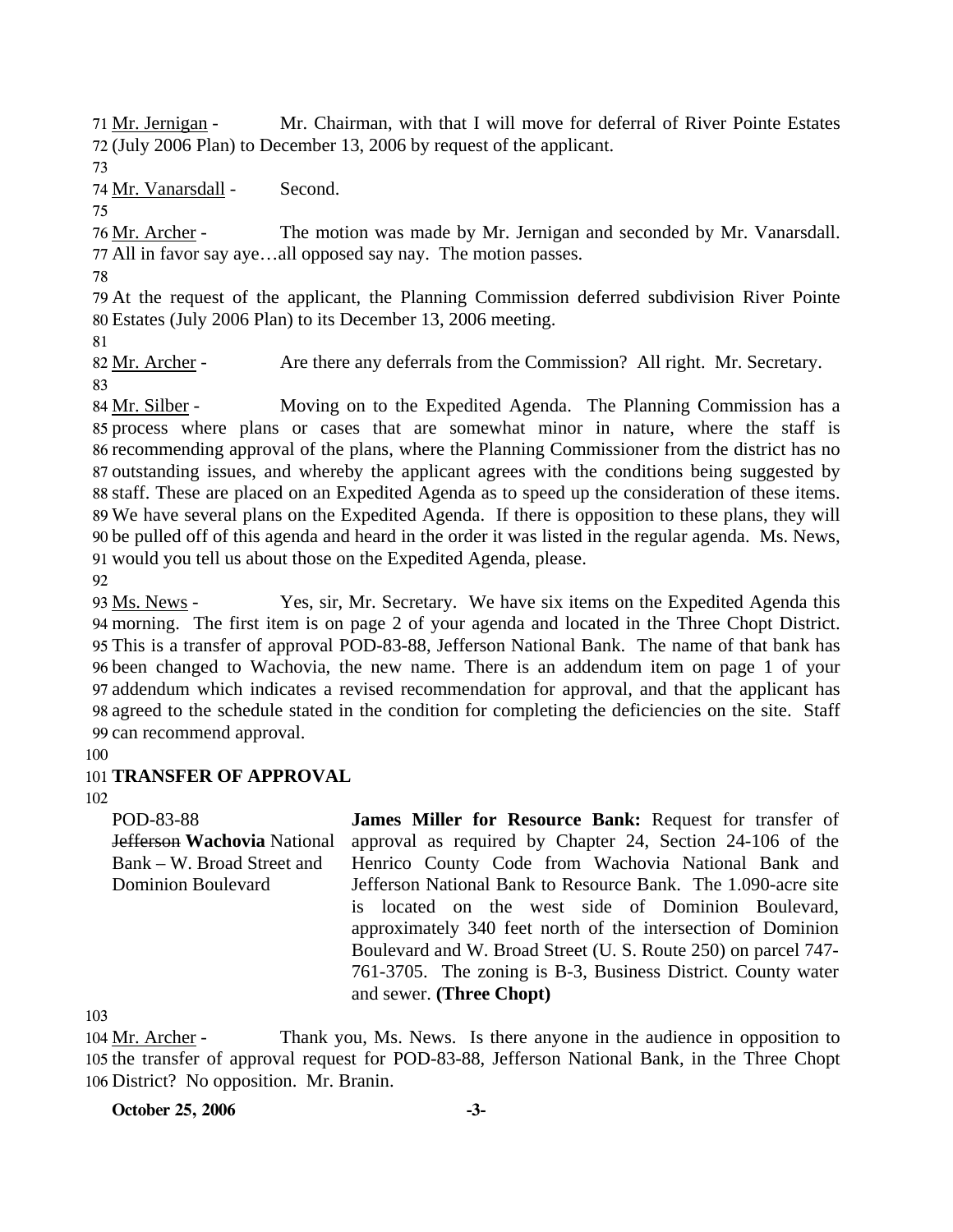Before I make my motion, is there anyone present from Resource Bank? 108 Sir, can you come forward. 107 Mr. Branin -109 110 Mr. Dane - I'm representing Jim Miller. I'm John Dane filling in for James Miller. 111 Thank you, Mr. Dane. In the future, could you let your bank know that 113 when we are doing a transfer of approval I don't think that it is fair to the Henrico County staff 114 to have to work overtime to chase you all down to do what you guys want done. 112 Mr. Branin -115 116 Mr. Dane - Yes, sir. 117 118 Mr. Branin - Okay. Do pass that on for me. 119 120 Mr. Dane - Can do. 121 122 Mr. Branin - Thank you. Mr. Chairman, I'm ready now. 123 124 Mr. Archer - Go right ahead, Mr. Branin. 125 I would like to move for the transfer of approval for POD-83-88 to be 127 approved on the Expedited Agenda. 126 Mr. Branin -128 129 Mr. Jernigan - Second. 130 The motion was made by Mr. Branin and seconded by Mr. Jernigan. All 132 in favor say aye...all opposed say nay. The motion passes. 131 Mr. Archer -133 134 The Planning Commission approved the transfer of approval request for POD-83-88, **Wachovia** 135 Jefferson National Bank, subject to the standard and added conditions previously approved and 136 the following additional condition: 137 138 1. 139 1. The site deficiencies, as identified in the inspection report dated **October 11, 2006**, shall be corrected by **December 31, 2006**.

140

The next item is on page 10 of your agenda and located in the Brookland 142 District. This is a landscape plan LP/POD-14-05, Linden Pointe. There is an addendum item on 143 page 2 of your addendum indicating that there is a revised plan with revised annotations in your 144 addendum packet and a revised recommendation indicating that the applicant is in agreement 145 with providing a gatehouse at each entrance to this subdivision, as well as providing landscaping 146 in lieu of the gazebo to screen the pipes and forebay of the pond. Staff can recommend approval 147 of the revised plan. 141 Ms. News -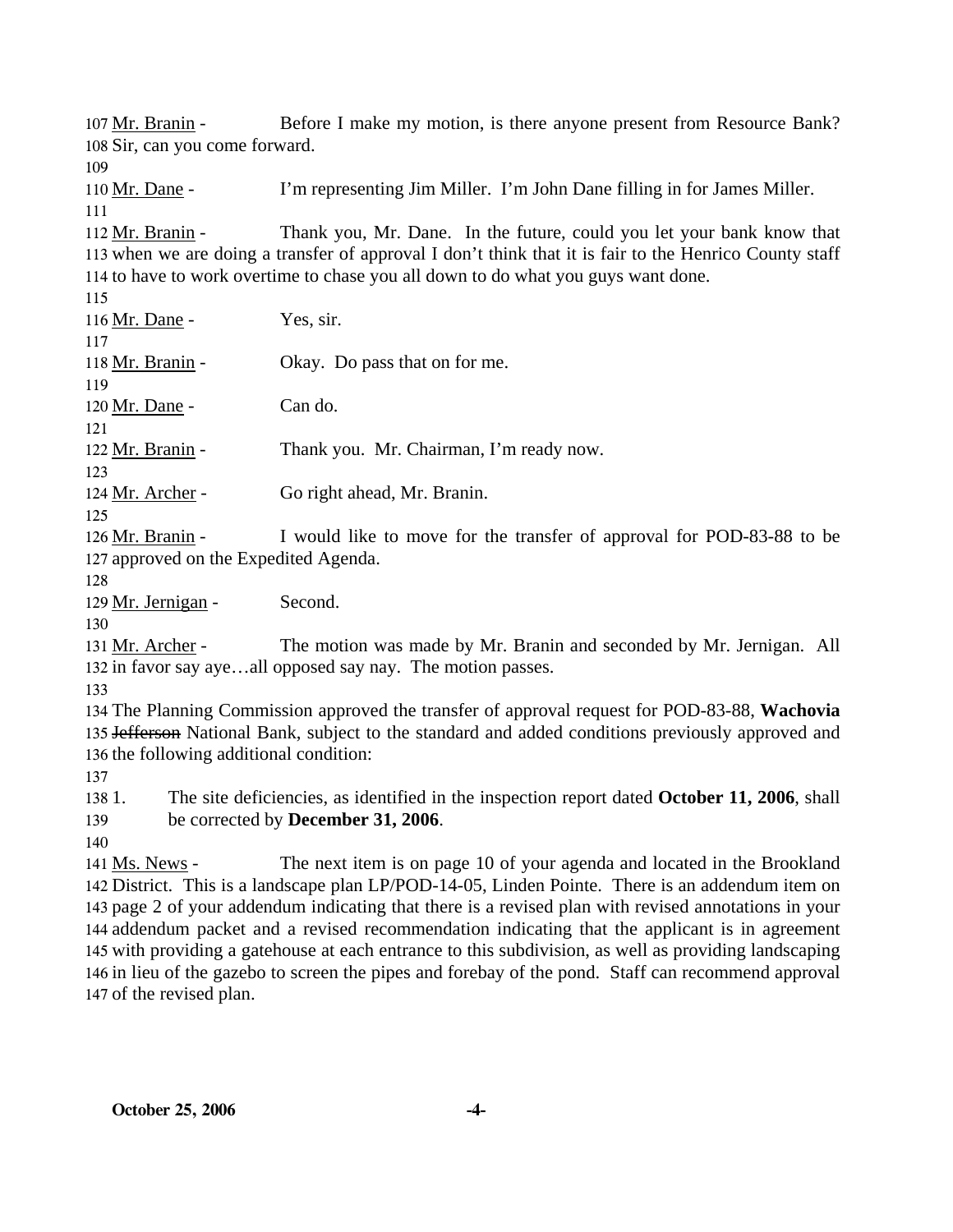### 148 **LANDSCAPE PLAN (Deferred from the September 27, 2006 Meeting)**

149

| $LP/POD-14-05$               | Koontz-Bryant, P.C. for HHHunt Companies: Request for          |
|------------------------------|----------------------------------------------------------------|
| Linden Pointe – Staples Mill | approval of a landscape plan, as required by Chapter 24,       |
| Road and Springfield Road    | Sections 24-106 and 24-106.2 of the Henrico County Code. The   |
|                              | 10.36-acre site is located at the northwest corner of the      |
|                              | intersection of Springfield Road (State Route 157) and Staples |
|                              | Mill Road (U.S. Route 33) on parcel 761-769-5748. The zoning   |
|                              | is R-5C, General Residence District (Conditional). (Brookland) |

150

Is there anyone in the audience in opposition to the landscape plan for LP/POD-14-05, Linden Pointe, in the Brookland District? No opposition. Mr. Vanarsdall. 152 151 Mr. Archer -153

I move that landscape LP/POD-14-05 Linden Pointe, be approved under 155 the Expedited Agenda with the annotations on the plans, the standard conditions for landscape 156 plans and the following additional conditions listed in the agenda, 5 -7. And then on the 157 addendum it says that the applicant agrees to provide the gatehouses and so forth, that's it. 154 Mr. Vanarsdall -

158

159 Mr. Jernigan - Second.

160

The motion was made by Mr. Vanarsdall and seconded by Mr. Jernigan. 162 All in favor say aye...all opposed say nay. The motion passes. 161 Mr. Archer -

163

164 The Planning Commission approved the landscape plan for LP/POD-14-05, Linden Pointe, 165 subject to the standard conditions attached to these minutes for landscape plans, the annotations 166 on the plans and the following additional conditions:

167

168 5. 169 170 171 172 5. Details for the entrance gate shall satisfy the requirements of the Fire Marshall's Controlled Entrance Policy. The owner or owner's contractor shall contact the County Fire Marshall prior to completion of the gate installation to test and inspect the operation of the gates. Evidence of the Fire Marshall's approval shall be provided to the Department of Planning by the owner prior to issuance of occupancy permits.

173 6. 174 175 176 6. Additional landscape material as determined necessary by planning staff shall be provided to assure a dense perimeter buffer as proffered along Springfield Road, and to screen the outlet pipes and forebay from Staples Mill Road, prior to the issuance of a final Certificate of Occupancy for the last building.

177. 178 179 The developer shall provide a gatehouse at both entrances to Linden Pointe. The location and construction details shall be provided on the final landscape plans for review and approval by planning staff.

180

The next item is on page 15 of your agenda and located in the Brookland 182 District. This is POD-62-06 (Formerly POD-105-83 and POD-45-04 Revised) Hindu Center of 183 Virginia. There is an addendum item on page 2 of your addendum indicating that there is a 184 revised plan with a color elevation and a revised floor plan, and No. 9 amended has been added 185 to this approval and staff can recommend approval. 181 Ms. News -

**October 25, 2006 -5-**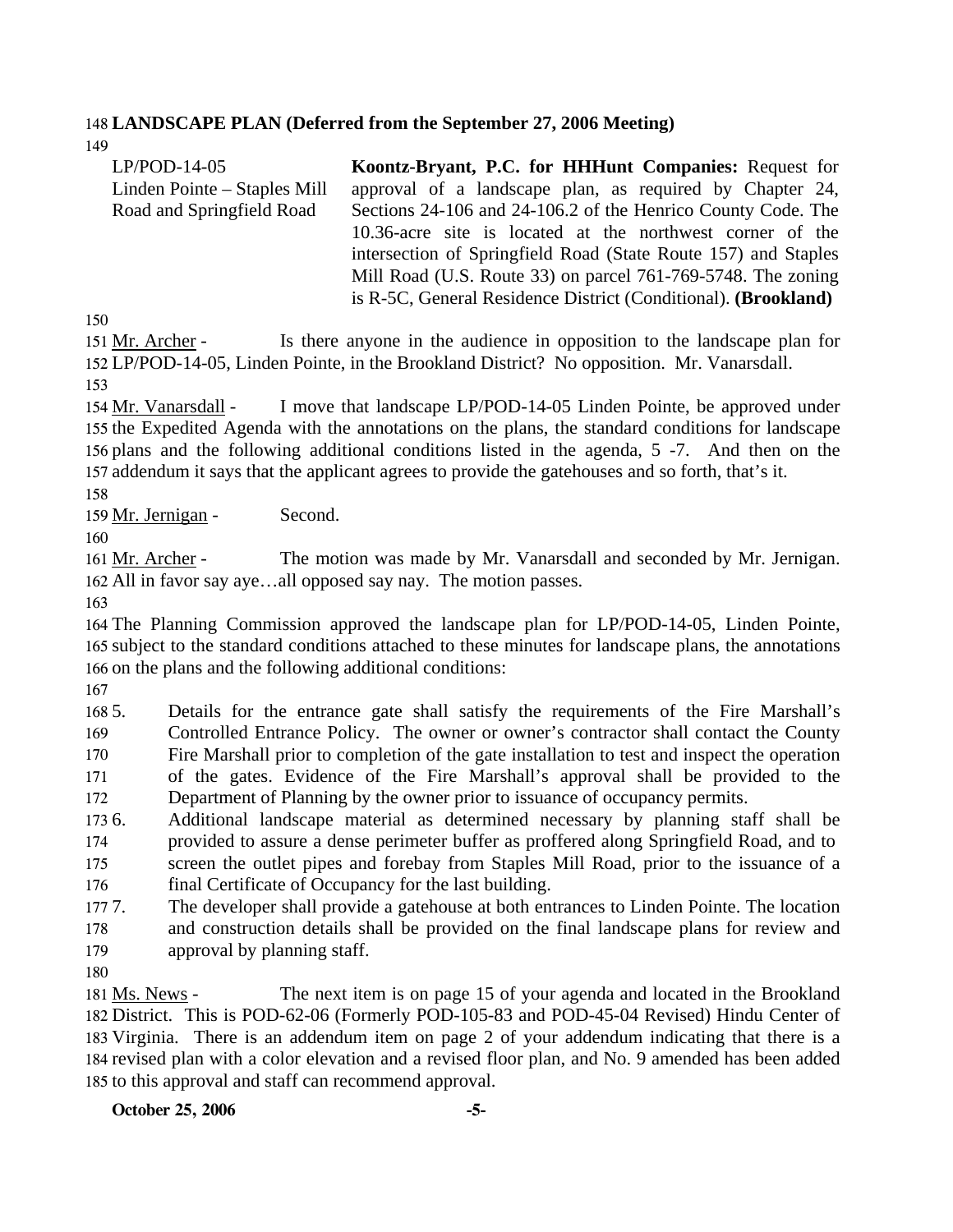#### 186 **PLAN OF DEVELOPMENT & MASTER PLAN**   $107$

| 10/                                                                                                        |                                                                                                                                                                                                                                                                                                                                                                                                                                                                                                                                                                                                                                                                                                                    |
|------------------------------------------------------------------------------------------------------------|--------------------------------------------------------------------------------------------------------------------------------------------------------------------------------------------------------------------------------------------------------------------------------------------------------------------------------------------------------------------------------------------------------------------------------------------------------------------------------------------------------------------------------------------------------------------------------------------------------------------------------------------------------------------------------------------------------------------|
| POD-62-06<br>Hindu Center of Virginia –<br>6051 Springfield Road<br>(POD-105-83 and POD-45-<br>04 Revised) | Balzer & Associates, Inc. for Hindu Center of Virginia:<br>Request for approval of a plan of development and master plan<br>as required by Chapter 24, Section 24-106 of the Henrico<br>County Code, to construct a one-story, 5,476 square foot dining<br>hall, a one-story, 3028 square foot classroom building and a one-<br>story, 9298 square foot temple. The 15.00-acre site is located on<br>the south line of Springfield Road approximately 500 feet west<br>of the intersection of Springfield Road and Staples Mill Road, at<br>6061 Springfield Road (State Route 157), on parcel 760-769-<br>9631. The zoning is A-1, Agricultural District. County water and<br>septic tank/drainfield. (Brookland) |
| 188                                                                                                        |                                                                                                                                                                                                                                                                                                                                                                                                                                                                                                                                                                                                                                                                                                                    |
| 189 Mr. Archer -<br>191                                                                                    | Is there anyone in the audience in opposition POD-62-06, Hindu Center of<br>190 Virginia, in the Brookland District? No opposition. Mr. Vanarsdall.                                                                                                                                                                                                                                                                                                                                                                                                                                                                                                                                                                |
| 192 Mr. Layman -<br>193                                                                                    | (Unintelligible. Speaking from the floor, not on the microphone)                                                                                                                                                                                                                                                                                                                                                                                                                                                                                                                                                                                                                                                   |
| 194 Mr. Archer -<br>195 for the record.<br>196                                                             | Sir, would you come up to the microphone, please, and identify yourself                                                                                                                                                                                                                                                                                                                                                                                                                                                                                                                                                                                                                                            |
| 197 Mr. Layman -                                                                                           | I'm Jim Layman and I'm adjacent to the Hindu Center, 9008 Wildtree<br>198 Drive and I was just wondering what the addendum is. I didn't know exactly what that is.                                                                                                                                                                                                                                                                                                                                                                                                                                                                                                                                                 |
| 199<br>200 Mr. Archer -                                                                                    | Would someone from staff explain the addendum item.                                                                                                                                                                                                                                                                                                                                                                                                                                                                                                                                                                                                                                                                |
| 201<br>202 Mr. Kennedy -<br>204 back to the Planning Commission for landscape plan approval.<br>205        | The addendum is just elevations of the plan. These are the color<br>203 elevations to see what the building looks like. And No. 9 amended which means it's coming                                                                                                                                                                                                                                                                                                                                                                                                                                                                                                                                                  |
| 206 Mr. Layman -<br>Okay.<br>207                                                                           |                                                                                                                                                                                                                                                                                                                                                                                                                                                                                                                                                                                                                                                                                                                    |
| <u> 208 Mr. Archer</u> -<br>209                                                                            | Okay. Are there any other questions or objections? Come forward, sir.                                                                                                                                                                                                                                                                                                                                                                                                                                                                                                                                                                                                                                              |
| 210 Mr. Spain -<br>216 where it would drain better.<br>217                                                 | My name is James Spain an adjoining owner of the Hindu property. This<br>211 parking lot that was made last year and the catch basin is right at the corner of my property and<br>212 my neighbors and it's spilling a lot of water over and catching it now and running over on us and<br>213 soaking, wetting it. Plus they have another drain from the existing building, that's over behind<br>214 these basins, and it's catching more water and releasing it on us now. I'm requesting that they<br>215 go through from Stillway to Francistown where it goes under the road, straighten it and slope it                                                                                                     |

Excuse me, Mr. Spain. Mr. Chairman, this is on the Expedited Agenda if 219 there are any questions and concerns about this why don't we pull this off the Expedited Agenda 218 Mr. Silber -

**October 25, 2006 -6-**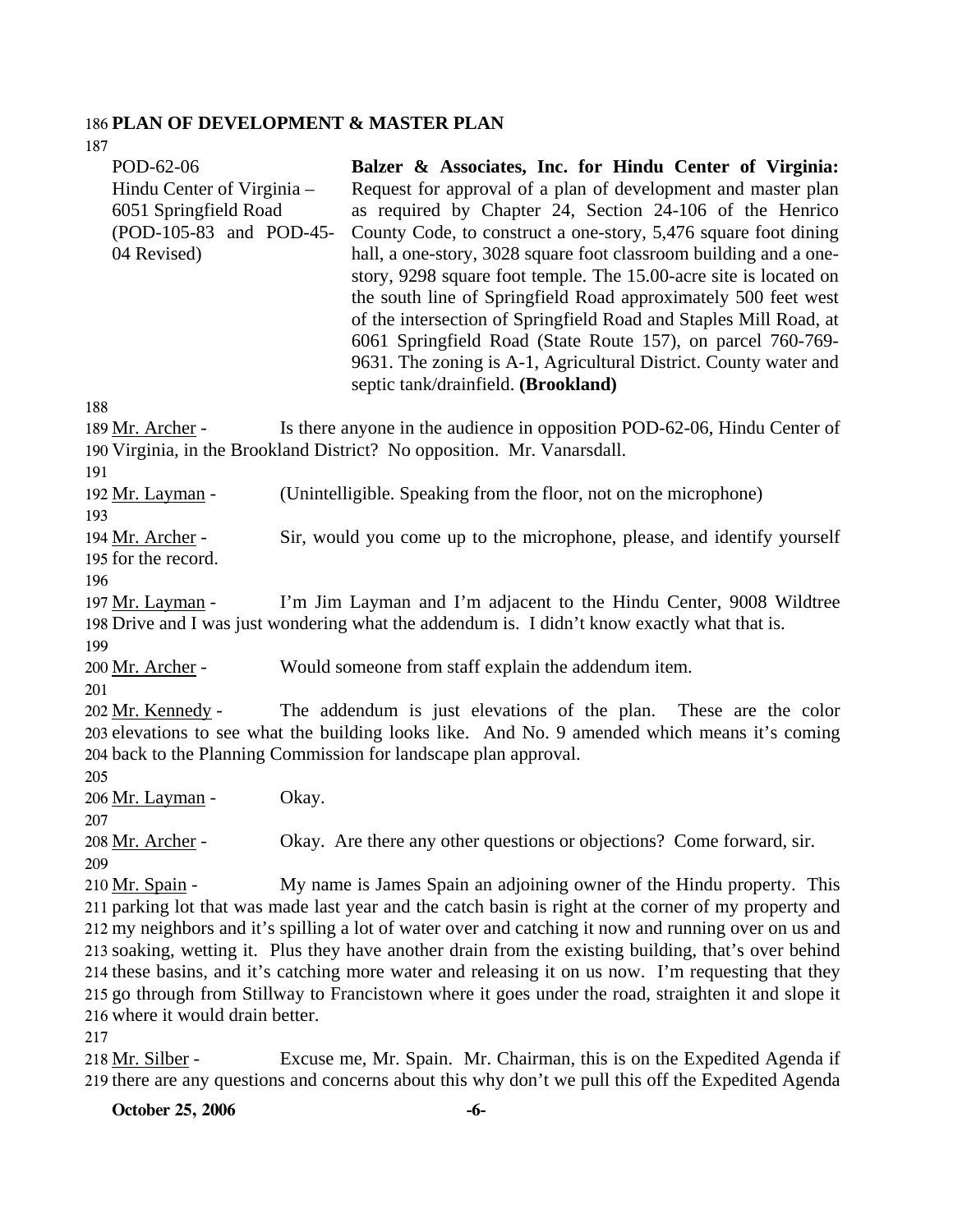and we will hear it later in the meeting and allow you to present your concerns and we will have the applicant address your concerns. So, if you can just hold tight a little bit and we will go through the rest of the Expedited items and then we will get back to this item in a few minutes. 223

Mr. Spain, I was under the impression that you had already talked to Mike 225 Kennedy this morning? 224 Mr. Vanarsdall -

226

227 Mr. Spain - This morning? Last week.

228

229 Mr. Vanarsdall - Okay. Thank you. We will get to it in a minute.

230

Sir, we will hear it in the order that it would have appeared ordinarily on 232 the agenda. It won't be too long. All right, Ms. News. 231 Mr. Archer -

233

### 234 **THIS CASE WAS PULLED FROM THE EXPEDITED AGENDA AND HEARD LATER**  235 **IN THE ORDER IT APPEARED ON THE REGULAR AGENDA. IT CONTINUES ON**  236 **PAGE 26 OF THESE MINUTES.**

237

The next item is on page 17 of the Expedited Agenda and located in the 239 Three Chopt District. This is subdivision Olde Springfield (October 2006 Plan) for six lots and 240 staff recommends approval. 238 Ms. News -

241

# 242 **SUBDIVISION**

243

| Olde Springfield    | Balzer & Associates, Inc. for Russell H. Malone, III: The     |
|---------------------|---------------------------------------------------------------|
| (October 2006 Plan) | 2.417-acre site proposed for a subdivision of 6 single-family |
| 10718 Argonne Drive | homes is located at the end of Argonne Drive and Lexington    |
|                     | Farm Drive on parcel 752-762-4295. The zoning is R-3A, One-   |
|                     | Family Residence District. County water and sewer. (Three     |
|                     | Chopt) 6 Lots                                                 |

244

Is there anyone in the audience in opposition to subdivision Olde 246 Springfield (October 2006 Plan) in the Three Chopt District? No opposition. Mr. Branin. 245 Mr. Archer -247

Mr. Chairman, I would like to move for approval of subdivision Olde 249 Sringfield on the Expedited Agenda. 248 Mr. Branin -

250

251 Mr. Jernigan - Second.

252

The motion was made by Mr. Branin and seconded by Mr. Jernigan. All 254 in favor say aye...all opposed say nay. The motion passes. 253 Mr. Archer -

255

256 The Planning Commission granted conditional approval to subdivision Olde Springfield 257 (October 2006 Plan) subject to the standard conditions attached to these minutes for subdivisions 258 served by public utilities, the annotations on the plans and the following additional conditions:

**October 25, 2006** -7-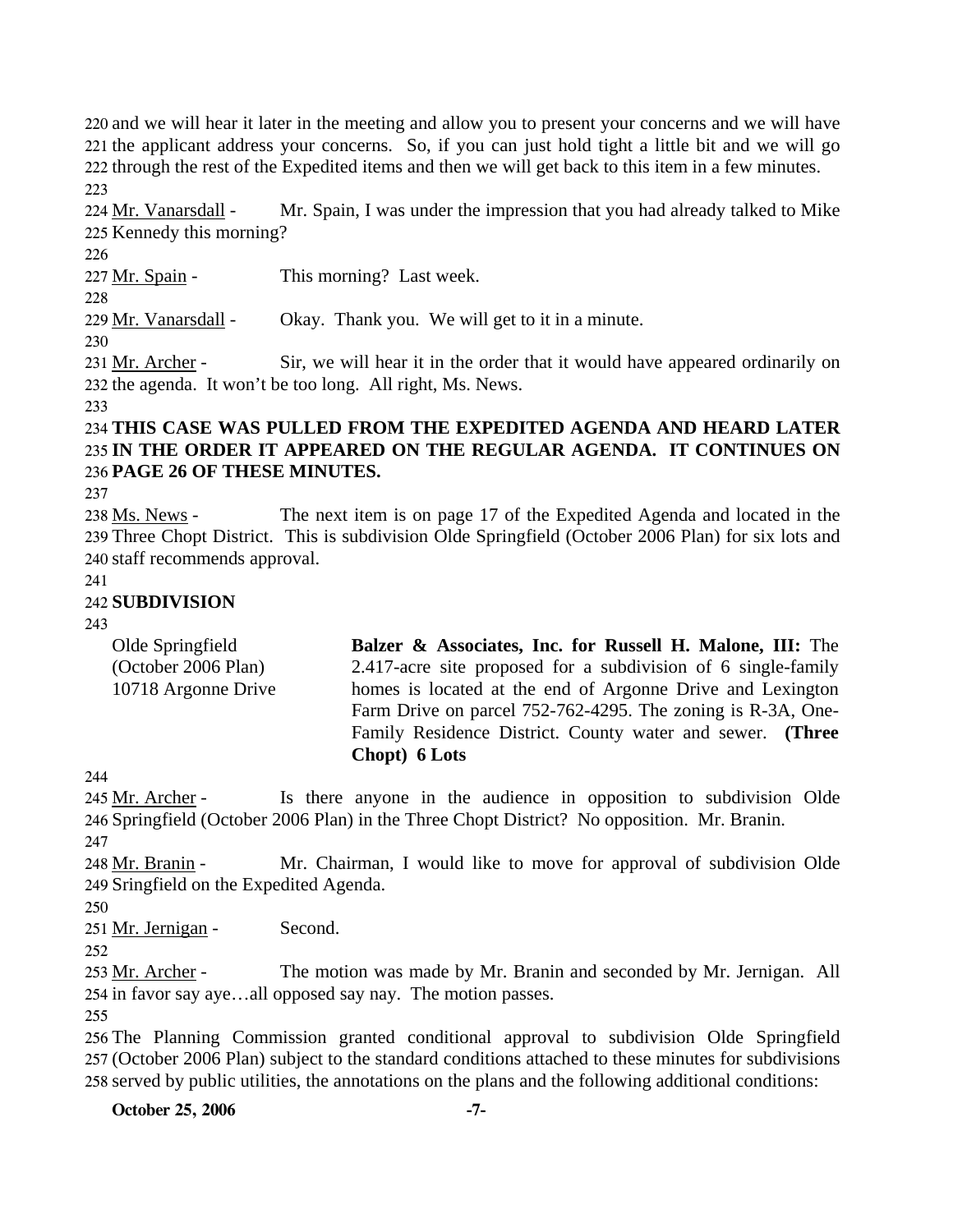259 12. 260 261 The final plat shall contain a statement that this subdivision is on an abandoned coal mine site. The wording shall be approved by the Department of Planning Staff and the County Attorney, and shall be conspicuously on the face of the plat.

262 13. 263 264 265 266 13. Before the plat is recorded, the developer shall submit to the Department of Planning a detailed report prepared by a qualified professional engineer specifying the proposed treatment of mine shafts and scars. The report shall be reviewed by the Design Division of Public Works, and shall be made a part of the construction plans approved for the subdivision.

267 14. 268 Any necessary offsite drainage easements must be obtained prior to approval of the construction plan by the Department of Public Works.

269 15. 270 271 272 273 274 275 276 Any future building lot containing a BMP, sediment basin or trap and located within the buildable area for a principal structure or accessory structure, may be developed with engineered fill. All material shall be deposited and compacted in accordance with the Virginia Uniform Statewide Building Code and geotechnical guidelines established by a professional engineer. A detailed engineering report shall be submitted for the review and approval by the Building Official prior to the issuance of a building permit on the affected lot. A copy of the report and recommendations shall be furnished to the Directors of Planning and Public Works.

277

The next item is on page 18 of your agenda and located in the Brookland 279 District, POD-49-06, Brown BMW/Acura Car Wash. There is an addendum item on page 3 of 280 the addendum which has an added condition incorporating the proffers of zoning case C-40C-04 281 in the approval, and staff recommends approval. 278 Ms. News -

282

## 283 **PLAN OF DEVELOPMENT**

284

POD-49-06 Crown BMW/Acura Car Wash – 8710 W. Broad Street **Astar ASB VA1, LLC and Crown BMW/Acura for E. D.**  Lewis & Associates, P.C.: Request for approval of a plan of development, as required by Chapter 24, Section 24-106 of the Henrico County Code, to construct 5,340 square foot, one-story car wash/detail shop addition for dealership use only. The 0.45 acre site is located on the north side of W. Broad Street (U.S. Route 250), 400 feet west of Skipwith Road on part of parcel 760-755-5474. The zoning is B-3C, Business District (Conditional). County water and sewer. **(Brookland)** 

285

Is there anyone in the audience in opposition to POD-49-06, Brown 287 BMW/Acura Car Wash in the Brookland District? No opposition. Mr. Vanarsdall. 286 Mr. Archer -

288

I move that POD-49-06, Crown BMW/Acura Car Wash be approved on 290 the Expedited Agenda with the annotations on the plans, the standard conditions for 291 developments of this type and the following additional conditions, Nos. 24 through 31, No. 32 292 added on the addendum and I want to also add No. 9 amended. 289 Mr. Vanarsdall -

293

294 Mr. Jernigan - Second.

**October 25, 2006** -8-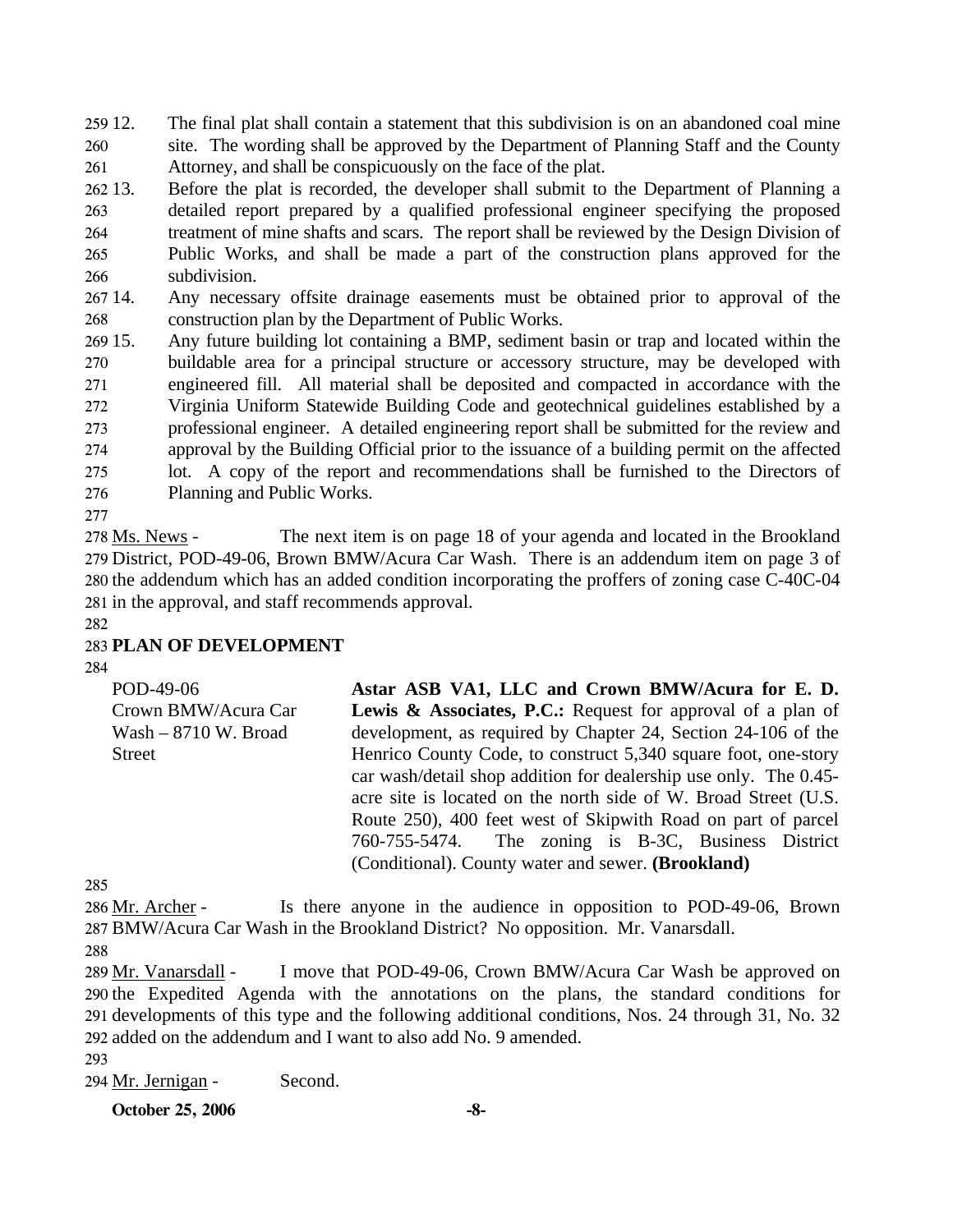The motion was made by Mr. Vanarsdall and seconded by Mr. Jernigan. All in favor say aye…all opposed say nay. The motion passes. 296 295 Mr. Archer -

297

298 The Planning Commission approved POD-49-06, Brown BMW/Acura Car Wash, subject to the 299 standard conditions attached to these minutes for developments of this type, the annotations on 300 the plans and the following additional conditions:

- 301
- 302 9. 303 304 **AMENDED** - A detailed landscaping plan shall be submitted to the Department of Planning for review and Planning Commission approval prior to the issuance of any occupancy permits.
- 305 24. 306 The developer shall provide fire hydrants as required by the Department of Public Utilities and Division of Fire.
- 307 25. All repair work shall be conducted entirely within the enclosed building.
- 308 26. Outside storage shall not be permitted.
- 309 27. 310 Any necessary off-site drainage and/or water and sewer easements must be obtained in a form acceptable to the County Attorney prior to final approval of the construction plans.
- 311 28. 312 313 28. Deviations from County standards for pavement, curb or curb and gutter design shall be approved by the County Engineer prior to final approval of the construction plans by the Department of Public Works.
- 314 29. 315 Storm water retention, based on the 50-10 concept, shall be incorporated into the drainage plans.
- 316 30. 317 318 Insurance Services Office (ISO) calculations must be included with the plans and contracts and must be approved by the Department of Public Utilities prior to the issuance of a building permit.
- 319 31. 320 321 322 323 31. The location of all existing and proposed utility and mechanical equipment (including HVAC units, electric meters, junction and accessory boxes, transformers, and generators) shall be identified on the landscape plans. All equipment shall be screened by such measures as determined appropriate by the Director of Planning or the Planning Commission at the time of plan approval**.**
- 324 32. 325 The proffers approved as part of zoning case C-40C-04 shall be incorporated in this approval.
- 326

The final item is on page 19 of your agenda and located in the Three Chopt District, POD-59-06, Call Federal Credit Union @ Gaskins Place. There is an addendum 328 329 item on page 3 of the addendum indicating that staff can recommend approval. 327 Ms. News -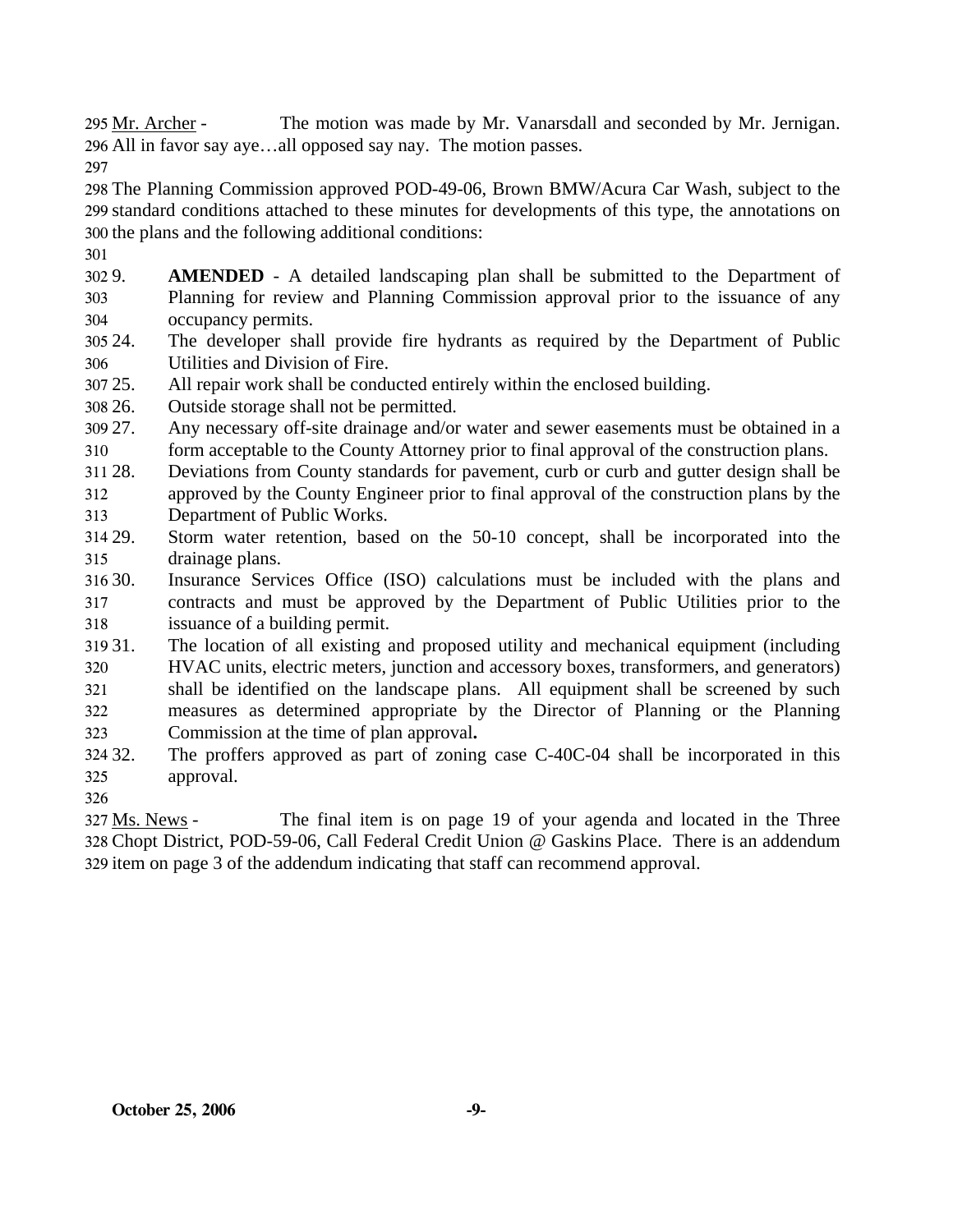### 330 **PLAN OF DEVELOPMENT**

331

| POD-59-06                   | <b>QMT Corporation for Call Federal Credit Union: Request</b>      |
|-----------------------------|--------------------------------------------------------------------|
| Call Federal Credit Union @ | for approval of a plan of development as required by Chapter 24,   |
| Gaskins Place – Mayland     | Section 24-106 of the Henrico County Code, to construct a one-     |
| Drive and Mayland Court     | story, 4,200 square foot bank building with drive thru facilities. |
|                             | The 1.49-acre site is located at the southwest intersection of     |
|                             | Mayland Drive and Mayland Court on parcel 752-757-2988. The        |
|                             | zoning is M-1C, Light Industrial District (Conditional). County    |
|                             | water and sewer. (Three Chopt)                                     |

332

Is there anyone in the audience in opposition to POD-59-06, Call Federal Credit Union @ Gaskins Place in the Three Chopt District? No opposition. Mr. Branin. 334 333 Mr. Archer -

335

Mr. Chairman, I would like to move for approval of POD-59-06, Federal Credit Union @ Gaskins Place, on the Expedited Agenda with the standard conditions for 337 338 developments of this type, including added conditions Nos. 24 through 34. 336 Mr. Branin -

339

340 Mrs. Jones - Second.

341

The motion was made by Mr. Branin and seconded by Mrs. Jones. All in 343 favor say aye...all opposed say nay. The motion passes. 342 Mr. Archer -

344

345 The Planning Commission approved POD-59-06, Call Federal Credit Union @ Gaskins Place, 346 subject to the standard conditions attached to these minutes for developments of this type, the 347 annotations on the plans and the following additional conditions:

348

349 24. 350 The right-of-way for widening of Mayland Drive as shown on approved plans shall be dedicated to the County prior to any occupancy permits being issued. The right-of-way

351 352 dedication plat and any other required information shall be submitted to the County Real Property Agent at least sixty (60) days prior to requesting occupancy permits.

353 25. 25. The easements for drainage and utilities as shown on approved plans shall be granted to

354 the County in a form acceptable to the County Attorney prior to any occupancy permits

355 356 being issued. The easement plats and any other required information shall be submitted to the County Real Property Agent at least sixty (60) days prior to requesting occupancy

- 357 permits.
- 358 26. 359 The developer shall provide fire hydrants as required by the Department of Public Utilities and Division of Fire.
- 360 27. A standard concrete sidewalk shall be provided along the south side of Mayland Drive.
- 361 28. Outside storage shall not be permitted.
- 362 29. 363 The proffers approved as a part of zoning case  $C$ -7 $C$ -81 shall be incorporated in this approval.

30. 30. Deviations from County standards for pavement, curb or curb and gutter design shall be

365 366 approved by the County Engineer prior to final approval of the construction plans by the Department of Public Works.

**October 25, 2006** -10-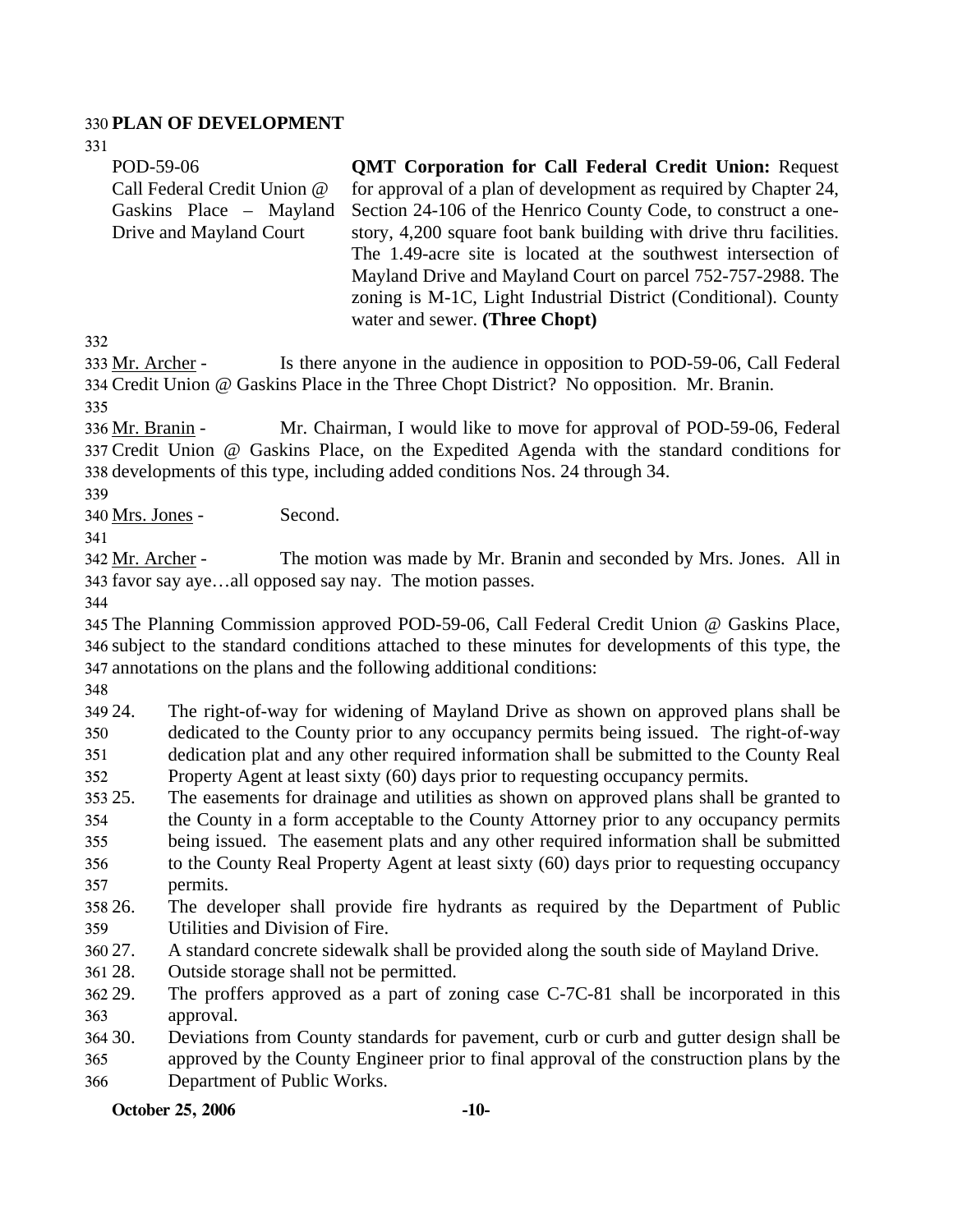367 31. 368 369 In the event of any traffic backup which blocks the public right-of-way as a result of congestion caused by the drive-up teller facilities, the owner/occupant shall close the drive-up teller facilities until a solution can be designed to prevent traffic backup.

370 32. 371 372 Approval of the construction plans by the Department of Public Works does not establish the curb and gutter elevations along the Henrico County maintained right-of-way. The elevations will be set by Henrico County.

373 33. Evidence of a joint ingress/egress and maintenance agreement must be submitted to the

374 375 Department of Planning and approved prior to issuance of a certificate of occupancy for this development.

376 34. 377 378 379 380 The location of all existing and proposed utility and mechanical equipment (including HVAC units, electric meters, junction and accessory boxes, transformers, and generators) shall be identified on the landscape plans. All equipment shall be screened by such measures as determined appropriate by the Director of Planning or the Planning Commission at the time of plan approval**.**

381

382 Ms. News - That completes the Expedited Agenda.

383

384 Mr. Archer - Thank you, Ms. News.

385

Now, moving back to the top of the agenda on page 1, we have the 387 subdivision extensions of conditional approvals. As you can see on the agenda both of these 388 extensions of conditional approval can be handled administratively. They are provided on this 389 agenda for the Planning Commission's information only. 386 Mr. Silber -

390

### 391 **SUBDIVISION EXTENSIONS OF CONDITIONAL APPROVAL:**  392 **FOR INFORMATIONAL PURPOSES ONLY**

393

| <b>Subdivision</b>                               | <b>Magisterial</b><br><b>District</b> | Original<br>No. of<br>Lots | <b>Remaining</b><br>Lots | <b>Previous</b><br><b>Extensions</b> | Year(s)<br><b>Extended</b><br>Recom-<br>mended |
|--------------------------------------------------|---------------------------------------|----------------------------|--------------------------|--------------------------------------|------------------------------------------------|
| <b>Crowder Farms</b><br>(October 2004 Plan)      | Varina                                | 43                         | 43                       |                                      | 1 Year<br>10/24/07                             |
| <b>Pocahontas Estates</b><br>(October 2004 Plan) | Varina                                | 16                         | 16                       |                                      | 1 Year<br>10/24/07                             |

394

Are there any questions by the Commission on these? Ms. Goggin is here 396 to answer those if there are any. 395 Mr. Silber -

397

Are there any questions by the Commission? No questions. Thank you, Ms. Goggin that was short. All right, Mr. Secretary. 399 398 Mr. Archer -

400

Yes, sir. Moving on to page 4 of your regular agenda, this is subdivision 402 Courtney Ridge (September 2006 Plan).  $401$  Mr. Silber -403

**October 25, 2006 -11-**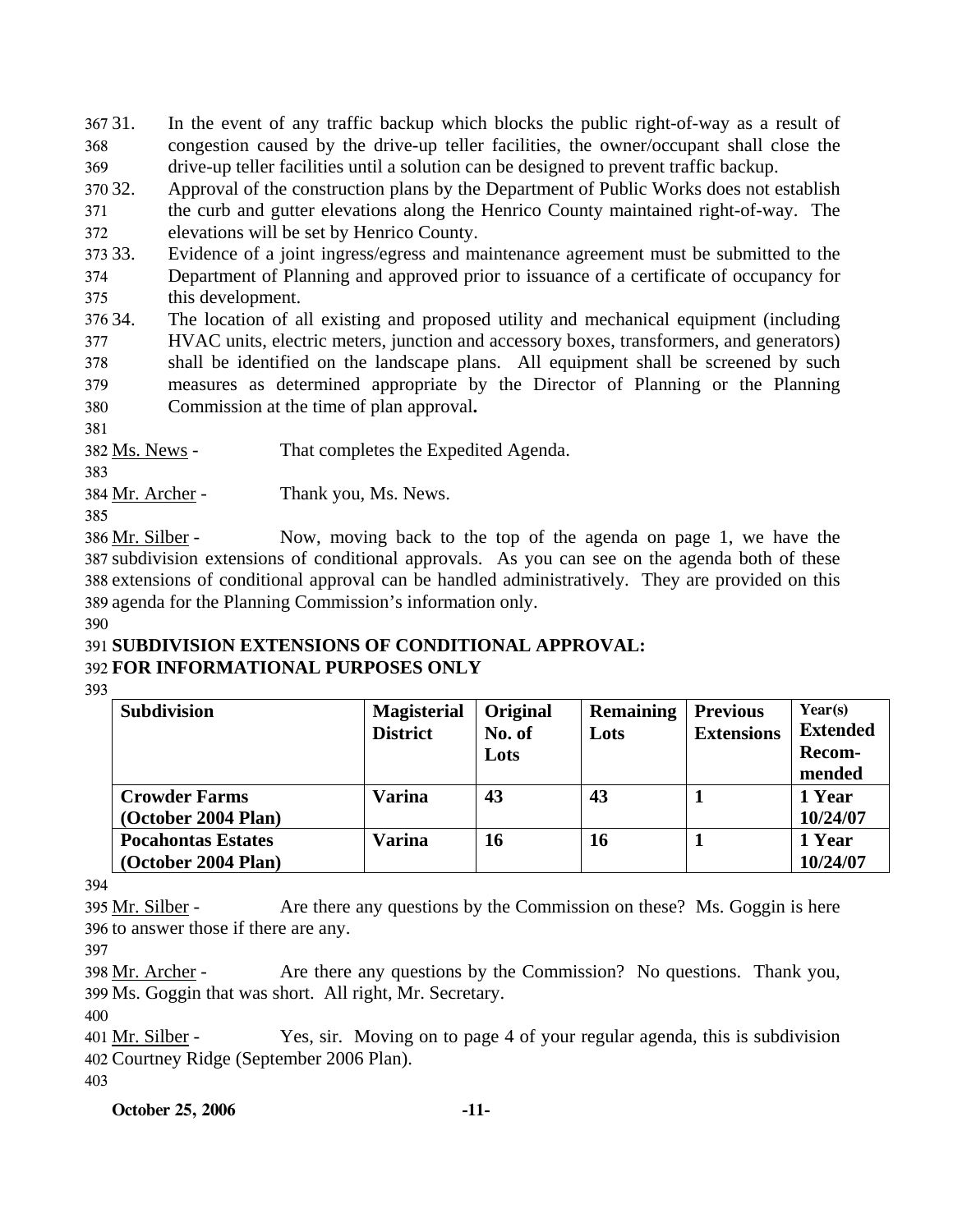#### 404 **SUBDIVISION (Deferred from the September 27, 2006 Meeting)**

405

| Courtney Ridge        | Parker Consulting, LLC for Robert F. Smith, Jr. and Atack-                          |
|-----------------------|-------------------------------------------------------------------------------------|
| (September 2006 Plan) | <b>Walker Construction, LLC:</b> The 2.60-acre site proposed for a                  |
|                       | South of Courtney Road and subdivision of 5 single-family homes is located at 10637 |
| Mountain Road         | Courtney Road on parcel 766-768-6057. The zoning is R-2,                            |
|                       | One-Family Residence District (Conditional). County water and                       |
|                       | sewer. (Brookland) 5 Lots                                                           |

406

Is there anyone in the audience in opposition to this case, subdivision, Courtney Ridge (September 2006 Plan) in the Brookland District? No opposition. Good 408 409 morning, Mr. Strauss. 407 Mr. Archer -

410

Good morning and thank you, Mr. Chairman and members of the Commission. This is a proposal for a subdivision of a large parcel with an existing house which 412 413 is proposed to be subdivided into five lots under the existing zoning which is R-2. The applicant 414 intended to create five new lots and leave the residual parcel with an existing house on it. 415 During review, staff determined that the residual parcel did not have the minimum lot width 416 required by ordinance. The applicant has agreed to staff's recommendation to revise the plan 417 and eliminate lot 5 as shown on the annotated plan that was just handed out. The fifth lot will 418 now be the residual parcel which now meets the minimum lot width requirements or R-2. I'll be 419 happy to answer any questions you may have. 411 Mr. Strauss -

| October 25, 2006                   | $-12-$                                                                                              |
|------------------------------------|-----------------------------------------------------------------------------------------------------|
| 442 Mr. Archer -                   | All right, then we are ready for a motion.                                                          |
| 441                                |                                                                                                     |
| 440 Mr. Vanarsdall -               | No, sir.                                                                                            |
| 439                                |                                                                                                     |
| 438 Mr. Archer -                   | All right. Do you need to hear from the applicant, Mr. Vanarsdall?                                  |
| 437                                |                                                                                                     |
| 436 thank you, Jim.                |                                                                                                     |
|                                    | 435 this all day yesterday and did an excellent job on it, before he went out of town last week, so |
| 433<br>434 Mr. Vanarsdall -        | I want to apologize to the Commission of this late date. Jim worked on                              |
| 432 Mr. Archer -                   | All right, is there anything further?                                                               |
| 431                                |                                                                                                     |
| 430 Mr. Strauss -                  | Yes.                                                                                                |
| 429                                |                                                                                                     |
| 428 Mr. Silber -                   | So, it still stands as five proposed lots?                                                          |
| 427                                |                                                                                                     |
| 426 Mr. Strauss -                  | What we have done is asked them to include the entire original parcel.                              |
| 425                                |                                                                                                     |
| 423 Mr. Silber -<br>424 balance of | Mr. Strauss, the agenda is still correct in that it is still 5 lots, 5 lots and a                   |
| 422                                |                                                                                                     |
| 421 Mr. Archer -                   | Thank you, Mr. Strauss. Are there questions by the Commission?                                      |
|                                    |                                                                                                     |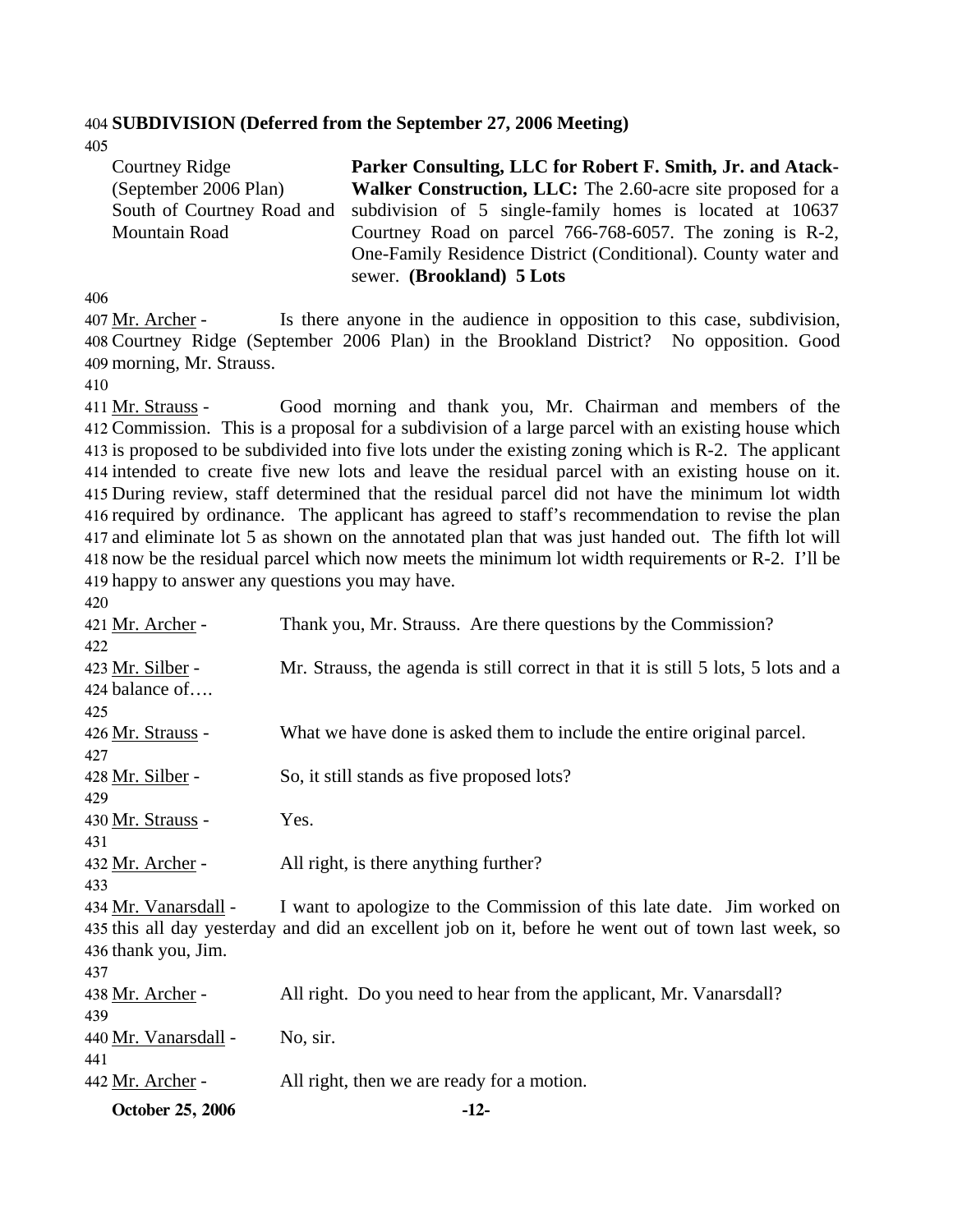With that, I recommend approval of Courtney Ridge (September 2006) Plan) eliminating lot 5, the standard conditions for subdivisions served by public utilities, and 444 445 added conditions Nos. 12 and 13. 443 Mr. Vanarsdall -

446

447 Mr. Branin - Second.

448

The motion was made by Mr. Vanarsdall and seconded by Mr. Branin. All in favor say aye…all opposed say nay. The motion passes. 450 449 Mr. Archer -

451

Mr. Vanarsdall, just for point of clarification, Lot 5 has not been 453 eliminated it's been revised to its original configuration. So, there still is a Lot 5. 452 Mr. Silber -

454

455 Mr. Vanarsdall - Thank you.

456

 The Planning Commission granted conditional approval to subdivision Courtney Ridge (September 2006 Plan) subject to the standard conditions attached to these minutes for subdivisions served by public utilities, the annotations on the plans and the following additional conditions:

461

462 12. Each lot shall contain at least 18,000 square feet.

463 13. 464 13. Detailed construction plans shall be submitted to the Department of Planning before the final plats are submitted for final approval.

465

### 466 **SUBDIVISION (Deferred from the September 27, 2006 Meeting)**

467

Timber Oaks (September 2006 Plan) 4751 Dogwood Oaks Cul-desac, South of Darbytown and Bradbury Roads **ASA Surveying & Mapping for Hopper Homes, Inc.:** The 2.15-acre site proposed for a subdivision of 1 single-family home is located 402 feet west of Bradbury Road on parcel 837- 686-3639. The zoning is A-1, Agricultural District and One-Family Residence District. Individual well and septic tank/drainfield. **(Varina) 1 Lot** 

468

Is there anyone in the audience in opposition to this case, subdivision, 470 Timber Oaks (September 2006 Plan) in the Varina District? No opposition. Good morning, Mr. 471 Garrison. 469 Mr. Archer -

472

Mr. Chairman, Planning Commission members, Timber Oaks subdivision 474 was deferred from the September 27 meeting at the request of the Planning Commission. You'll 475 remember, the applicant, Hopper Homes, Inc. is proposing a one lot subdivision of a former 476 reserve lot. Department of Public Works has reviewed the plan and has determined that an 477 additional 2.5' of right-of-way must be dedicated; in addition, they have approved an exception 478 to permit the applicant to deposit an escrow in the amount of \$22,538.00 in lieu of the 479 construction of Dogwood Oaks Road. Until Dogwood Oaks Road is constructed, access to this 480 lot maybe provided through a driveway in the right-of-way with a condition that the owner enter 481 into a Non-maintained County right-of-way agreement with the Department of Public Works. 473 Mr. Garrison-

**October 25, 2006 -13-**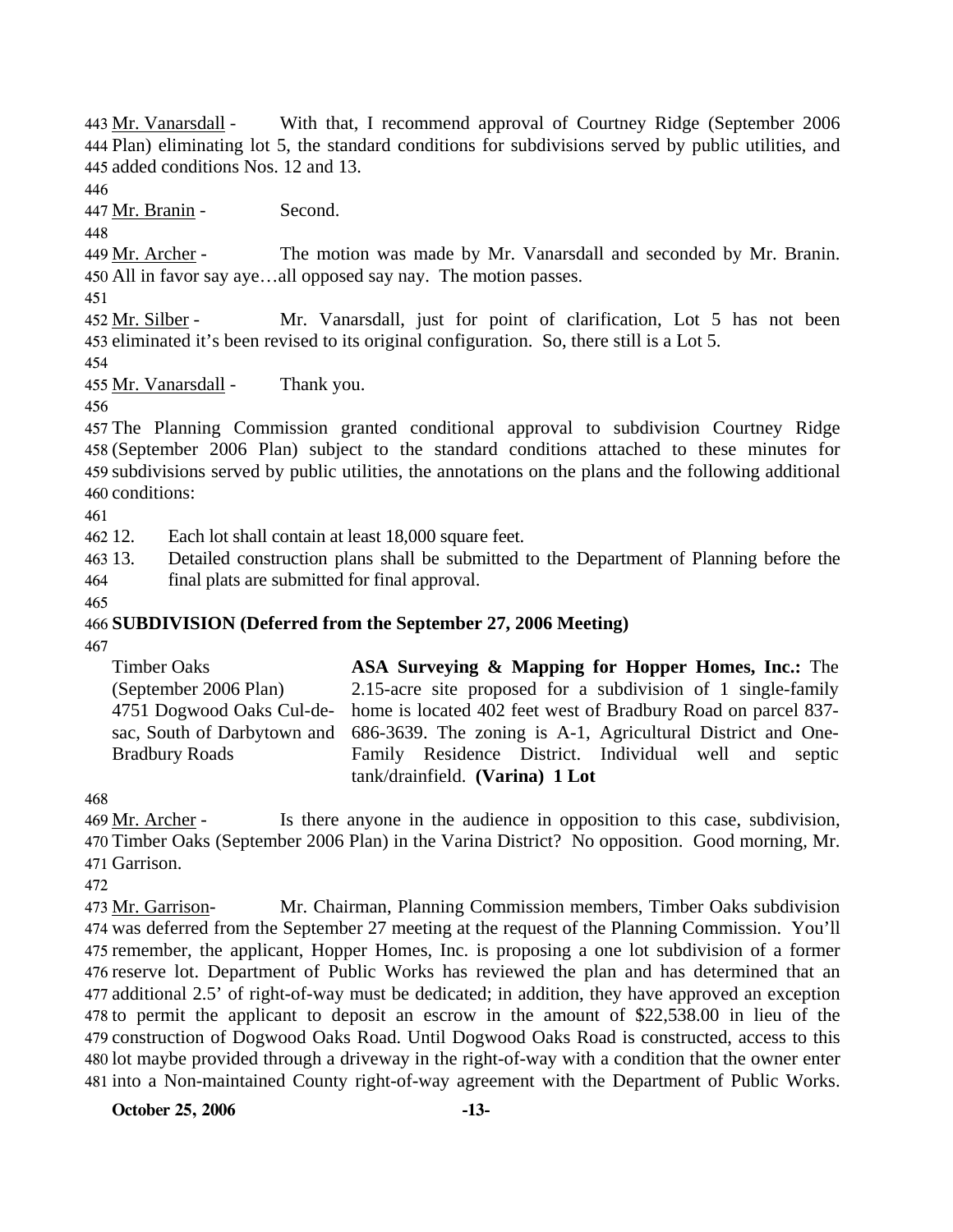With this, staff recommends approval of the proposal; it is subject to the annotations on the plan, the standard conditions for conditional subdivisions not served by public utilities, and additional condition #11 on page 5 on the agenda. Staff and representatives of the applicant are available to answer any questions you may have. Thank you.

| 486                |                                                                 |
|--------------------|-----------------------------------------------------------------|
| 487 Mr. Archer -   | Thank you, Mr. Garrison. Are there questions by the Commission? |
| 488                |                                                                 |
| 489 Mr. Jernigan - | I have a statement but I don't have any questions.              |
| 490                |                                                                 |
| 491 Mr. Archer -   | Well, entertain your statement, Mr. Jernigan.                   |
| 492                |                                                                 |

This one caused quite a bit of controversy last time but after talking to the County Attorney, I'm straight. Mike, I'm going to pass this but I'm going to let you all handle it 495 from then on. Just to let the applicant know though that you can't build anything else on this 496 until there is another subdivision plat filed for that property across the street and at that time, the 497 road will have to be constructed. 493 Mr. Jernigan -

 I guess we found out last time that you can build a house on a paper street, which I always learn something when I come to these hearings, but anyway, this one, like I said, after talking to the County Attorney, I'm straight. And we will move this along and as Mr. Rapisarda said, y'all do this all the time, Mike, so I'm going to let you handle it from here on. So, with that, Mr. Chairman, I will move for approval of subdivision Timber Oaks (September 2006 Plan) subject to the annotations on the plans, the standard conditions for subdivisions not served by public utilities and the following additional conditions, which is No. 11 the escrow \$22,538.00 and driveway right-of-way.

Mr. Vanarsdall - Second.

The motion was made by Mr. Jernigan and seconded by Mr. Vanarsdall. 511 All in favor say aye...all opposed say nay. The motion passes. 510 Mr. Archer -

 The Planning Commission granted conditional approval to subdivision Timber Oaks (September 2006 Plan) subject to the standard conditions attached to these minutes for subdivisions not served by public utilities, the annotations on the plans and the following additional condition: 

517 11 An escrow in the amount of \$22,538.00 shall be made towards the construction of Dogwood Oaks Road. Until Dogwood Oaks Road is constructed, access to this lot may be provided through a driveway in the right-of-way, provided the owner enters into a non-maintained County right-of-way agreement with the Department of Public Works. The agreement and escrow payment shall be submitted and approved by the Director of

 Public Works, prior to issuance of a building permit.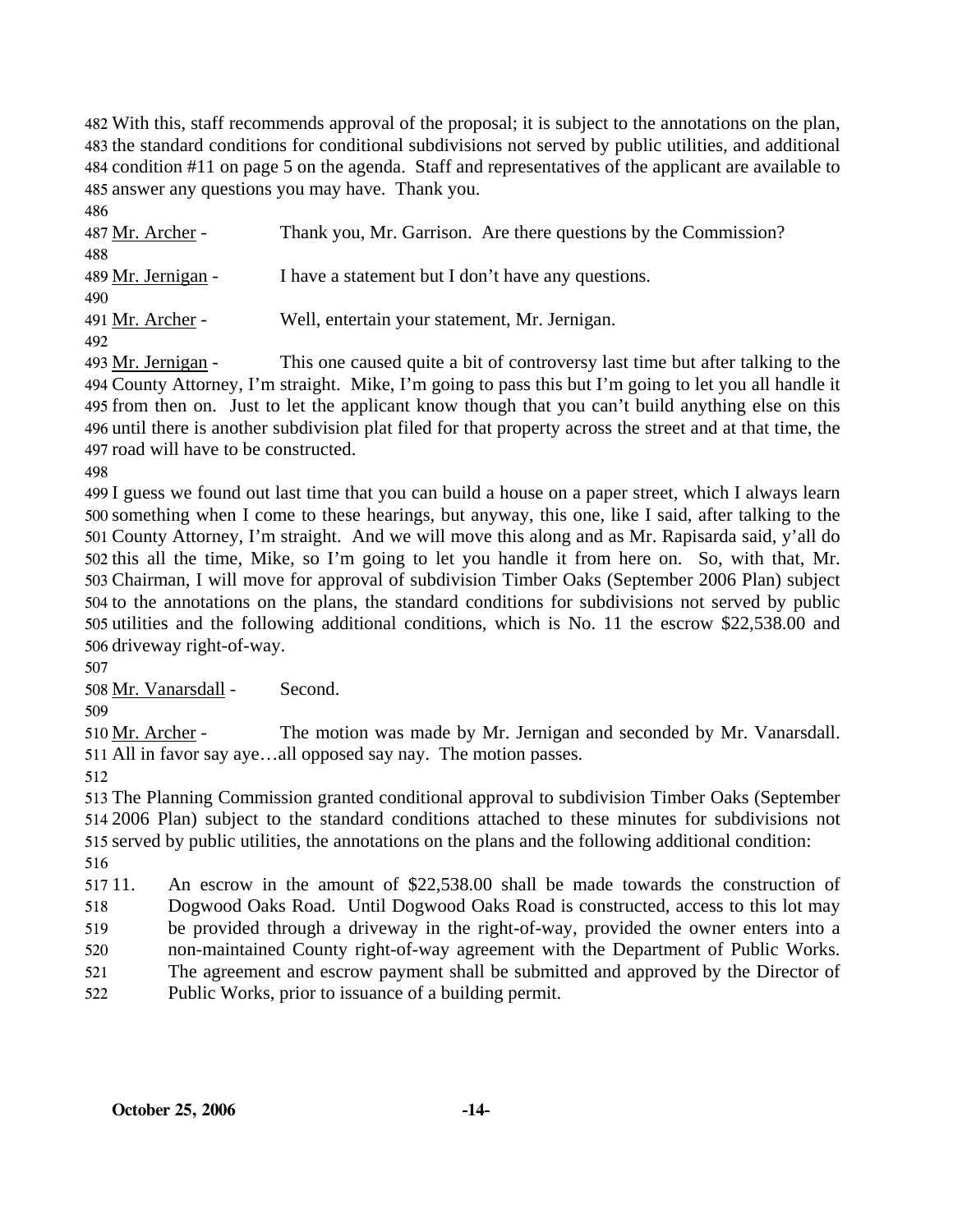### 523 **PLAN OF DEVELOPMENT, MASTER PLAN & LIGHTING PLAN**  524 **(Deferred from the September 27, 2006 Meeting)**

525

POD-58-06 The Shops @ White Oak Village – 4500 S. Laburnum Avenue **Vanasse Hagen Brustlin, Inc. for Forest City Commercial Group, Inc:** Request for approval of a master plan for a shopping center with approximately 913,606 square feet of retail space, including restaurants, retail stores, a future hotel, and twelve outparcels, and approval of a plan of development and site lighting plan as required by Chapter 24, Section 24-106 of the Henrico County Code, for the construction of a Target Store (major anchor A) consisting of 126,842 square feet; a Lowe's (major anchor B) consisting of 139,410 square feet, two junior anchor buildings stores A-K consisting of 281,052 square feet of retail space; a Ukrop's Supermarket (junior anchor L) consisting of 60,214 square feet, and 149,313 square feet of retail space in the Lifestyle Center Shops (Lifestyle Shops A-D). The 136.50 acre site is located at 4500 S. Laburnum Avenue at the northwest corner of the intersection of S. Laburnum Avenue and I-64, west of Audubon Drive on parcel 815-718-5710. The zoning is B-3C, Business District (Conditional). County water and sewer. **(Varina)** 

526

Is there anyone in the audience in opposition to POD-58-06, The Shops  $\omega$ 528 White Oak Village in the Varina District? No opposition. 527 Mr. Archer -

529

| Are they going to have a Red Lobster?               |
|-----------------------------------------------------|
|                                                     |
| I believe so.                                       |
|                                                     |
| We will not record that as opposition. Mr. Strauss. |
|                                                     |
|                                                     |

Thank you, Mr. Chairman, members of the Commission. As was stated, 537 this is a request for a very large shopping center to be developed at the site of the former Via 538 Systems facility at S. Laburnum Avenue and Audubon Drive. This center will have almost one 539 million square feet of retail space, which will include three major anchors, including a Target, 540 here (referring to map), and a Lowe's located here. Three junior anchors which will include a Ukrop's in this location and approximately 150,000 square feet of Lifestyle Center located in the 541 542 center of the project which will have pedestrian gathering areas and amenities. 536 Mr. Strauss -

543

544 The project was the subject of a rezoning case last July with numerous proffers controlling the 545 architectural site design, landscape and buffering along Laburnum Avenue and screening of 546 loading areas and mechanical equipment.

547

548 There are also 12 outparcels along Laburnum Avenue which are not a part of this approval 549 today, they will be coming back to this Commission at a future date. We have a large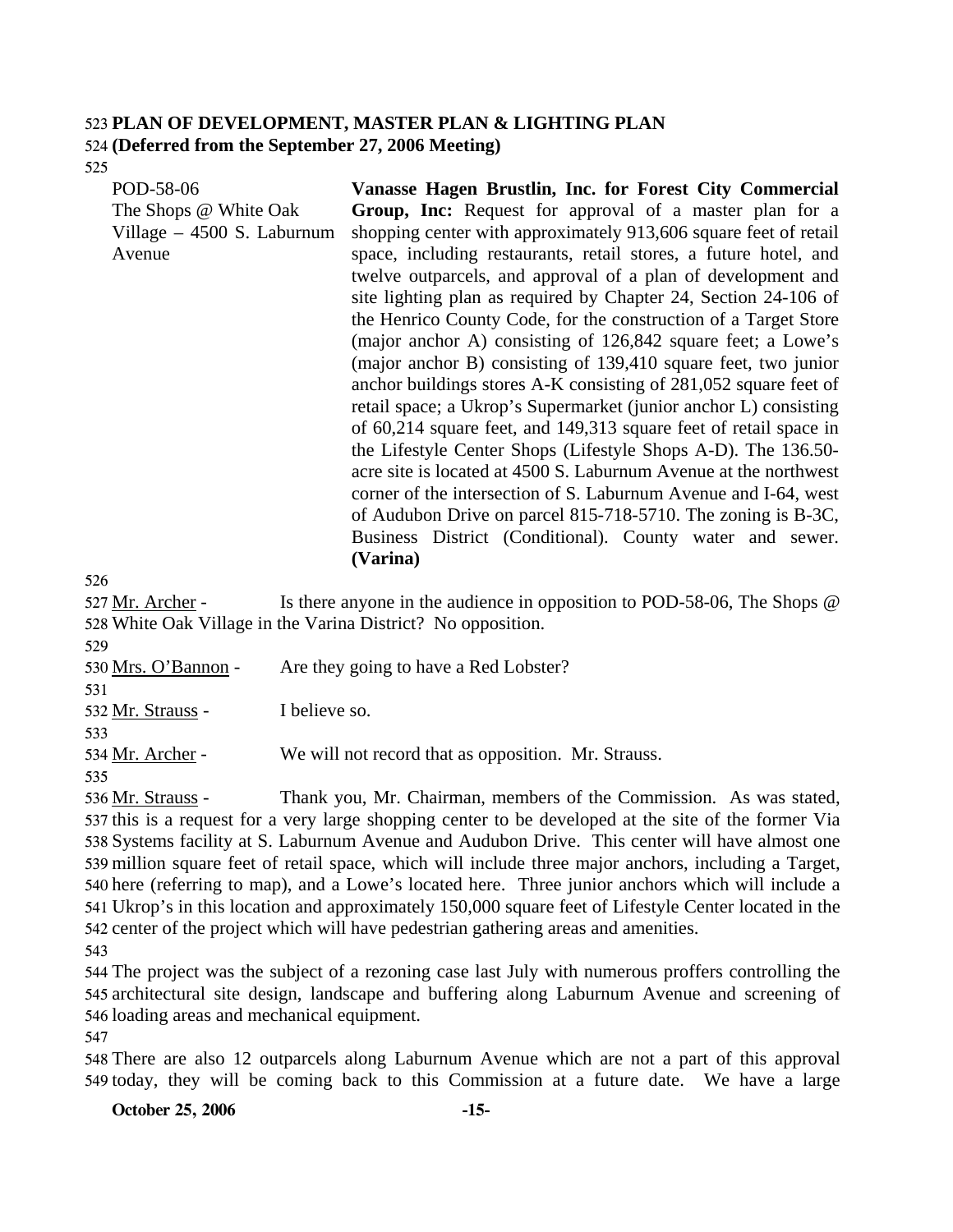compendium of design guidelines for those outparcels but we thought it would be best to come back to the Commission at a later date.

 During our review the staff was concerned about the outdoor display areas, particularly those associated with the future Lowe's location given the number of problems that we are experiencing at other sites in the County. The outdoor display areas are generally shown or known as to their location which will be in front of the Lowe's and to the side where the garden center is located. However the final details have yet to be worked out so consequently staff is not recommending approval of the outdoor display area this morning. That's why we are handing out an additional condition regarding the display areas relative to this plan of development. We can recommend approval of the Lowe's architecture plan and the garden center as annotated in the plan we've also handed out this morning. The annotations address staff's recommendation; brick columns and the simulated black iron fencing to be used in lieu of the expanse of the black, wire, mesh as originally proposed for the garden center enclosure. With that, staff is recommending approval. The agencies have reviewed it and are recommending approval and I'll be happy to answer any questions you may have. 

All right. Are there any questions for Mr. Strauss? Mr. Strauss, can you 568 show us on there the area encompassed by the outparcel? 567 Mr. Archer -

| 569                                     |                                                                                                   |
|-----------------------------------------|---------------------------------------------------------------------------------------------------|
| 570 Mr. Strauss -                       | These outparcels along Laburnum                                                                   |
| 571                                     |                                                                                                   |
| 572 Mr. Archer -                        | All of what we see in those squares?                                                              |
| 573                                     |                                                                                                   |
| 574 Mr. Strauss -                       | Yes. And there is a hotel site that is not a part of this approval this                           |
| 575 morning.                            |                                                                                                   |
| 576                                     |                                                                                                   |
| 577 Mr. Archer -                        | That's all I have. Are there any further questions from the<br>Okay.                              |
| 578 Commission?                         |                                                                                                   |
| 579                                     |                                                                                                   |
| 580 Mr. Jernigan -                      | Jim, after our meeting yesterday, when you spoke to them.                                         |
| 581                                     |                                                                                                   |
| 582 Mr. Strauss -                       | Yes, sir.                                                                                         |
| 583                                     |                                                                                                   |
| 584 Mr. Jernigan -                      | Were they pretty receptive?                                                                       |
| 585                                     |                                                                                                   |
| 586 Mr. Strauss -                       | I'm not sure if they are here today. Oh, yes, Mr. Richardson is here.                             |
|                                         | 587 Obviously, they were not joyful of the news on the delay but we believe we can work something |
| 588 out by the next Commission meeting. |                                                                                                   |
| 589                                     |                                                                                                   |
| 590 Mr. Jernigan -                      | Jim, come up here for a minute (he was referring to applicant, Jim                                |
|                                         | 591 Richardson, not staff). Good morning, how are you?                                            |
| 592                                     |                                                                                                   |
| 593 Mr. Richardson -                    | I'm doing very good, thank you.                                                                   |
| 594                                     |                                                                                                   |

**October 25, 2006 -16-**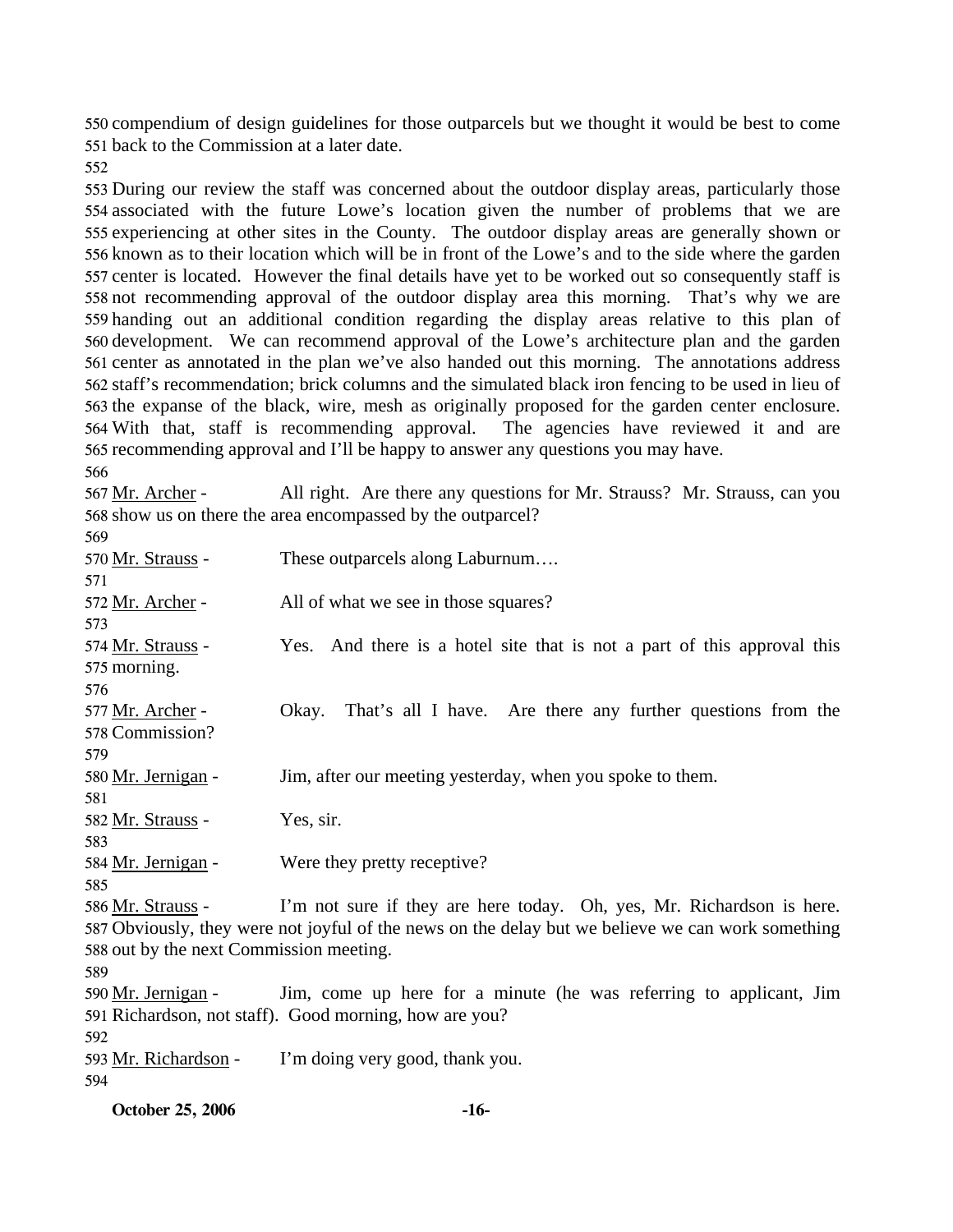| <b>October 25, 2006</b>                               | $-17-$                                                                                                                                                                                                                                                                                                    |
|-------------------------------------------------------|-----------------------------------------------------------------------------------------------------------------------------------------------------------------------------------------------------------------------------------------------------------------------------------------------------------|
| 639 Mr. Strauss -                                     | That has been annotated on the handout. So, that part of the architecture                                                                                                                                                                                                                                 |
| 636 <u>Mr. Silber</u> -<br>638                        | It was my understanding that the garden center screening was a part of this<br>637 approval and it was going to have brick columns and it was going to have wrought iron                                                                                                                                  |
| 634 Mr. Jernigan -<br>635                             | That's included in the display. That's the area that we are deleting.                                                                                                                                                                                                                                     |
| 632 Mr. Strauss -<br>633                              | I have a                                                                                                                                                                                                                                                                                                  |
| 630 <u>Mr. Silber</u> -<br>631                        | So, how has the plan been annotated?                                                                                                                                                                                                                                                                      |
| 629                                                   |                                                                                                                                                                                                                                                                                                           |
| 626 <u>Mr. Strauss</u> -<br>628 large expanse         | Yes. We have discussed this with the applicant and their civil engineer at<br>627 VHB we were gravitating away from the chain link which was originally proposed which is a                                                                                                                               |
| 625                                                   | 624 annotated the plan to deal with the different types of screening besides chain link?                                                                                                                                                                                                                  |
| 622<br>623 Mr. Silber -                               | Mr. Strauss, in regards to the screening of the garden center, staff I believe                                                                                                                                                                                                                            |
| 620<br>621 Mr. Archer -                               | Anybody else have any questions for Mr. Richardson? Thank you, sir.                                                                                                                                                                                                                                       |
| 618<br>619 Mr. Richardson -                           | You're welcome.                                                                                                                                                                                                                                                                                           |
| 616<br>617 Mr. Jernigan -                             | Thank you.                                                                                                                                                                                                                                                                                                |
| 614<br>615 Mr. Richardson -                           | No problem.                                                                                                                                                                                                                                                                                               |
| 612<br>613 Mr. Jernigan -                             | I appreciate that.                                                                                                                                                                                                                                                                                        |
| 611 County.                                           | 610 meeting with staff and make sure we do the right thing for the shopping center and for the                                                                                                                                                                                                            |
|                                                       | 607 percent agreement with staff and we all want what's best for the shopping center, the<br>608 appearance, and we want control on these display areas. So, without trying to quickly put this<br>609 down and put together, I thought that it would be best to just hold that aside and have a separate |
| 605<br>606 Mr. Richardson -                           | I don't know what transpired or happened with that but we are in 100                                                                                                                                                                                                                                      |
| 601<br>602 Mr. Jernigan -                             | When we had a meeting a couple of weeks ago, at the end of that meeting,<br>603 I thought, well we were on the same page, but I thought everybody was on the same page but<br>604 apparently they weren't because there was no changes in the plans.                                                      |
| 599<br>600 Mr. Archer -                               | Thank you.                                                                                                                                                                                                                                                                                                |
| 596<br>597 Mr. Richardson -<br>598 White Oak project. | I'm Jim Richardson and I'm with Forest City Enterprises, developer of the                                                                                                                                                                                                                                 |
| 595 Mr. Archer -                                      | Would you state your name for the record, sir, please?                                                                                                                                                                                                                                                    |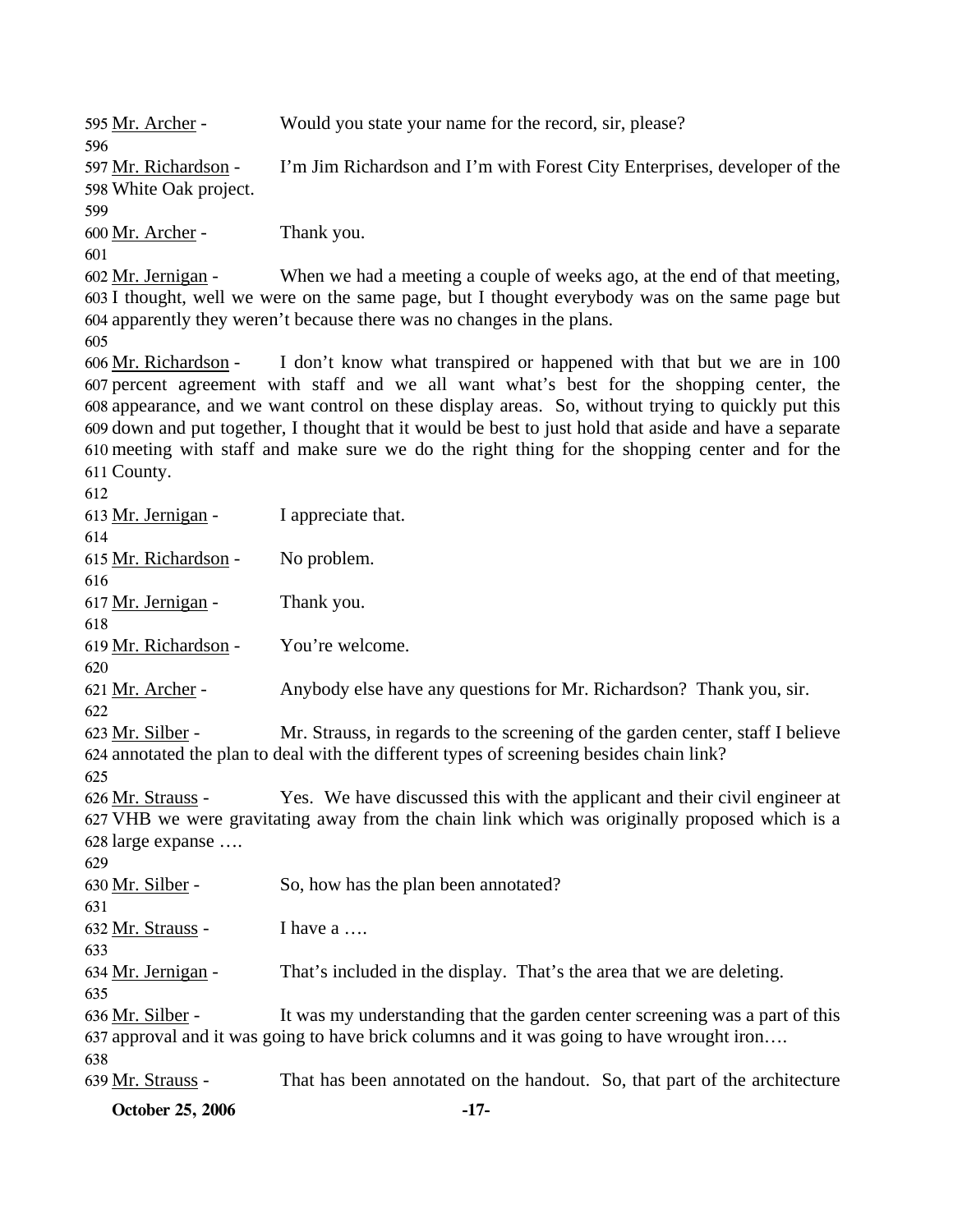640 we are approving today, of the garden center.

So, okay, it is annotated on the plan to add brick columns with black iron fence that would be a part of the screening around the garden center which is the display area…. 642 641 Mr. Silber -643

644 Mr. Strauss - The area out in front of that we are still working on. 645 646 Mr. Silber - Is that acceptable, Mr. Jernigan. 647

Now, wait a minute, in the handout.... Oh, I'm sorry, I didn't see that one. 649 I didn't pull that one out of my packet. That's fine. Yes, that's what we discussed yesterday. 648 Mr. Jernigan -650

651 Mr. Strauss - And you do have two new added conditions numbers….

652

Yes, numbers 44 and 46. Thank you, Jim. First off I want to thank Jim. 654 Strauss and Christina Goggin for working on this case the way that they did. It has taken us a 655 while to get it straight but I think we are 99% there. So, Mr. Chairman, with that, I will move for 656 approval POD-58-06, The Shops at White Oak Village, subject to the annotations on the plans, 657 the standard conditions for developments of this type, and the following additional conditions No. 9 amended, No. 11B, 24 through 43, No. 44 revised, No. 45 and No. 46 added. 658 653 Mr. Jernigan -

659

660 Mr. Vanarsdall Second.

661

The motion was made by Mr. Jernigan and seconded by Mr. Vanarsdall. All in favor say aye…all opposed say nay. The motion passes. 663 662 Mr. Archer -

664

665 The Planning Commission approved POD-58-06, The Shops @ White Oak Village, subject to 666 the annotations on the plans, the standard conditions attached to these minutes for developments 667 of this type, and the following additional conditions:

668

669 9. 670 671 AMENDED - A detailed landscaping plan shall be submitted to the Department of Planning for review and Planning Commission approval prior to the issuance of any occupancy permits.

672 11B. 673 674 675 11B. Prior to the approval of an electrical permit application and installation of the site lighting equipment, a plan including light spread and intensity diagrams, and fixture specifications and mounting heights details shall be revised as annotated on the staff plan and included with the construction plans for final signature.

676 24. 677 678 The right-of-way for widening of Audubon Drive as shown on approved plans shall be dedicated to the County prior to any occupancy permits being issued. The right-of-way dedication plat and any other required information shall be submitted to the County Real

679 Property Agent at least sixty (60) days prior to requesting occupancy permits.

680 25. 681 682 683 25. The easements for drainage and utilities as shown on approved plans shall be granted to the County in a form acceptable to the County Attorney prior to any occupancy permits being issued. The easement plats and any other required information shall be submitted to the County Real Property Agent at least sixty (60) days prior to requesting occupancy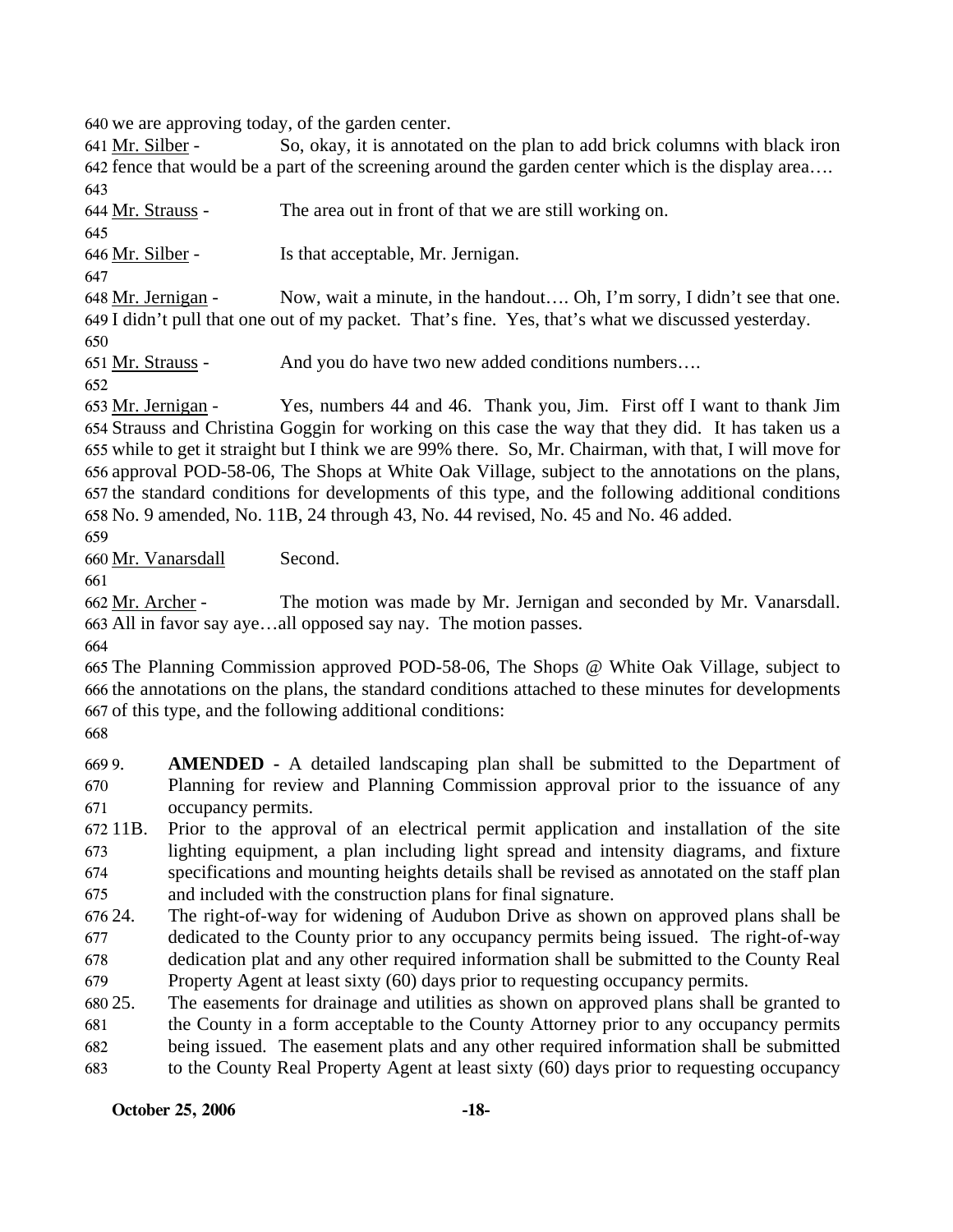684 permits.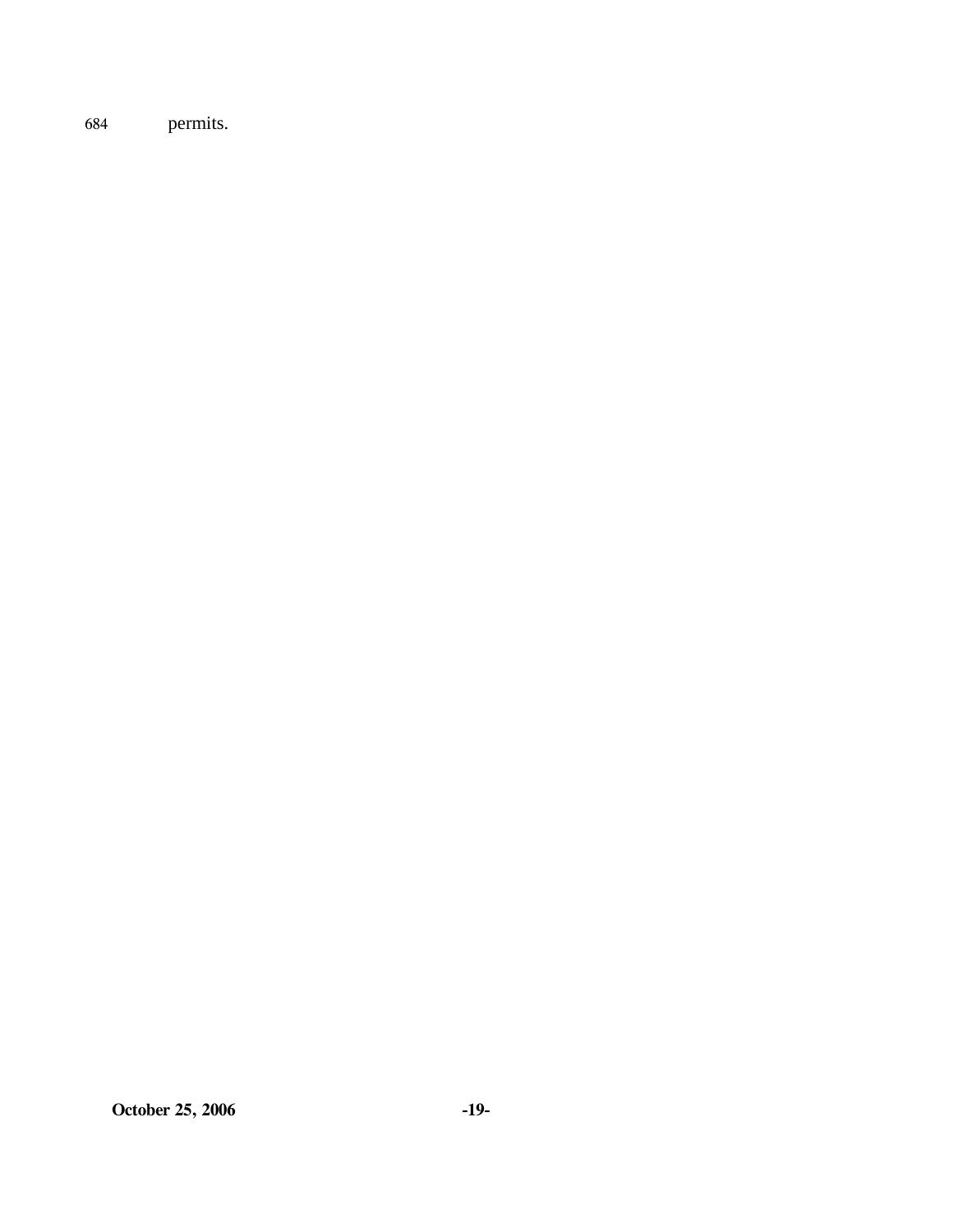- 685 26. 686 26. The improvements and drainage facilities for I-64 ramps shall be approved by the Virginia Department of Transportation and the County.
- 687 27. 688 689 27. A notice of completion form, certifying that the requirements of the Virginia Department of Transportation entrances permit have been completed, shall be submitted to the Department of Planning prior to any occupancy permits being issued.
- 690 28. 691 The required building setback shall be measured from the proposed right-of-way line and the parking shall be located behind the proposed right-of-way line.
- 692 29. 693 The developer shall provide fire hydrants as required by the Department of Public Utilities and Division of Fire.
- 694 30. A standard concrete sidewalk shall be provided along the west side of Audubon Drive.
- 695 31. 696 697 698 Approval of the construction plans by the Department of Public Works does not establish the curb and gutter elevations along the Virginia Department of Transportation maintained right-of-way. The elevations will be set by the contractor and approved by the Virginia Department of Transportation.
- 699 32. 700 The loading areas shall be subject to the requirements of Chapter 24, Section 24-97(b) of the Henrico County Code.
- 701 33. 33. Only retail business establishments permitted in a B-3 zone may be located in this center.
- 702 34. 703 The conceptual master plan, as submitted with this application, is for planning and information purposes only.
- 704 35. Outside storage shall not be permitted.
- 705 36. 706 The proffers approved as a part of zoning case C-29C-06 shall be incorporated in this approval.
- 707 37. 708 Any necessary off-site drainage and/or water and sewer easements must be obtained in a form acceptable to the County Attorney prior to final approval of the construction plans.
- 709 38. 710 38. Deviations from County standards for pavement, curb or curb and gutter design shall be approved by the County Engineer prior to final approval of the construction plans by the
- 711 Department of Public Works.
- 712 39. 713 Storm water retention, based on the 50-10 concept, shall be incorporated into the drainage plans.
- 714 40. 715 716 Insurance Services Office (ISO) calculations must be included with the plans and contracts and must be approved by the Department of Public Utilities prior to the issuance of a building permit.
- 71741. 718 719 41. Approval of the construction plans by the Department of Public Works does not establish the curb and gutter elevations along the Henrico County maintained right-of-way. The elevations will be set by Henrico County.
- 720 42. 721 722 723 The location of all existing and proposed utility and mechanical equipment (including HVAC units, electric meters, junction and accessory boxes, transformers, and generators) shall be identified on the landscape plans. All equipment shall be screened by such measures as determined appropriate by the Director of Planning or the Planning
- 724 Commission at the time of plan approval**.**
- 725 43. 726 The ground area covered by all the buildings shall not exceed in the aggregate 25 percent of the total site area.
- 727 44. 728 729 44. Outdoor display areas are not a part of this approved Plan of Development until the applicant submits details for the outdoor display areas for staff review and Planning Commission approval.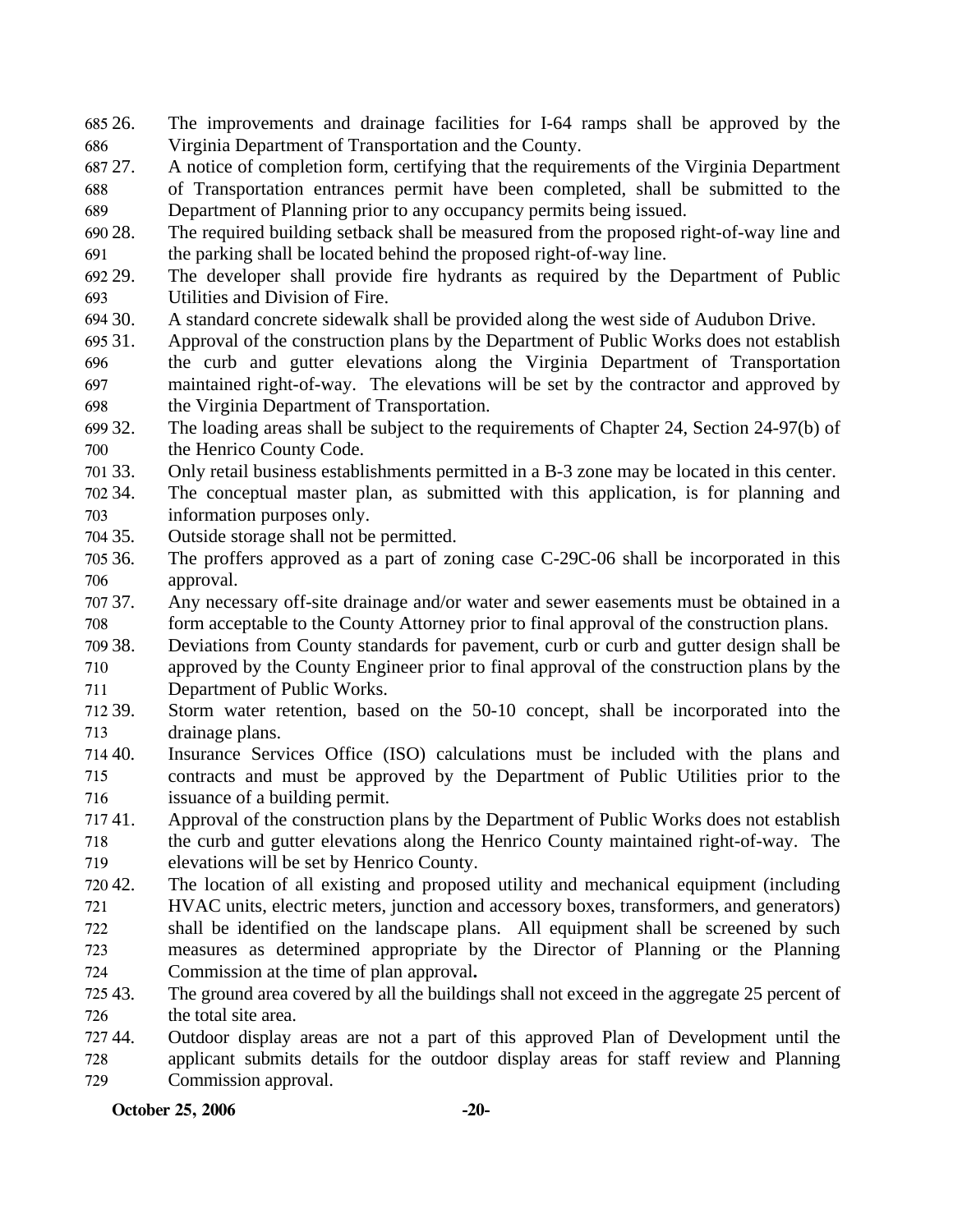730.45. 45. A five-foot curvilinear sidewalk shall be constructed with the south Laburnum streetscape

731 buffer with a corresponding pedestrian access easement granted to the County.

732.46 There shall be no outdoor storage in trailers or in moveable storage containers.

733

Mr. Jernigan, would you mind if we passed over the next case LP/POD93-735 02, The Villas @ Oakland Chase. I believe there is an adjacent property owner who could not 736 get to this meeting in time and if we could pass this over until she arrives. 734 Mr. Silber -

737 738 Mr. Jernigan - Yes, that's fine.

739

So, if we can move pass page 9 and go to page 11. POD-60-06, Riverview 741 Green – Phase II. 740 Mr. Silber -

742

### 743 **PLAN OF DEVELOPMENT**

744

POD-60-06 Riverview Green – Phase II – Bent Pine and Greenwood Roads **Koontz-Bryant, P.C. for Wilton Development:** Request for approval of a plan of development as required by Chapter 24, Section 24-106 of the Henrico County Code, to construct an age restricted, gated community with condominium units in four styles; townhouse, duplex, sixplex and cottages. Phase two consists of 172 units and associated site work. The 48.34-acre site is located at the intersection of Greenwood Road and Forest Trace Way on parcel 777-773-0724. The zoning is R-6C, General Residence District (Conditional). County water and sewer. **(Brookland)** 

745

Is there anyone in the audience in opposition to POD-60-06, Riverview 747 Green – Phase II, in the Brookland District? No opposition. Mr. Strauss. 746 <u>Mr. Archer</u> -

748

Thank you, Mr. Chairman, members of the Commission. This is a request 750 of approval for Phase II of an age-restricted condominium community which will ultimately 751 have up to 361 units. This is a subject of a rezoning case, over a year ago, and the Commission 752 may recall that Phase I was approved last April for the first 49 units which included each type of 753 building proposed in this project. Also determined at the time was the location of an emergency 754 access and temporary construction access to the west to the former Duval property which is now 755 owned by Henrico County, that would be this tract here (referring to map on the screen). Phase 756 III will also have an emergency access which will connect to Winfrey Road to the east. 757 However, that is also subject to future improvements and the extension of Woodman Road. So 758 for the time being, the construction traffic will go through the Duval tract out to Greenwood 759 Road to the west. 749 Mr. Strauss -

760

 Staff requested during our review a revised plan which responded to a request by the traffic engineer to relocate the emergency access road to the west as the project develops in order to distribute the traffic more equitably throughout the project as it develops and not have it located so close to Greenwood Road. The applicant has responded to that and he has given us that plan,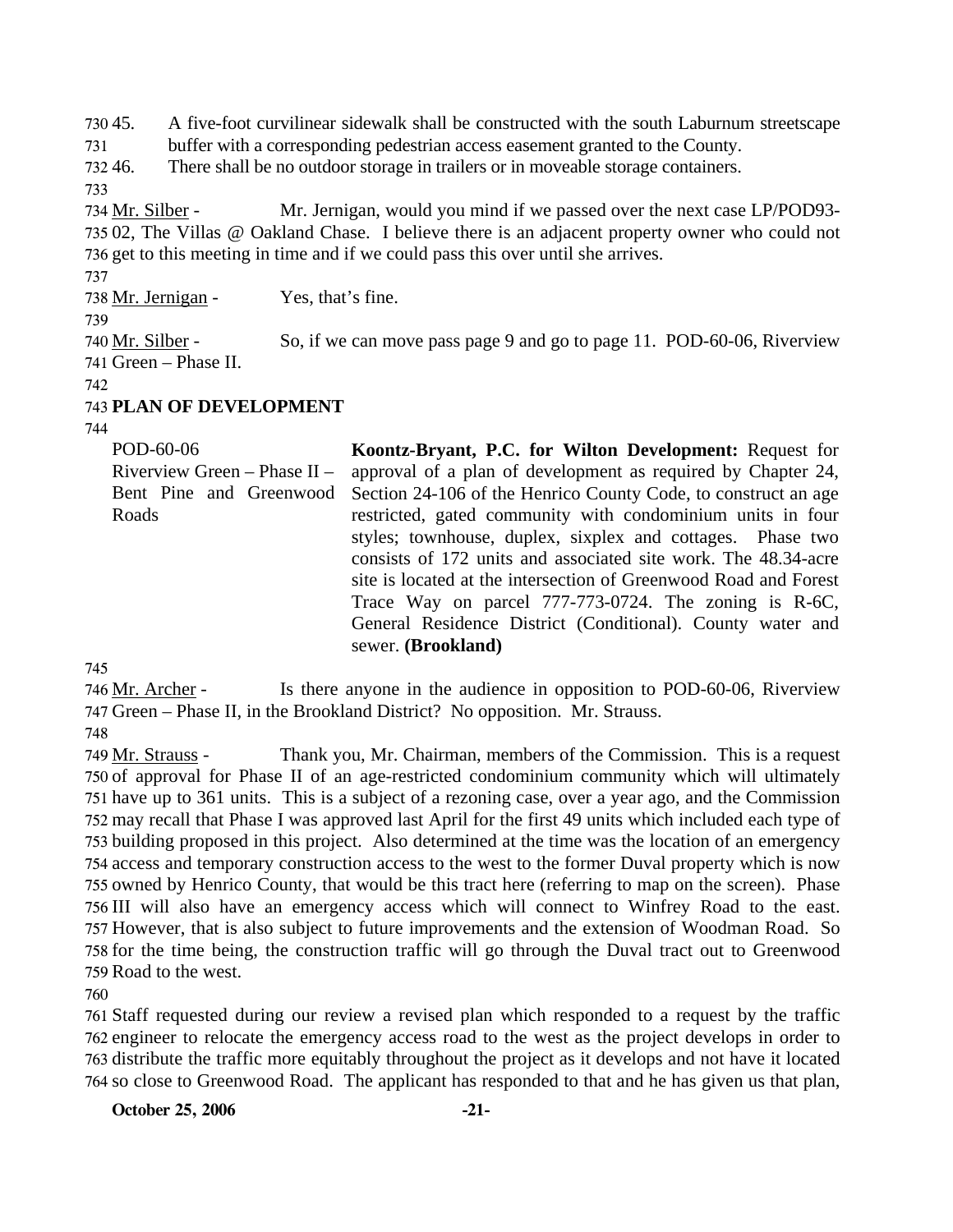765 as we handed out this morning, so the traffic engineer is satisfied at this time.

766

 This phase also includes a future pump station which is located back near the Chickahominy in Phase II. This will be the subject of a separate pump station plan to be reviewed by the Department of Public Utilities. As of now, they are recommending approval of this project. We will be getting more information on the pump station plan at a future date. So, with that, staff is recommending approval this morning and I'll be happy to answer any questions you may have. 772

I see that Mike Jennings is here. Would he like to shed some light on 774 what we talked about before, the construction road opening and closing and all that? 773 Mr. Vanarsdall -

775

776 Mr. Strauss - I did leave a message with the Fire Marshall….

777

778 Mr. Vanarsdall - Who is going to represent Fire?

779

Well, I don't know if Fire got a hold of Mike, but Mike looked at the 781 pavement section on that temporary construction road. He was satisfied with it. I feel that if 782 Mike is okay with it then.... 780 Mr. Strauss -

783

And you said that we haven't conveyed the land to Public Utilities yet for 785 the pump station? 784 Mr. Vanarsdall -

786

Not at this time, but they have delineated an area with access to the pump 788 station. 787 Mr. Strauss -

789

Okay. And what did you say about the construction road, that it would be 791 close or it wouldn't be closed because it will eventually be 50 vehicles.... 790 Mr. Vanarsdall -

792

Well, as the project builds out, that western location will be closed. It has 794 to serve for some time. That's why fire was concerned about the pavement section to be 795 adequate to support a fire vehicle. In the future, we will be working off the eastern end at Winfrey Road, and that will take some time. 796 793 Mr. Strauss -

797

798 Mr. Vanarsdall - I don't have any more questions, Mr. Chairman.

799

All right. Thank you. Anybody else on the Commission have any 801 questions? 800 Mr. Archer -

802

I don't need to hear from the applicant. Mr. Strauss worked on this one 804 longer than he did the other one and later. 803 Mr. Vanarsdall -

805

Well, Mr. Strauss hasn't been home, has he? Well, all right, Mr. Vanarsdall, I think we are ready for a motion. 807 806 Mr. Archer -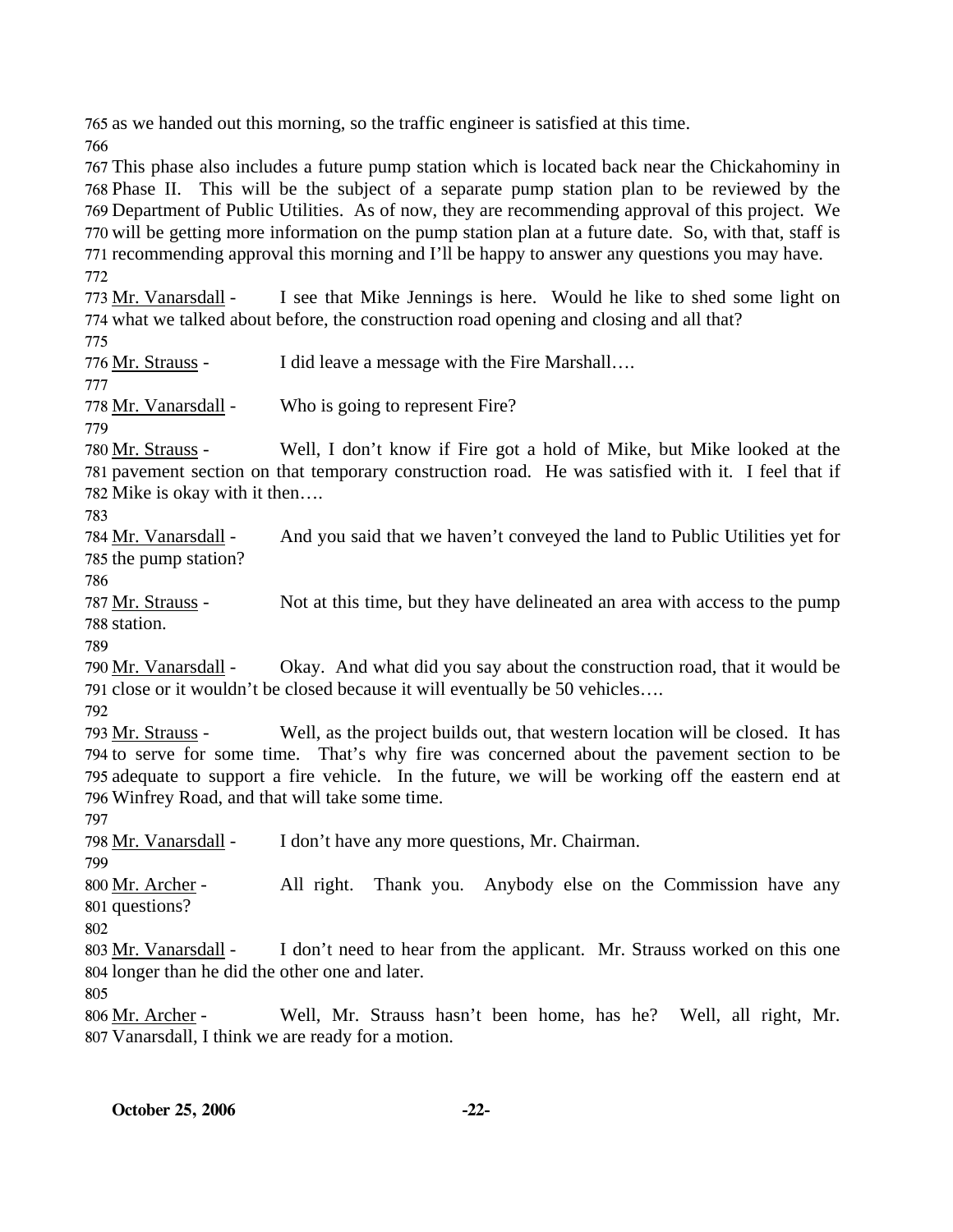Thank you, Mr. Chairman. I move that POD-60-06, Riverview Green – 809 Phase II, be approved with the annotations on the plans for developments of this type and added 810 conditions Nos. 24 through 37 and No. 9 amended. 808 Mr. Vanarsdall -

811

812 Mr. Branin - Second.

813

The motion was made by Mr. Vanarsdall and seconded by Mr. Branin. All in favor say aye…all opposed say nay. The motion passes. 815 814 Mr. Archer -

816

817 The Planning Commission approved POD-60-06, Riverview Green – Phase II, subject to the 818 annotations on the plans, the standard conditions attached to these minutes for developments of 819 this type, and the following additional conditions:

820

821 9. 822 823 **AMENDED** - A detailed landscaping plan shall be submitted to the Department of Planning for review and Planning Commission approval prior to the issuance of any occupancy permits.

824 24. 825 826 827 828 The easements for drainage and utilities as shown on approved plans shall be granted to the County in a form acceptable to the County Attorney prior to any occupancy permits being issued. The easement plats and any other required information shall be submitted to the County Real Property Agent at least sixty (60) days prior to requesting occupancy permits.

829 25. 830 The developer shall provide fire hydrants as required by the Department of Public Utilities and Division of Fire.

831 26. 832 833 Prior to issuance of a certificate of occupancy for any building in this development, the engineer of record shall certify that the site has been graded in accordance with the approved grading plans.

834 27. 27. A standard concrete sidewalk shall be provided along the north side of Greenwood Road.

835 28. 836 The proffers approved as a part of zoning case C-37C-05 shall be incorporated in this approval.

837 29. 838 Any necessary off-site drainage and/or water and sewer easements must be obtained in a form acceptable to the County Attorney prior to final approval of the construction plans.

839 30. 840 841 Deviations from County standards for pavement, curb or curb and gutter design shall be approved by the County Engineer prior to final approval of the construction plans by the Department of Public Works.

842 31. 843 The applicant shall provide a construction phasing and operations plan for approval by the Director of Planning prior to approval of construction plans.

844 32. 845 846 Insurance Services Office (ISO) calculations must be included with the plans and contracts and must be approved by the Department of Public Utilities prior to the issuance of a building permit.

847 33. 848 849 Approval of the construction plans by the Department of Public Works does not establish the curb and gutter elevations along the Henrico County maintained right-of-way. The elevations will be set by Henrico County.

850 34. 851 The conceptual master plan, as submitted with this application, is for planning and information purposes only. All subsequent detailed plans of development needed to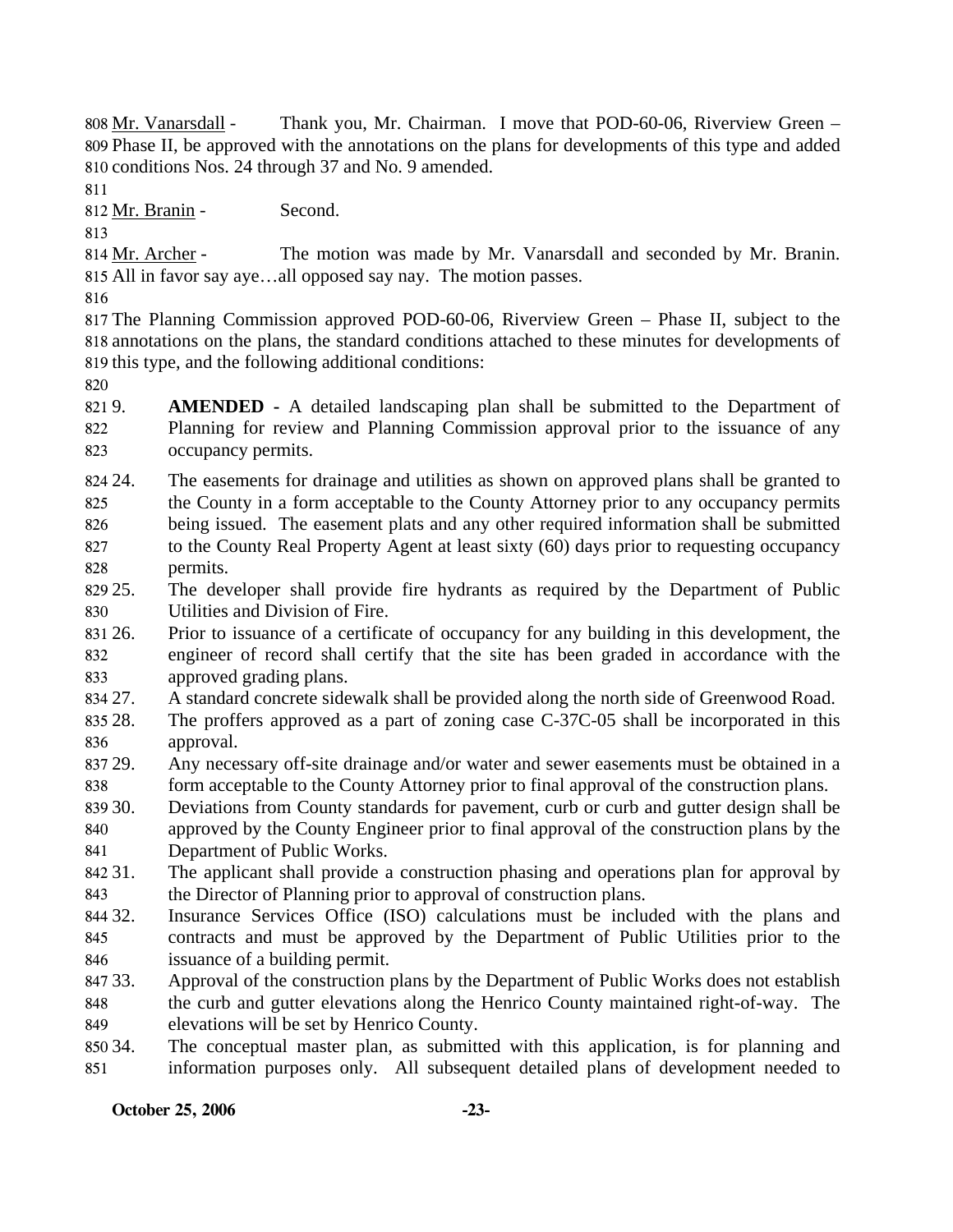852 853 854 implement this conceptual plan shall be submitted for staff review and Planning Commission approval, and shall be subject to all regulations in effect at the time such subsequent plans are submitted for review/approval.

855 35. 856 857 858 The location of all existing and proposed utility and mechanical equipment (including HVAC units, electric meters, junction and accessory boxes, transformers, and generators) shall be identified on the landscape plans. All equipment shall be screened by such measures as determined appropriate by the Director of Planning or the Planning

859 Commission at the time of plan approval**.**

860 36. 861 The applicant shall submit the required plans to the Department of Public Utilities for approval of the pump station and force main by the Director of Public Utilities.

- 862 37. 863 The owner shall convey the land for the pump station to Henrico County prior to the first certificate of occupancy for the first unit in phase two.
- 864

#### 865 **PLAN OF DEVELOPMENT (Deferred from the September 27, 2006 Meeting)**  866

POD-53-06 Ample Storage – 4901 Nine Mile Road **Balzer & Associates, Inc. for Ample Storage Laburnum Avenue, LLC:** Request for approval of a plan of development, as required by Chapter 24, Section 24-106 of the Henrico County Code, to construct three, one-story commercial buildings: one 19,222 square foot self storage facility, and two office/retail buildings totaling 19,156 square feet. The 13.50 acre site is located on the southeastern intersection of Nine Mile Road (State Route 33) and S. Laburnum Avenue on parcel 811- 723-1052. The zoning is M-1C, Light Industrial District (Conditional) and ASO (Airport Safety Overlay) District. County water and sewer. **(Fairfield)** 

867

Is there anyone in the audience in opposition to this case, POD-53-06, 869 Ample Storage in the Fairfield District? We have opposition. We will get to you, sir. Good 870 morning, Ms. Goggin. 868 Mr. Archer -

871

Good morning. As Mr. Silber mentioned this case was deferred from the 873 September 2006 Agenda. Since that time, the applicant, Ample Storage has agreed to dedicate 874 the ultimate amount of right-of-way required by Public Works for future road widening along 875 both Nine Mile Road and Laburnum Avenue as shown on the plan for these specific 876 developments. The applicant has also agreed to provide a sidewalk with a generous parking lot 877 landscape strip for the two parcels in front of the Commission today. 872 Ms. Goggin -

878

 In addition to these two improvements, as shown on the plan, the applicant has agreed to a number of improvements on the future outparcels. They have agreed to reseal the parking lot pending POD construction plan approval for those lots and have agreed to dedicate right-of-way and continue the sidewalk as PODs are submitted and parcels are developed. Staff believes that this development and the future projects on this site will bring new life to this intersection and possibly influence the adjacent property owner to reinvest in their own property. Staff recommends approval subject to the annotations on the staff plan, conditions Nos. 24 through 40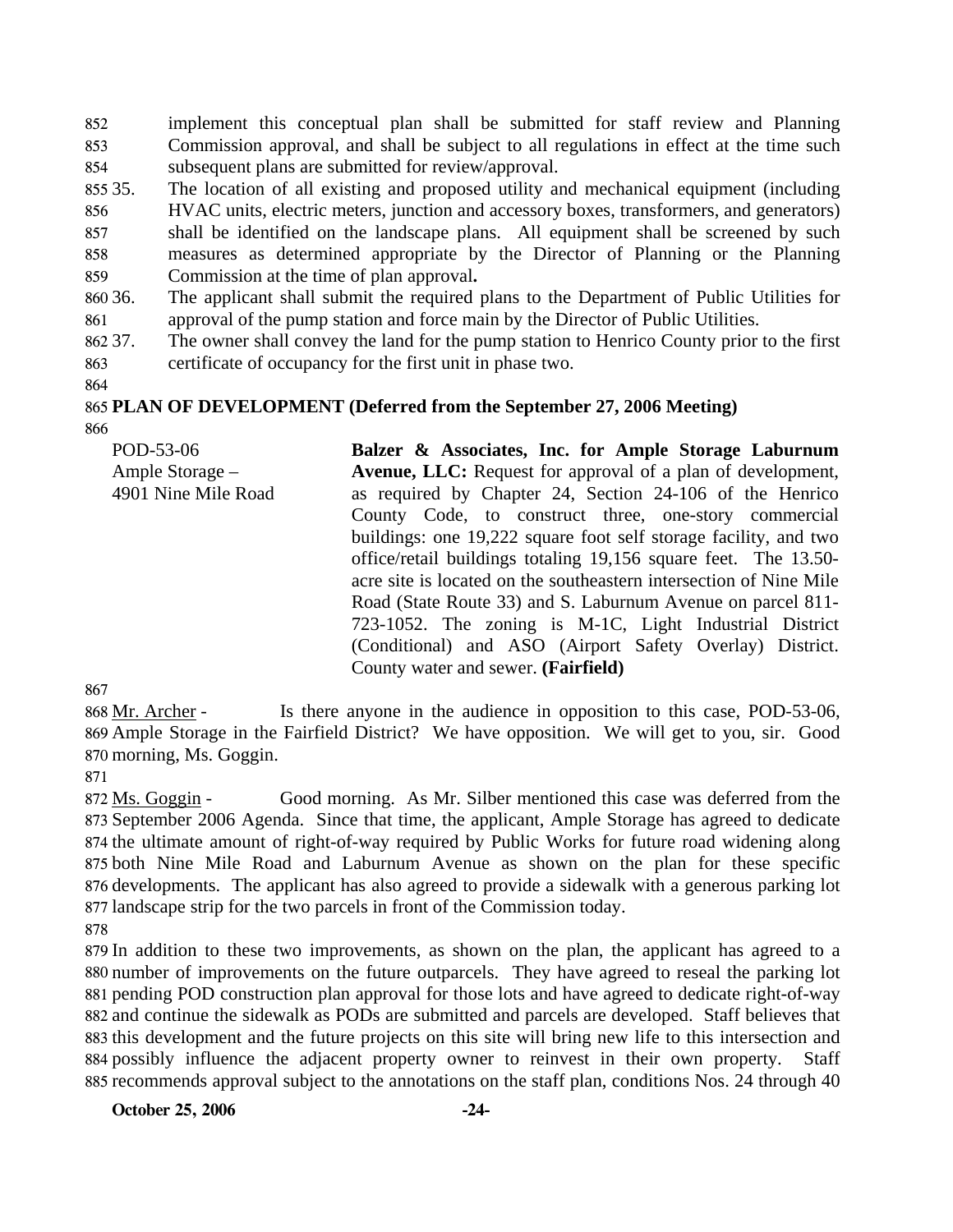886 in the agenda. The applicant is here as well as his representative and I will be happy to answer 887 any questions the Commission may have.

888

Are there any questions from the Commission? I don't have any Ms. 890 Goggin. You did a good job on this. Thank you so much. 889 Mr. Archer -

892 Ms. Goggin - Thank you.

893

891

We have opposition. Would the applicant like to speak first or wait until 895 we hear the opposition? All right, Mr. Jones, come on up, sir. Good morning, sir. 894 Mr. Archer -

896

Good morning. My name is W. C. Jones and I'm representing Hechler 898 Village Neighborhood Watch. And the opposition... When they first discussed this before the 899 change they had a meeting to explain everything to us and then I understand that the person from 900 North Carolina dropped out and then when it started back again, we got no information about the 901 changes that were recommended or would be made. 897 Mr. Jones -

902

We have had two hearings on this. We had one last month that was 904 deferred. 903 Mr. Archer -

| 905                    |                                                 |
|------------------------|-------------------------------------------------|
| 906 <u>Mr. Jones</u> - | I was here.                                     |
| 907                    |                                                 |
| 908 Mr. Archer -       | You were here last month?                       |
| 909                    |                                                 |
| 910 <u>Mr. Jones</u> - | On the $27th$ and it was continued until today. |
| 911                    |                                                 |
| 912 Mr. Archer -       | Are there things in here that                   |
| 913                    |                                                 |

We don't know what the things are, that's what I'm saying because there 915 it was changed from the organization in North Carolina and we were not given information on 916 who took up the slack and what changes and recommendations were made. 914 Mr. Jones -

917

Well, in that case, Mr. Condlin, I guess you will need to come up and 919 explain what was done between last time and now. 918 Mr. Archer -

920

Mr. Chairman, members of the Commission, Andy Condlin from Williams 922 Mullen representing Ample Storage Laburnum Avenue, LLC. The gentleman, Mr. Steve Gray, 923 has been involved in this transaction from the very beginning with a contract purchaser when we 924 first rezoned this property. It's been a consistent owner, management company, throughout the 925 entire time. The layout of the buildings is consistent with the specific provisions that we had in 926 the zoning case and the site plan that we provided in the zoning case as well. So I think, 927 unfortunately, through the POD process certainly the neighborhood notices, typical 928 neighborhood notices, went out. We did not have any neighborhood meetings because, again, 929 we were very consistent with the zoning case. We had a number of meeting during the zoning 930 process so I think other than the typical notices we did not provide any specific notices to those 921 Mr. Condlin -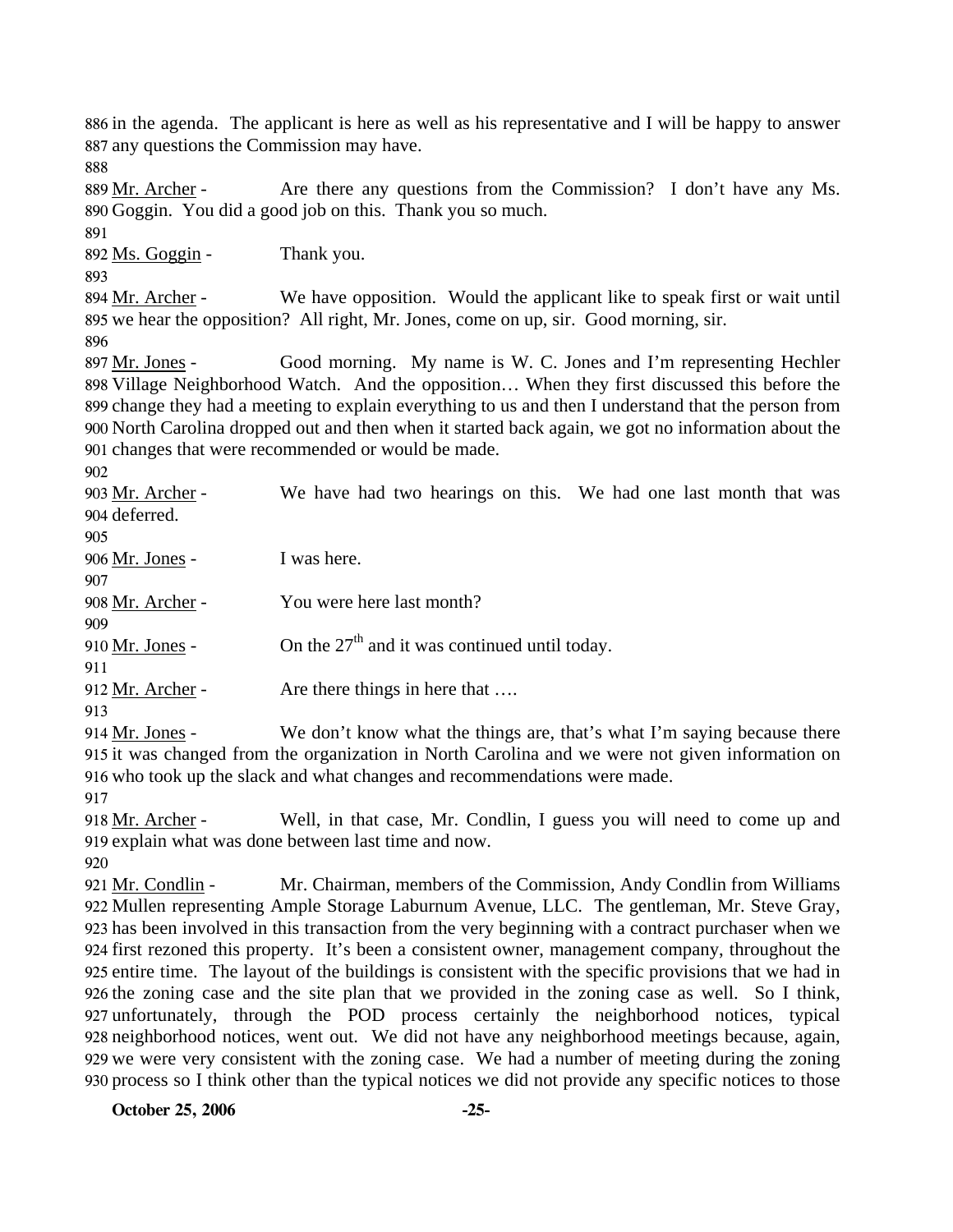931 neighborhoods, but certainly the adjacent property owners which included the homeowners 932 association did get those notices.

933

 I would also comment, with respect to Ms. Goggin, comments with respect to the sidewalk and street dedications ,pursuant to our correspondence that we have in the file, we committed to make all of those along the entirety of, the boundary line, of the property with Nine Mile Road and Laburnum Avenue. With that, I will be happy to answer any questions.

938

So what you are saying is that essentially with the exception of the 940 improvements that have been made, there is no essential change to the major plan since you 941 discussed this with the neighbors. 939 Mr. Archer -

942

The site plan was provided is almost exactly the same as during the zoning 944 case. It's the same owner and management company. 943 Mr. Condlin -

945

946 Mr. Branin - So, the subject changes are sidewalks?

947

Other than the addition of adding the dedication of the sidewalks and 949 some minor things of that nature, the paving of the parking lot and the dedication of the right-of-950 way. Only benefits for the County certainly nothing taken away. 948 Mr. Condlin -

951

Mr. Jones, did you get the indication of what changes were made? I think 953 what we will do, Mr. Condlin, if it is all right with you, could you meet with Mr. Jones out in the 954 lobby and discuss this with him and we will pass this by and bring it back later on in the agenda. 952 Mr. Archer -955

956 Mr. Condlin - That will be fine.

957

Andy, he's speaking of the change... Was there a change in the 959 ownership? 958 Mr. Jernigan -

960

Not, that I am aware of. There has been no change in ownership at all. We were under contract for purchase as it's typical during a zoning case and after that point, it 962 963 was purchased, and then of course a POD was filed. Now it was purchased in a different name, Ample Storage Laburnum Avenue, LLC, as a specific entity but it's still the same management 964 965 company, Steve Gray from Lampe Management and etc. So, it has been consistently the same, 966 both are involved in it the same layout so I'm not sure that there are a whole lot of changes from 967 the zoning. It just might be a question of information that we need to provide. 961 Mr. Condlin -

968

Well, if you could share that with Mr. Jones, we would appreciate it. And 970 we will bring it back to the agenda a little later, Mr. Jones. 969 Mr. Archer -

971

972 All right. Let's move to the next case.

973

974 **THIS CASE RESUMED LATER DURING THE MEETING. (SEE PAGE 37 OF THESE**  975 **MINUTES)** 

**October 25, 2006 -26-**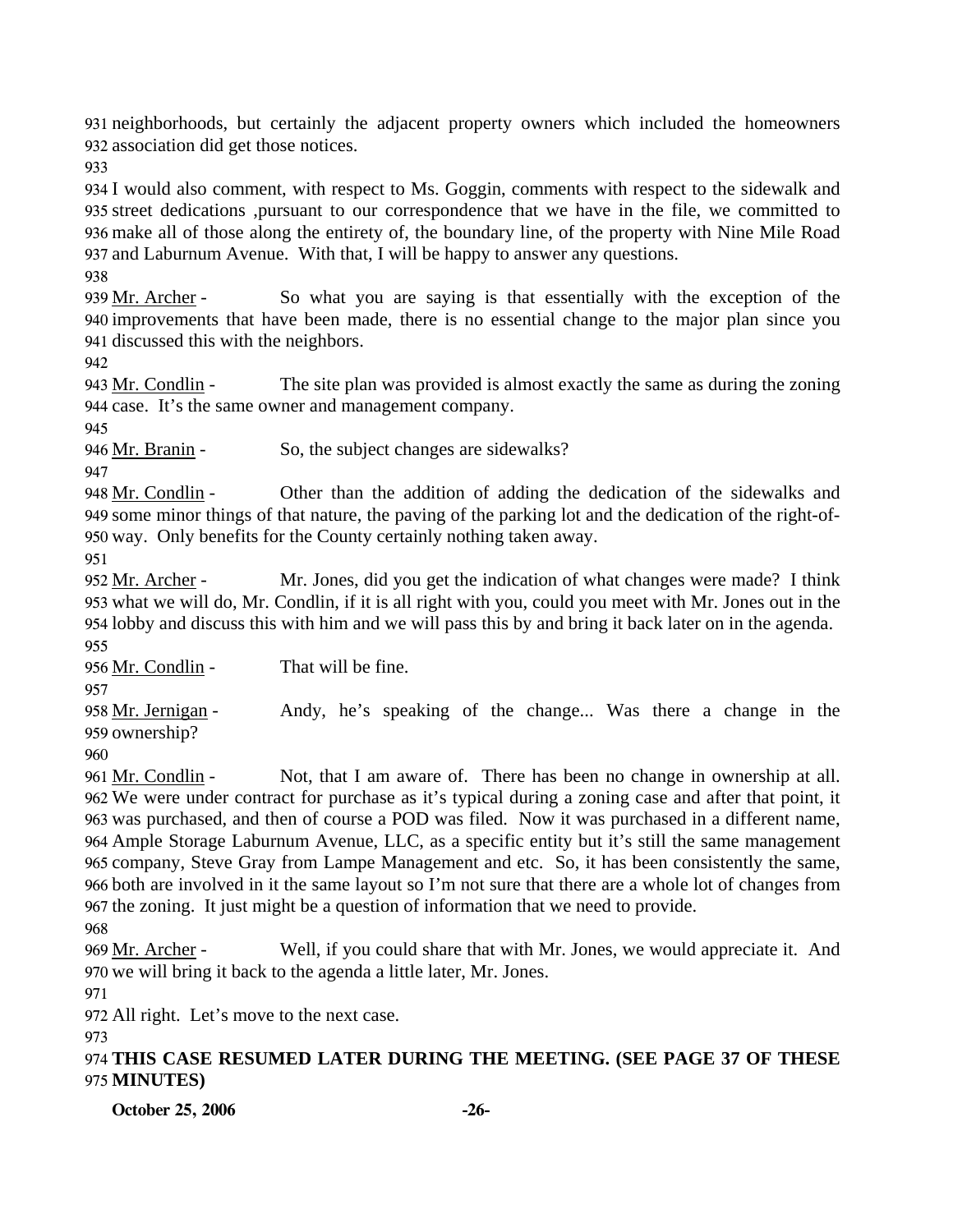### 976 **AT THIS TIME, THE PLANNING COMMISSION RESUMES WITH POD-62-06 THAT**  977 **WAS PASSED BY EARLIER.**

978

If we can move on to page 15. This was previously on the Expedited Agenda. We passed it by because there was some concern expressed by Mr. Spain. Staff I 980 981 believe has talked to Mr. Spain and perhaps we should hear what discussion took place and 982 whether we should hear this case or not. 979 Mr. Silber -

983

#### 984 **PLAN OF DEVELOPMENT & MASTER PLAN**

985

POD-62-06 Hindu Center of Virginia – 6051 Springfield Road (POD-105-83 and POD-45- 04 Revised)

**Balzer & Associates, Inc. for Hindu Center of Virginia:**  Request for approval of a plan of development and master plan as required by Chapter 24, Section 24-106 of the Henrico County Code, to construct a one-story, 5,476 square foot dining hall, a one-story, 3028 square foot classroom building and a onestory, 9298 square foot temple. The 15.00-acre site is located on the south line of Springfield Road approximately 500 feet west of the intersection of Springfield Road and Staples Mill Road, at 6061 Springfield Road (State Route 157), on parcel 760-769- 9631. The zoning is A-1, Agricultural District. County water and septic tank/drainfield. **(Brookland)** 

986

I'll just try to summarize the discussion. The Hindu Center was 988 previously approved in June 2004. These are revisions of the original plan. The temple itself 989 was enlarged slightly about a third and moved farther back on the site. The height of the temple 990 was reduced. Originally the height of the temple was supposed to be 52 feet, I mean 72 feet, it 991 has been reduced to 52 feet. Essentially, the drainage components of this are the same and they 992 were previously approved in June 2004. Mr. Spain lives in this property, right here (referring to map on screen). There is a detention basin located on the property at this location right here and 993 994 that has actually been constructed. The previous construction plans were approved and they 995 built all of the parking lot improvements and the detention basin has been converted from a 996 sediment basin into a full basin so it is actually functioning at this time. They just didn't build 997 the structure because they decided that they wanted to build a bigger structure. They made this 998 amendment. 987 Mr. Kennedy -

999

 Mr. Spain was concerned about drainage coming across his property. There is a wetlands that borders Mr. Spain's property and Mr. Ridenhower's property, right along here. It's kind of shown by that dark line on the overall plan. And that wetlands is actually an existing wetlands. There are wetlands behind the (unintelligible) that exist. Public Work engineer has explained to Mr. Spain that the way the design was made, it's called a 50-10 detention as you all know 50-10 detention over detains, so predevelopment rate of water flow across the property, the 10-year storm, that's released post development, whatever was developed for a 50-year storm. So a 50- year storm is still contained in a 10-year storm channel from predevelopment. So, it's actually over detaining. However, Mr. Spain is concerned about drainage coming cross his property, he doesn't know the limits of the wetlands and he was told by the design engineer, Keith White,

**October 25, 2006** -27-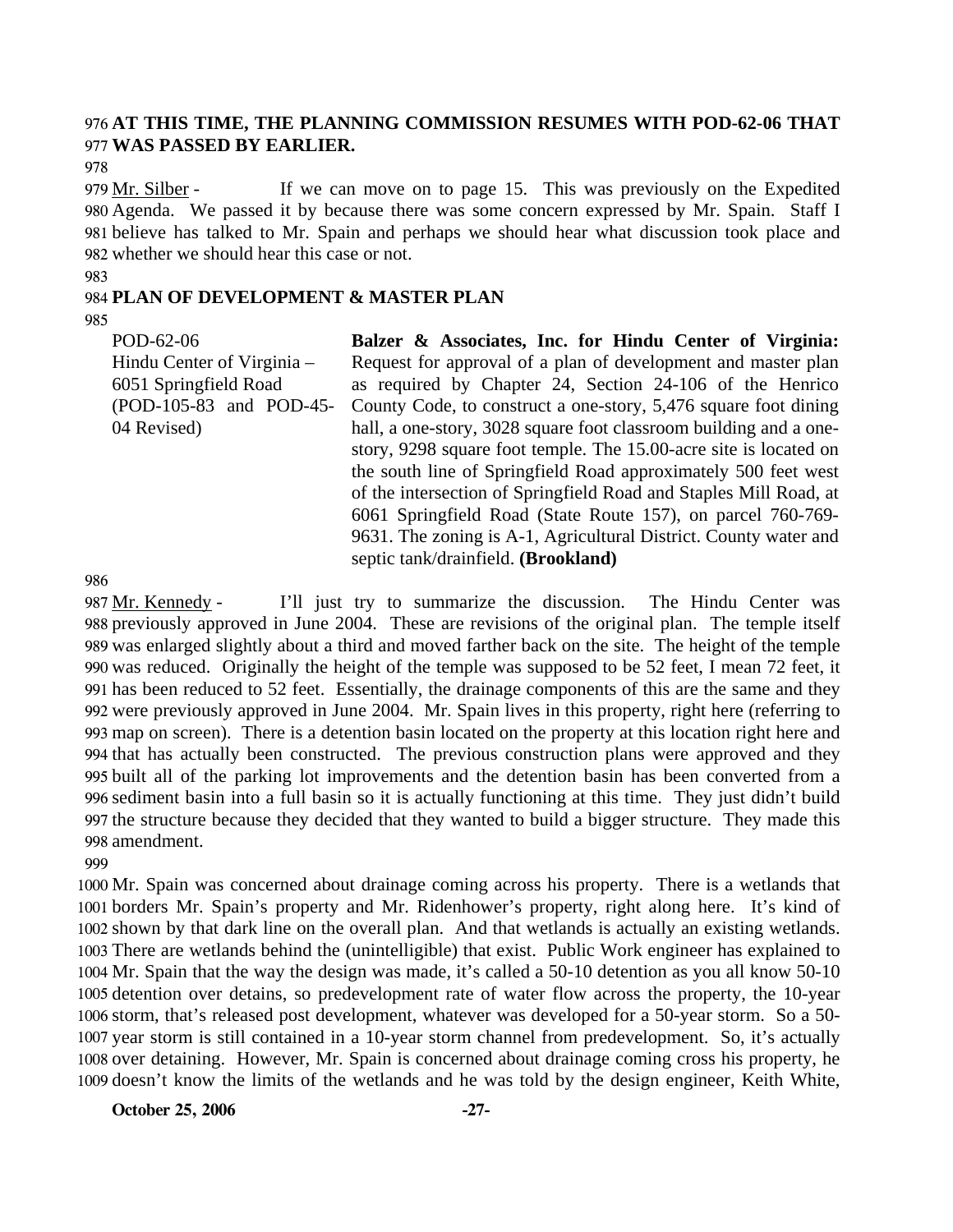that it has to be contained within the wetlands limit. And that they can't pipe it because of Federal and State laws, not anything that the County does. So, the County is going to send out someone, Robin and Wilder, out there to work with Mr. Spain and with the applicant to mark the wetlands so that Mr. Spain knows the limits of the wetlands are. If there is a problem after that, we will deal with it during design review. So, Mr. Spain's concern appears to be addressed at this time, and will be addressed during design phase. So, we can move forward with recommendation.

1017

 As I said earlier, this plan was previously approved in June 2004. It is essentially the same plan as far as the parking is concerned, as far as the class of the building is concern as far as the design of the building is concerned. The original temple was in this location, here, which is right behind Linden Pointe and because of the height and the size and mass of the building the temple has decided to move farther back on the property and is basically surrounded by wetland. I guess they wanted a more serene setting and have less impact on the neighbors. I think it is a combination of things but staff recommends approval at this time.

1025

So, Mr. Spain was very satisfied when he left, that someone was going to 1027 meet with him and look at it. 1026 Mr. Vanarsdall -

1028

1029 Mr. Kennedy - And show him what the limits are to the wetlands.

1030

That's the only way to solve it. Thank you. And the gentleman here, are 1032 you okay? 1031 Mr. Vanarsdall -

1033

May I ask a quick question, Mr. Kennedy? I apologize I don't know the 1035 answer, and I probably should, but do any of the towers in this design, on these elevations, are 1036 there bells or any kind of .... 1034 Mrs. Jones -

1037

No. There are no bells, no chimes.... We did ask that question during 1039 review. 1038 Mr. Kennedy -

1040

1041 Mr. Vanarsdall - That is a good question.

1042

Yes, that is a good question. A church steeple in this area, is zoned A-1, 1044 could be as high as 75 feet. The previous one didn't require a special exception, this does not 1045 require a special exception for height even though it is 52 feet, but there are no chimes, no bells, 1046 no calls, or anything like that, no speakers. 1043 Mr. Kennedy -

1047

1048 Mrs. Jones - Thank you.

1049

I see two gentlemen here this morning. I'm glad to have you here 1051 (speaking about two gentlemen sitting in the audience). 1050 Mr. Vanarsdall -

1052

1053 Mr. Archer - All right, Mr. Vanarsdall, I guess we can go on with this, I suppose.

**October 25, 2006 -28-**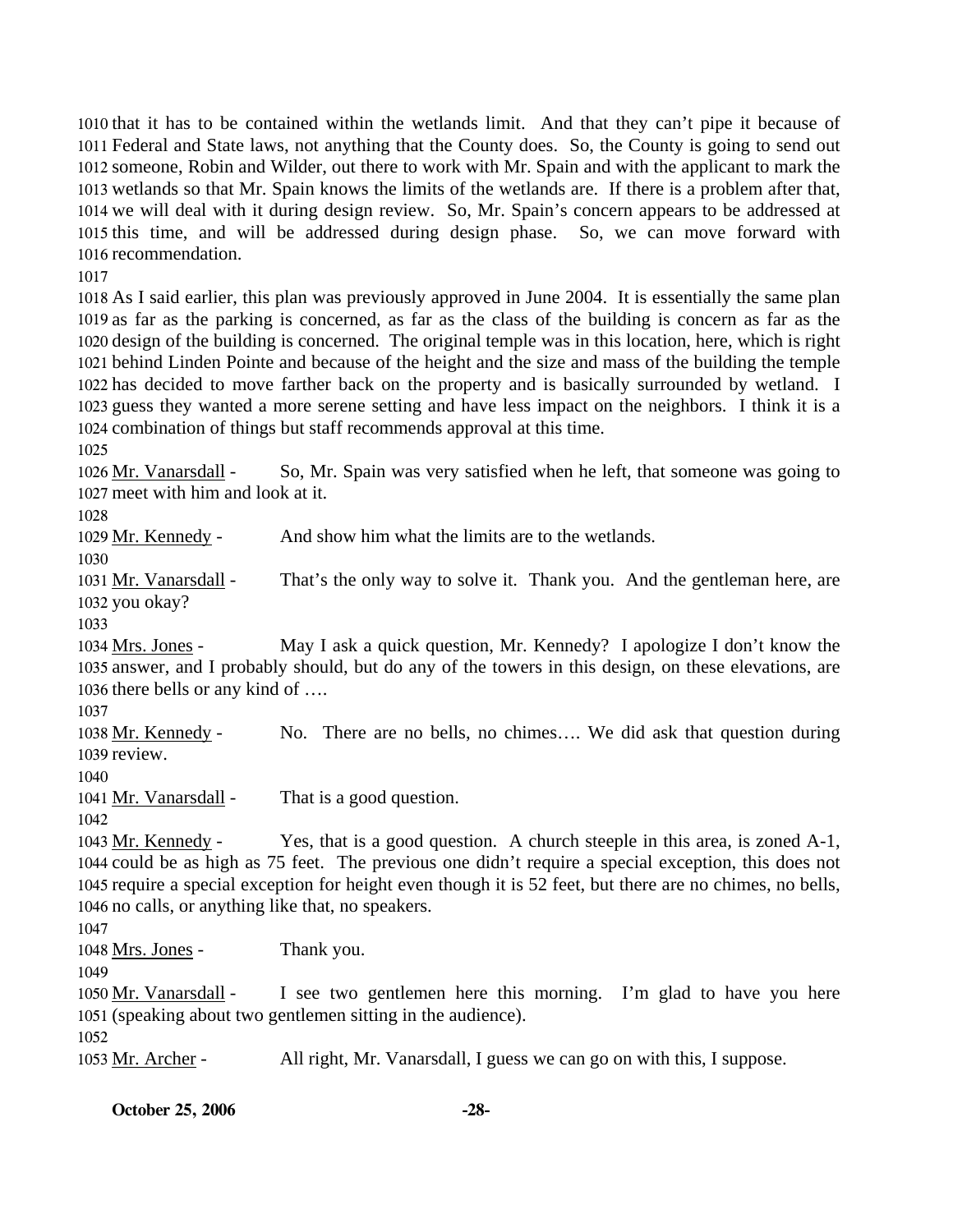I don't need to hear from the applicant. Thank you, Mike, you did a good 1055 job on this. With that, Mr. Chairman, I move POD-62-06, Hindu Center of Virginia, be 1056 approved with the annotations on the plans, the standard conditions for developments of this 1057 type, added conditions Nos. 24 through 34 and on the addendum I want to add No. 9 amended. 1054 Mr. Vanarsdall -1058

1059 Mr. Branin - Second.

1060

The motion was made by Mr. Vanarsdall and seconded by Mr. Branin. 1062 All in favor say aye...all opposed say nay. The motion passes. 1061 Mr. Archer -

1063

1064 The Planning Commission approved POD-62-06 (POD-105-83 and POD-45-04 Revised), Hindu 1065 Center of Virginia, subject to the annotations on the plans, the standard conditions attached to 1066 these minutes for developments of this type, and the following additional conditions:

1067

- 1068 9. 1069 1070 AMENDED - A detailed landscaping plan shall be submitted to the Department of Planning for review and Planning Commission approval prior to the issuance of any occupancy permits.
- 1071 24. 1072 1073 1074 1075 The easements for drainage and utilities as shown on approved plans shall be granted to the County in a form acceptable to the County Attorney prior to any occupancy permits being issued. The easement plats and any other required information shall be submitted to the County Real Property Agent at least sixty (60) days prior to requesting occupancy permits.
- 1076 25. 1077 25. The entrances and drainage facilities on Springfield Road shall be approved by the Virginia Department of Transportation and the County.
- 1078 26. 1079 1080 26. A notice of completion form, certifying that the requirements of the Virginia Department of Transportation entrances permit have been completed, shall be submitted to the Department of Planning prior to any occupancy permits being issued.
- 1081 27. 1082 The developer shall provide fire hydrants as required by the Department of Public Utilities and Division of Fire.
- 1083 28. 28. A standard concrete sidewalk shall be provided along the south side of Springfield Road.
- 1084 29. 1085 Any necessary off-site drainage and/or water and sewer easements must be obtained in a form acceptable to the County Attorney prior to final approval of the construction plans.
- 1086 30. 1087 1088 30**.** Deviations from County standards for pavement, curb or curb and gutter design shall be approved by the County Engineer prior to final approval of the construction plans by the Department of Public Works.
- 1089 31. 1090 1091 The applicant shall furnish proof to the Department of Planning that conditions satisfactory to the Health Department have been met that insure the proposed septic tank drainfield system is suitable for this project prior to the issuance of a building permit.
- 1092 32. 1093 1094 Insurance Services Office (ISO) calculations must be included with the plans and contracts and must be approved by the Department of Public Utilities prior to the issuance of a building permit.
- 1095 33. 1096 1097 1098 Approval of the construction plans by the Department of Public Works does not establish the curb and gutter elevations along the Virginia Department of Transportation maintained right-of-way. The elevations will be set by the contractor and approved by the Virginia Department of Transportation.

**October 25, 2006** -29-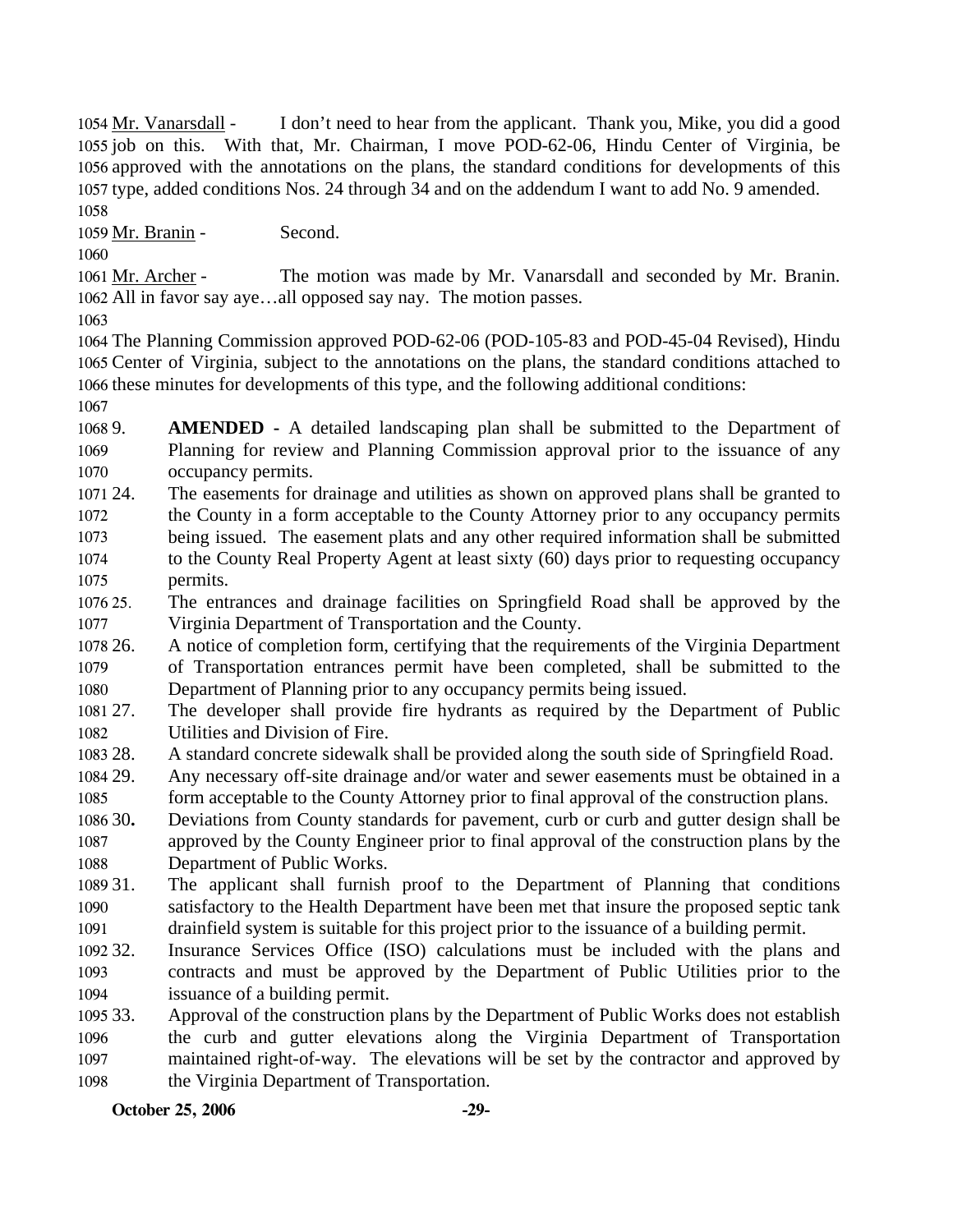1099 34. 1100 1101 1102 1103 The location of all existing and proposed utility and mechanical equipment (including HVAC units, electric meters, junction and accessory boxes, transformers, and generators) shall be identified on the landscape plans. All equipment shall be screened by such measures as determined appropriate by the Director of Planning or the Planning Commission at the time of plan approval**.** 

1104

### 1105 **PLAN OF DEVELOPMENT & SPECIAL EXCEPTION**

1106

POD-61-06 Wingate Inn – N. Gayton Road (POD-42-05 Revised) Bay Design Group, P.C. for Gayton Road Properties, LLC: Request for approval of a plan of development and special exception as required by Chapter 24, Sections 24-2, 24-94b, and 24-106 of the Henrico County Code, to construct a five-story, 62 foot-high, 105 room, 57,122 square foot hotel and parking structure. The 1.547-acre site is located on the east line of N. Gayton Road, approximately 540 feet north of W. Broad Street (U.S. Route 250) on parcel 734-765- 4705. The zoning is B-3C, Business District (Conditional) and W. Broad Street Overlay (WBSO) District. County water and sewer. **(Three Chopt)**

1107

Thank you, sir. Is there anyone present who is opposed to this plan of 1109 development, POD-61-06, Wingate Inn, in the Three Chopt District? I don't see any 1110 opposition. Mr. Kennedy. 1108 Mr. Archer -

1111

Good morning, again. This project is located adjacent to Dominion 1113 Chevrolet on North Gayton Road. It was originally approved by the Planning Commission as 1114 POD-42-05 in July of 2005 as a five-story, 52 foot high hotel with 73 rooms, so it did have a 1115 special exception that time. It was five stories and it remains five stories. At that time, the 1116 first floor was parking and the numbers have risen a little by the amount of parking that is 1117 available. Since that time, the developer has proposed to construct underground parking, to put 1118 parking not in the building, but actually underground, in order to be able to increase the 1119 number of rooms to 103 rooms, from 73 to 103. 1112 Mr. Kennedy -

1120

 The new building would also be five stories. The height would be 62 feet instead of 52 feet, and the overall master building has changed because there is no space in there for parking and it would be filled out to the fifth floor to accommodate the additional rooms. A special exception will be required, because the building is over 45 feet in height and over three-stories tall, for both of those reasons. The subject site is very constricted. The western property line has a 35-foot buffer along North Gayton Road as proffered and North Gayton Road is to be used as a flyover road over 64, as you recall. The southern and eastern property lines are bounded by the access drop of the property and so there is very limited area to do landscaping there because of sight distance. So, the north of this property is a BMP which actually serves the adjoining property and it fronts the open space which is actually a BMP for another property. Because of limited sight distance along the access drive and due to which is actually a retaining wall, goes down to the lower grade and the fact that the underground structure itself, the site itself has limited areas for landscaping. The developer has agreed, as we have

**October 25, 2006** -30-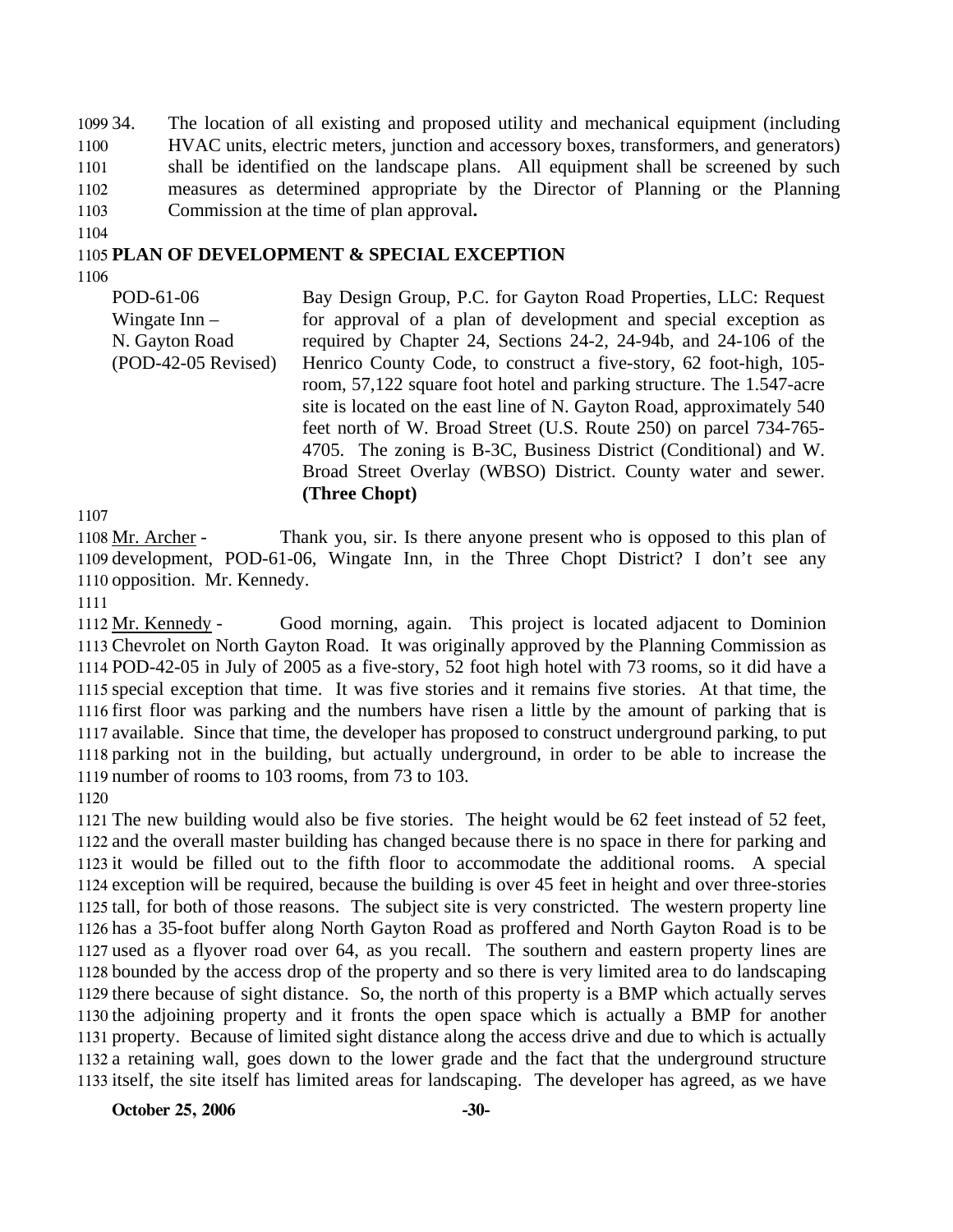indicated, that they had actually to construct planters on the parking deck to accommodate that. It will require special design to accommodate fire trucks, as well. Staff recommends approval subject to Condition No. 9 Amended so that the landscape plan will come back to the Planning Commission. Representatives of the applicant are here to present their case for Special Exception.

1139

1140 Mr. Archer - All right. Good morning, sir.

1141

Good morning. My name is Harry Bawah. I am the developer of Wingate Inn. When we looked at the 66 room hotel earlier, the economics just wasn't feasible 1143 1144 to go ahead with that plan, so we decided to increase the number of rooms, which means going 1145 underground for underground parking and adding a  $5<sup>th</sup>$  floor, and that makes economics 1142 Mr. Bawah -1146 somewhat feasible.

1147

1148 Mr. Archer - Any questions?

1149

I have a question, and you guys looked at the feasibility of putting 1151 parking underground? 1150 Mr. Branin -

1152

1153 Mr. Bawah - That is correct.

1154

And you understand that the request for the density of the site 1156 associated, and I am not sure how you guys are going to pull off the landscaping. Do you have 1157 any ideas on how you are going to cover your requirements for landscaping on this? 1155 Mr. Branin -

1158

Good morning. I am Dan Caskie with Bay Design Group and like Mike 1160 said, we do intend to put planting containers in some of the areas that are dead spaces in the 1161 parking and we will put ornamental trees in them and bushes and whatever we need to do to 1162 beef that up, and I think there is also some little areas of the islands that we can choose to not 1163 pave, and squeeze some trees in there. So, I think we can get the percentage of landscaping 1164 that we need internally. 1159 Mr. Caskie -

1165

Mr. Branin, I think your point is well taken. As we can tell from the 1167 plans and look at the details, it is going to be a very intensely developed piece of property with 1168 parking underneath the building, and a five-story hotel on a very small piece of property, so it 1169 will be very important to pay attention to the details and get the landscaping where we can, and 1170 I think it will be absolutely critical for the appearance of this site to have the advantages of 1171 some careful design during the landscaping stage. 1166 Mr. Silber -

1172

Excuse me. Do I understand that the underground parking is 1174 eliminated? 1173 Mrs. Jones -

1175

No. We still have underground parking. We have underground parking. We did not have it before. 1177 1176 Mr. Caskie -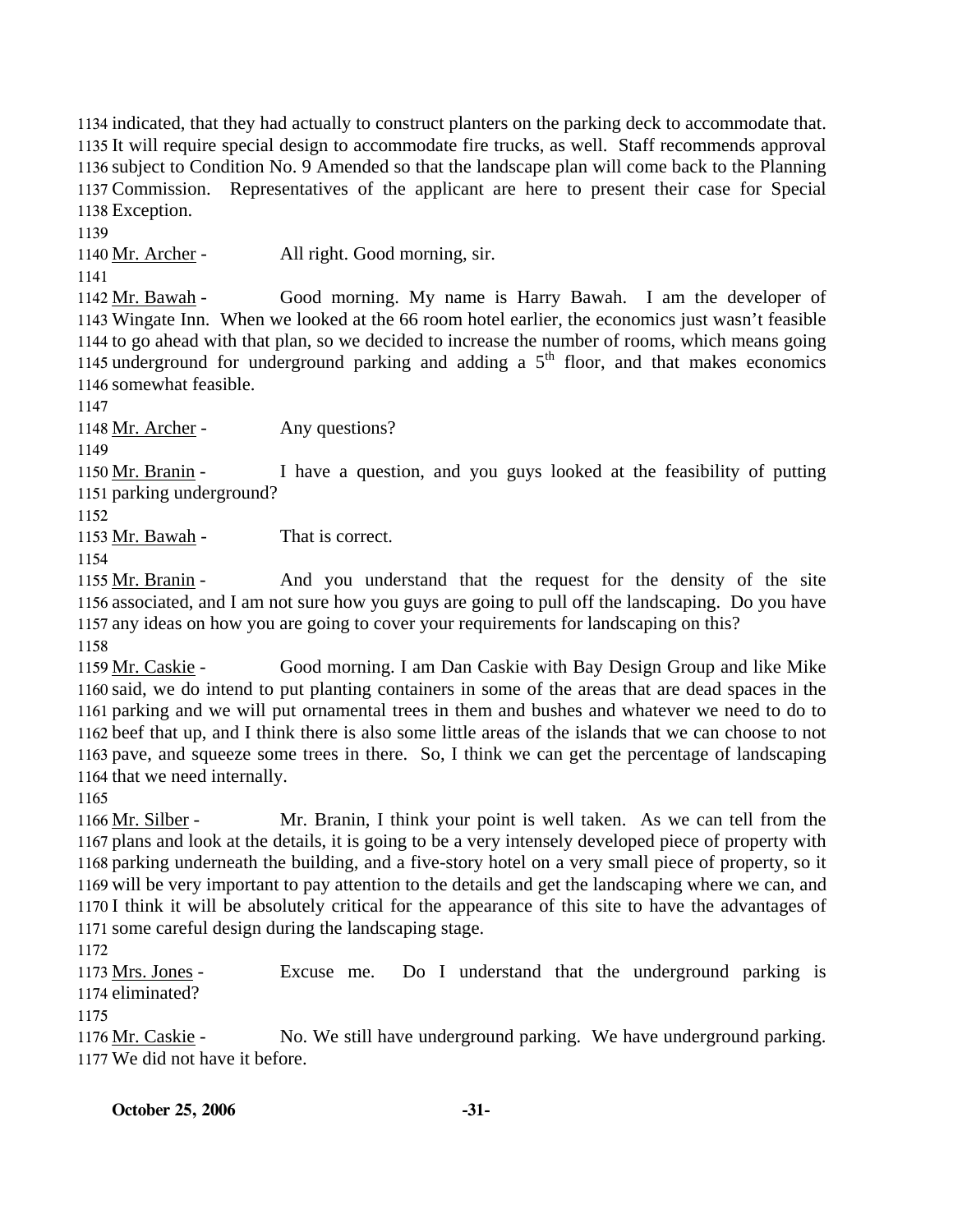**October 25, 2006** -32-OK, I think if you guys can pull this project off, my hat is off to you. I 1179 just want to make sure you understand the requirements of your landscape and with it being 1180 intense, and I will definitely be following it and I'd like to see it as soon as possible and how 1181 you are going to do it. I have no further questions, Mr. Chairman. 1178 Mr. Branin -1182 All right. Does anyone else have questions? There is a Special Exception that has to be granted, so go ahead, Mr. Branin. You can do them in whatever order 1184 1185 you want. 1183 Mr. Archer -1186 I am going to do the Special Exception first. Mr. Chairman, I move for 1188 approval of Special Exception for POD-61-06, Wingate Inn, to permit a five-story 62 foot high 1189 building as presented, subject to conditions and annotations on the plans of development. 1187 Mr. Branin -1190 1191 Mr. Vanarsdall - Second. 1192 Motion by Mr. Branin and second by Mr. Vanarsdall for the Special Exception. All in favor say aye. All opposed say no. The ayes have it. That motion passes. 1194 1193 Mr. Archer -1195 1196 The Planning Commission approved Special Exception for POD-61-06, Wingate Inn – N. 1197 Gayton Road (POD-42-05 Revised), to permit a five-story, 62-foot high building. 1198 And with that I'd like to move for approval of POD-61-06, Wingate Inn, 1200 as presented, subject to the standard conditions for developments of this type, the annotations 1201 on the plans, and additional conditions Nos. 24 through 31 shown on the agenda and Condition 1202 31 on the addendum, with Conditions No. 9 and 11 Amended. 1199 Mr. Branin -1203 1204 Mr. Vanarsdall - Second. 1205 The motion was made by Mr. Branin and seconded by Mr. Vanarsdall. 1207 All in favor say aye...all opposed say nay. The motion passes. 1206 Mr. Archer -1208 1209 The Planning Commission approved Plan of Development and Special Exception for POD-61- 1210 06, Wingate Inn (POD-42-05 Revised), subject to the annotations on the plans, the standard 1211 conditions attached to these minutes for developments of this type, and the following 1212 additional conditions: 1213 1214 9. 1215 1216  $121711.$ 1218 1219 1220 1221 24. 1222 AMENDED - A detailed landscaping plan shall be submitted to the Department of Planning for review and Planning Commission approval prior to the issuance of any occupancy permits. **AMENDED** - Prior to the installation of the site lighting equipment, a plan including depictions of light spread and intensity diagrams, and fixture and specifications and mounting height details shall be submitted for Department of Planning review and Planning Commission approval. The easements for drainage and utilities as shown on approved plans shall be granted to the County in a form acceptable to the County Attorney prior to any occupancy permits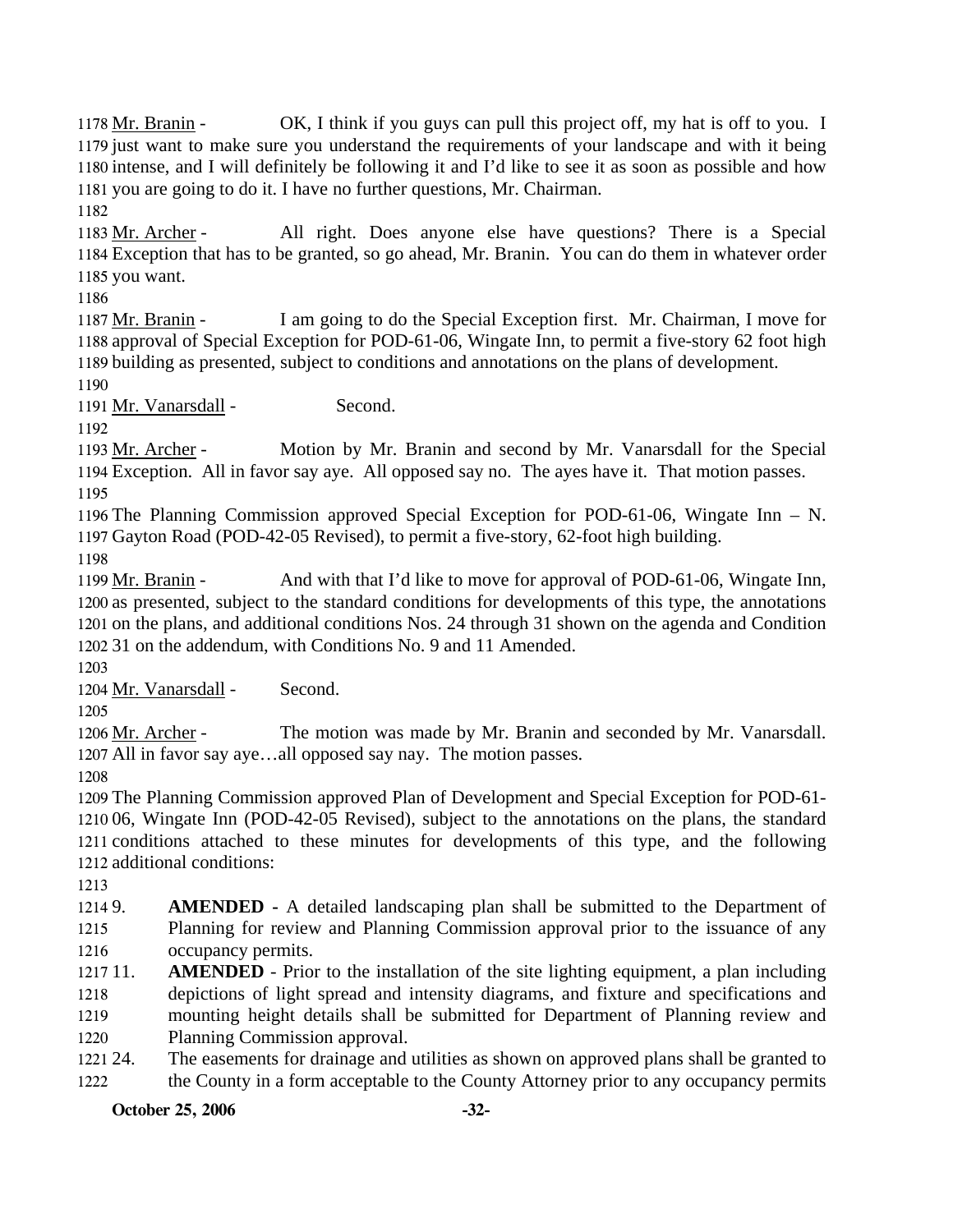- 1223 1224 1225 being issued. The easement plats and any other required information shall be submitted to the County Real Property Agent at least sixty (60) days prior to requesting occupancy permits.
- 1226 25. 1227 The developer shall provide fire hydrants as required by the Department of Public Utilities and Division of Fire.
- 1228 26. 1229 1230 26. Deviations from County standards for pavement, curb or curb and gutter design shall be approved by the County Engineer prior to final approval of the construction plans by the Department of Public Works.
- 1231 27. 1232 1233 Insurance Services Office (ISO) calculations must be included with the plans and contracts and must be approved by the Department of Public Utilities prior to the issuance of a building permit.
- 1234 28. 1235 1236 Approval of the construction plans by the Department of Public Works does not establish the curb and gutter elevations along the Henrico County maintained right-ofway. The elevations will be set by Henrico County.
- 1237 29. 1238 1239 Evidence of a joint ingress/egress and maintenance agreement must be submitted to the Department of Planning and approved prior to issuance of a certificate of occupancy for this development.
- 1240 30. 1241 1242 1243 1244 The location of all existing and proposed utility and mechanical equipment (including HVAC units, electric meters, junction and accessory boxes, transformers, and generators) shall be identified on the landscape plans. All equipment shall be screened by such measures as determined appropriate by the Director of Planning or the Planning Commission at the time of plan approval**.**
- 1245 31 1246 The proffers approved as a part of zoning cases C-27C-98 and C-62C-98 shall be incorporated in this approval.
- 1247

## 1248 **PLAN OF DEVELOPMENT**

1249

| POD-63-06              | <b>Michael Hurand for Paige Beale:</b> Request for approval of a |  |
|------------------------|------------------------------------------------------------------|--|
| The Wellness Village @ | plan of development, as required by Chapter 24, Section 24-      |  |
| Starling $-$           | 106 of the Henrico County Code, to construct a one-story,        |  |
| 1400 Starling Drive    | 4,848 square foot medical office building. The .403-acre site    |  |
|                        | is located on the west line of Starling Drive, approximately     |  |
|                        | 360 feet south of Quioccasin Road on part of parcel 752-744-     |  |
|                        | 2461. The zoning is B-2C, Business District (Conditional).       |  |
|                        | County water and sewer. (Tuckahoe)                               |  |

1250

Is there anyone present who has opposition to POD-63-06, The Wellness 1252 Village @ Starling, in the Tuckahoe District? No opposition. Ms. Goggin. 1251 Mr. Archer -

1253

An annotated staff plan was just handed out to you. The applicant has 1255 provided the documentation from Taubman Regency that they are agreeable with this project 1256 and indicating that the applicant can reconfigure the existing traffic pattern in the shared 1257 parking lot. With this detail provided, staff can recommend approval subject to the annotations 1258 on the staff plan, Conditions Nos. 9 and 11 Amended, Conditions 24 through 32 in the agenda 1254 Ms. Goggin -

**October 25, 2006** -33-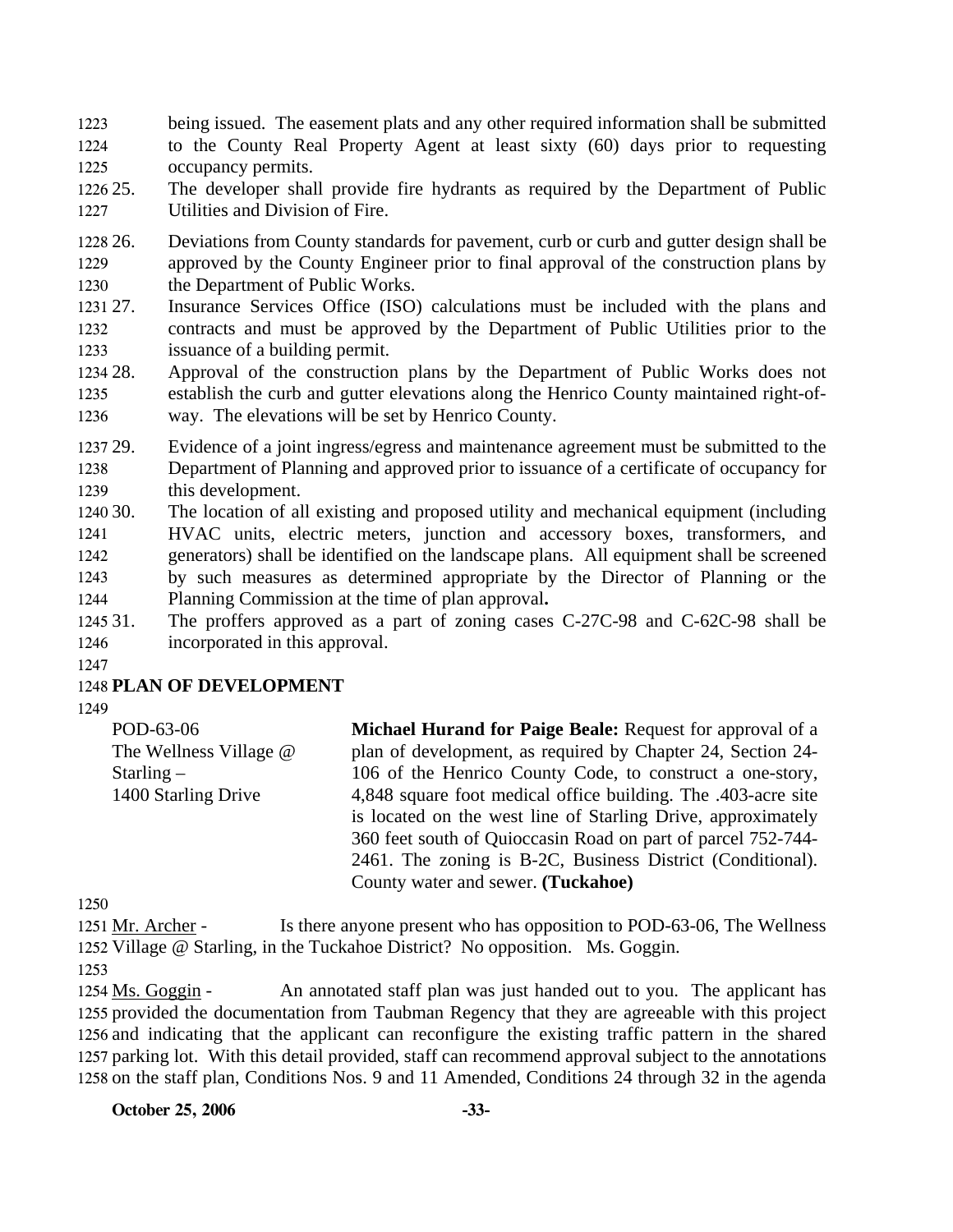1259 and the applicant is here to answer any questions the Commission may have, as well as staff. 1260 Mr. Archer - All right. Thank you, Ms. Goggin. Any questions for Ms. Goggin? 1261 1262 Mrs. Jones - Ms. Goggin, do you have any colored elevations (unintelligible)? 1263 I do not have any color elevations. I do have in your staff plan  $-$  I do 1265 have the elevations with the color information provided by the applicant. It is a board and 1266 batton style building with galvanized steel roof and accents. Let me open mine up, because I 1267 can't quite read it. 1264 Ms. Goggin -1268 1269 Mrs. Jones - It is not easy. 1270 The brick is going to be a natural red brick. The wood will be stained, 1272 parts of it will be stained a deep natural brown and parts of it stained more of a light natural 1273 brown. The doors will be painted a brown to match the building. 1271 Ms. Goggin -1274 Ms. Goggin, does this keep in line with the original architecture that is 1276 out there? 1275 Mr. Branin -1277 Yes, sir. The building in front of this new building was a restaurant that 1279 was built in the 1980s and it is the same style architecture. It has since been painted a different 1280 color. It stands out a little more than I think this one will. This one is going to look more 1281 natural and organic than the future Disco Sports. It is painted a blue, but... 1278 Ms. Goggin -1282 1283 Mr. Vanarsdall - More toned down. 1284 1285 Ms. Goggin - More toned down. Yes, sir. 1286 1287 Mr. Archer - All right. Any more questions of Ms. Goggin? 1288 I appreciate very much the work that you have done. We have had a bit 1290 of a time making sure that all of the details are in place, including the letter from Taubman, and 1291 that was our big stumbling block for today. But, I am very happy for Ms. Beale's sake that this 1292 has come through, because she is anxious to begin. I would like to move for approval of POD-63-06, with the standard conditions for developments of this type and additional conditions, 1293 1294 No. 9 Amended, 11 Amended, and 24 through 32, and the annotations on the plan. 1289 Mrs. Jones -1295 1296 Mr. Vanarsdall - Second. 1297 The motion by Mrs. Jones and second by Mr. Vanarsdall. All in favor 1299 of the motion say aye. All opposed say no. The motion passes. 1298 Mr. Archer -1300 1301 The Planning Commission approved POD-63-06, The Wellness Village @ Starling, subject to 1302 the annotations on the plans, the standard conditions attached to these minutes for 1303 developments of this type and the following additional conditions: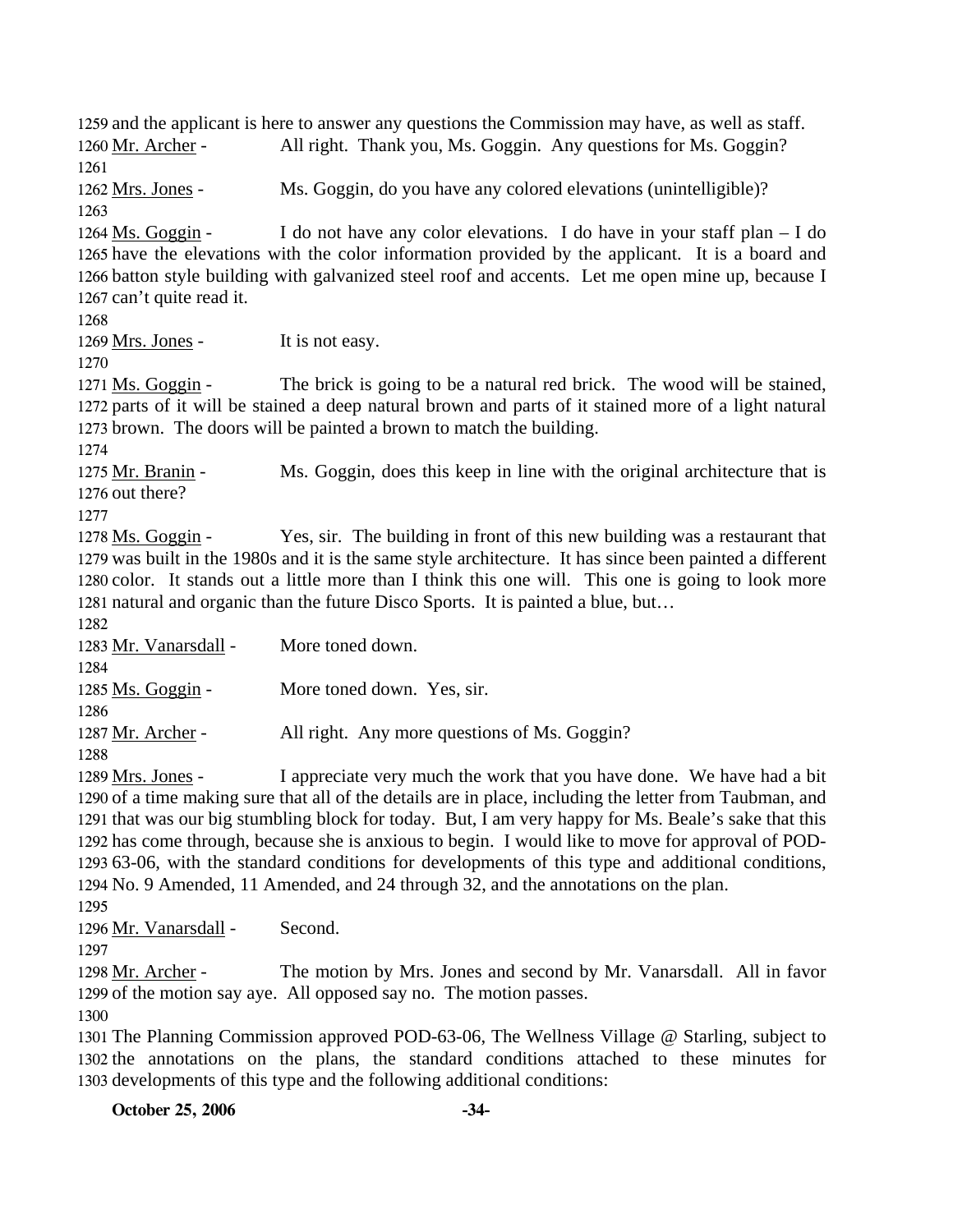1304 9. 1305 1306 AMENDED - A detailed landscaping plan shall be submitted to the Department of Planning for review and Planning Commission approval prior to the issuance of any occupancy permits.

1307 11. 1308 1309 1310 **AMENDED** - Prior to the installation of the site lighting equipment, a plan including depictions of light spread and intensity diagrams, and fixture and specifications and mounting height details shall be submitted for Department of Planning review and Planning Commission approval.

- 1311 24. 1312 The developer shall provide fire hydrants as required by the Department of Public Utilities and Division of Fire.
- 1313 25. A standard concrete sidewalk shall be provided along the west side of Starling Drive.
- 1314 26. Outside storage shall not be permitted.
- 1315 27 1316 The proffers approved as a part of zoning case C-34C-06 shall be incorporated in this approval.
- 1317 28. 1318 1319 Any necessary off-site drainage and/or water and sewer easements must be obtained in a form acceptable to the County Attorney prior to final approval of the construction plans.
- 1320 29. 1321 1322 29. Deviations from County standards for pavement, curb or curb and gutter design shall be approved by the County Engineer prior to final approval of the construction plans by the Department of Public Works.
- 1323 30. 1324 Storm water retention, based on the 50-10 concept, shall be incorporated into the drainage plans.
- 1325 31. 1326 1327 Insurance Services Office (ISO) calculations must be included with the plans and contracts and must be approved by the Department of Public Utilities prior to the issuance of a building permit.
- 1328 32. 1329 1330 1331 1332 The location of all existing and proposed utility and mechanical equipment (including HVAC units, electric meters, junction and accessory boxes, transformers, and generators) shall be identified on the landscape plans. All equipment shall be screened by such measures as determined appropriate by the Director of Planning or the Planning Commission at the time of plan approval**.**
- 1333

Before going back to the other items that we skipped, you may want to 1335 move forward and handle the last item on the agenda, which is POD-60-05. 1334 Mr. Silber-

1336

# 1337 **REVISED PLAN OF DEVELOPMENT FOR RECONSIDERATION**

1338

POD-60-05 Comfort Suites @ Virginia Center – Telegraph Road Parker Design Group, Inc. for Kaylen III, Inc.: Request for approval of a plan of development for reconsideration for as required by Chapter 24, Section 24-106 of the Henrico County Code, to construct two, five-story hotels, one with a total of 100 rooms and the second with a total of 84 rooms. The 3.574-acre site is located on the east line of Telegraph Road adjacent to I-95, approximately 1130 feet north of the intersection of Jeb Stuart Parkway and Telegraph Road on parcel 786-770-8488. The zoning is O-3C, Office District (Conditional). County water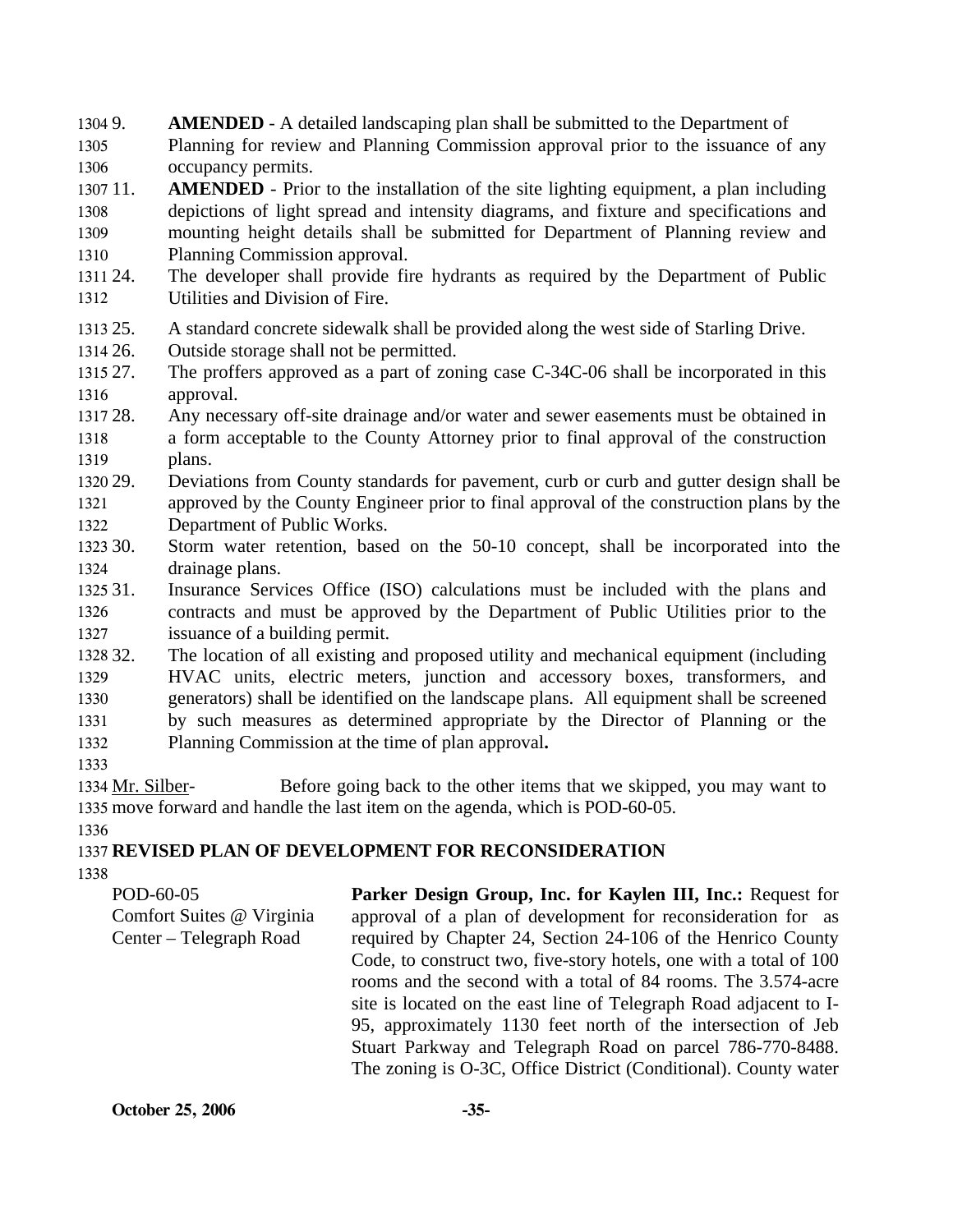#### and sewer. **(Fairfield)**

Is there anyone here who is opposed to POD-60-05, Comfort Suites @ 1341 Virginia Center - Telegraph Road, in the Fairfield District? I see no opposition. Mr. Garrison. 1340 Mr. Archer-1342

Mr. Chairman, Planning Commission members, Comfort Suites is a 1344 reconsideration to a POD that was previously approved last year. The original approval was 1345 for two 5-story hotels with a total of 163 rooms and 23,587 square feet. Hotel A, which was 102 rooms, had 16,357 square feet and Hotel B was for 61 rooms and 7, 230 square feet. The 1346 1347 applicant, Kaylen III, Inc. is still proposing two five-story hotels, but Hotel A is now for 100 1348 rooms and 17, 569 square feet, and Hotel B is for 84 rooms, and 9,995 square feet, for a total 1349 of 184 rooms and 27, 564 square feet. This represents an increase in 21 rooms and 3,977 1350 square feet over the original proposal. In order to meet the parking requirements for the 1351 increase in square feet, the stormwater BMP was placed underground in the parking area. 1343 Mr. Garrison -1352

 Staff recommends approval subject to the annotations on the plans and the standard conditions for developments of this type and additional conditions Nos. 24 through 38 on page 28 of your agenda. Staff and representatives of the applicant are available to answer any questions that you may have.

1357

1339

Thank you, Mr. Garrison. I don't have any questions. You and I 1359 discussed this the other day. The only reservation that you seemed to have had to do with the 1360 landscaping. Is that to your satisfaction or do you think we need to add No. 9 Amended, or do 1361 you think you can handle it? 1358 Mr. Archer -

1362

I think I can handle it. I have confidence in Mr. Grogan. He is a 1364 landscape architect. 1363 Mr. Garrison -

1365

1366 Mr. Archer - OK. Does anybody else have any questions?

1367

Mr. Garrison, you lost me for a minute. You said additional condition 1369 on the addendum, No. 38? The regular agenda has a 38. I don't see a 38 on the addendum. 1368 Mr. Silber-1370

1371 Mr. Archer - I think it is just on the regular agenda, Mr. Silber.

1372

The regular agenda has conditions 24 through 38, with No. 38 reading 1374 "The developer shall provide a continuous evergreen hedge adjacent to Telegraph Road behind 1375 the guardrail. 1373 Mr. Silber -

1376

1380

1377 Mr. Garrison - Yes. Did I say 32? I meant 38. 1378

1379 Mr. Archer - I think you said it was on the addendum.

1381 Mr. Garrison - It is additional condition 38 on page 28 on the regular agenda.

1382

**October 25, 2006** -36-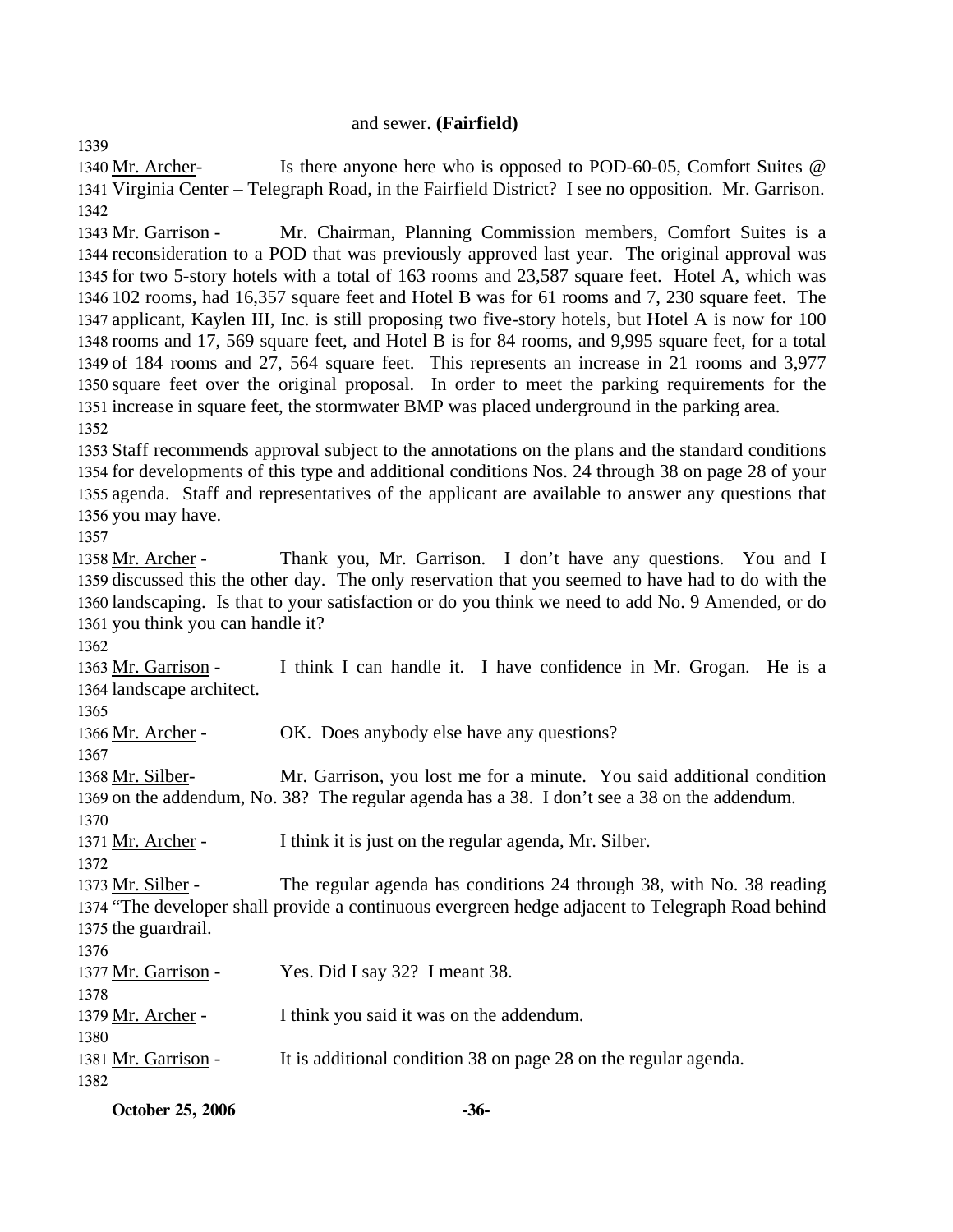1383 Ms. Jones - Are these sidewalks completed in there?

Not on the Comfort Suite side. There is a drainage ditch. There is no 1386 sidewalk on this side. On the other side of Telegraph Road there is a sidewalk. The shopping 1387 mall is right here (referring to rendering) and then right here on this side, there was just not 1388 enough room for a sidewalk. You get faced with Telegraph Road and guardrail, and that 1389 complicates... 1385 Mr. Garrison-

1390 1391 Mr. Archer - But it is on the shopping center side? 1392 1393 Mr. Garrison - Yes. 1394 All right. Any other questions? All right. Then I will move for approval 1396 of POD-60-05, Comfort Suites @ Virginia Center - Telegraph Road, subject to the annotations 1397 on the plan, the standard conditions for this type of development and additional conditions 1398 Nos. 24 through 38. 1395 Mr. Archer -1399 1400 Mr. Vanarsdall - Second. 1401 The motion was made by Archer and seconded by Mr. Vanarsdall. All 1402 Mr. Archer -

1403 in favor say aye...all opposed say no. The motion passes.

1404

1384

 The Planning Commission approved Revised Plan of Development for Reconsideration for POD-60-05, Comfort Suites @ Virginia Center, subject to the annotations on the plans, the standard conditions attached to these minutes for developments of this type and the following additional conditions:

1409

1410 24. 1411 1412 1413 1414 24. The easements for drainage and utilities as shown on approved plans shall be granted to the County in a form acceptable to the County Attorney prior to any occupancy permits being issued. The easement plats and any other required information shall be submitted to the County Real Property Agent at least sixty (60) days prior to requesting occupancy permits.

1415 25. 1416 The developer shall provide fire hydrants as required by the Department of Public Utilities and Division of Fire.

1417 26. Outside storage shall not be permitted.

1418 27 1419 The proffers approved as a part of zoning case C-116C-88 shall be incorporated in this approval.

1420 28. 1421 1422 The certification of building permits, occupancy permits and change of occupancy permits for individual units shall be based on the number of parking spaces required for the proposed uses and the amount of parking available according to approved plans.

1423 29. 1424 Any necessary off-site drainage and/or water and sewer easements must be obtained in a form acceptable to the County Attorney prior to final approval of the construction plans.

1425 30. 30. Deviations from County standards for pavement, curb or curb and gutter design shall be

1426 1427 approved by the County Engineer prior to final approval of the construction plans by the Department of Public Works.

**October 25, 2006** -37-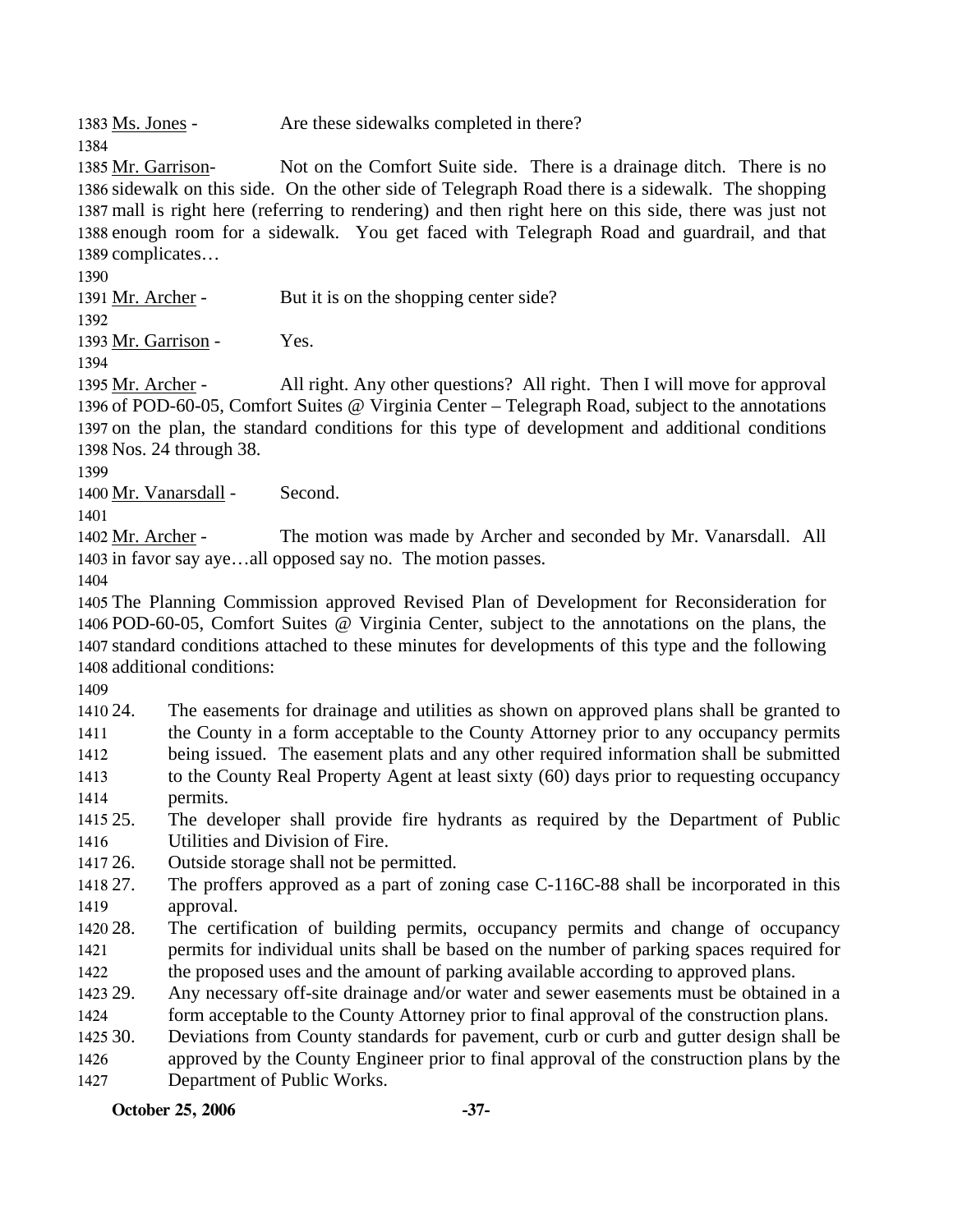1428 31. 1429 The loading areas shall be subject to the requirements of Chapter 24, Section 24-97(b) of the Henrico County Code.

1430 32. 1431 Storm water retention, based on the 50-10 concept, shall be incorporated into the drainage plans.

1432 33. 1433 1434 Insurance Services Office (ISO) calculations must be included with the plans and contracts and must be approved by the Department of Public Utilities prior to the issuance of a building permit.

1435 34. 1436 1437 Approval of the construction plans by the Department of Public Works does not establish the curb and gutter elevations along the Henrico County maintained right-of-way. The elevations will be set by Henrico County.

1438 35. 1439 1440 Evidence of a joint ingress/egress and maintenance agreement must be submitted to the Department of Planning and approved prior to issuance of a certificate of occupancy for this development.

1441 36 1442 1443 1444 1445 36. The location of all existing and proposed utility and mechanical equipment (including HVAC units, electric meters, junction and accessory boxes, transformers, and generators) shall be identified on the landscape plans. All equipment shall be screened by such measures as determined appropriate by the Director of Planning or the Planning Commission at the time of plan approval**.**

1446 37. 1447 1448 1449 1450 1451 1452 1453 37. A note in bold lettering shall be provided on the erosion control plan indicating that sediment basins or traps located within buildable areas or building pads shall be reclaimed with engineered fill. All materials shall be deposited and compacted in accordance with the applicable sections of the state building code and geotechnical guidelines established by the engineer. An engineer's report certifying the suitability of the fill materials and its compaction shall be submitted for review and approval by the Director of Planning and Director of Public Works and the Building Official prior to the issuance of any building permit(s) on the affected sites.

1454 38. 1455 The developer shall provide a continuous evergreen hedge adjacent to Telegraph Road, behind the guardrail.

1456

#### 1457 **AT THIS TIME, THE PLANNING COMMISSION RESUME WITH POD-53-06.**  1458

If I could direct your attention back to page 13 of your agenda, POD-53-1460 06. 1459 Mr. Silber -

```
1461
```
1462 **PLAN OF DEVELOPMENT (Deferred from the September 27, 2006 Meeting)** 

| POD-53-06           | Balzer & Associates, Inc. for Ample Storage Laburnum               |  |  |
|---------------------|--------------------------------------------------------------------|--|--|
| Ample Storage -     | <b>Avenue, LLC:</b> Request for approval of a plan of development, |  |  |
| 4901 Nine Mile Road | as required by Chapter 24, Section 24-106 of the Henrico County    |  |  |
|                     | Code, to construct three, one-story commercial buildings: one      |  |  |
|                     | 19,222 square foot self storage facility, and two office/retail    |  |  |
|                     | buildings totaling 19,156 square feet. The 13.50-acre site is      |  |  |
|                     | located on the southeastern intersection of Nine Mile Road         |  |  |
|                     | (State Route 33) and S. Laburnum Avenue on parcel 811-723-         |  |  |
|                     | 1052. The zoning is M-1C, Light Industrial District                |  |  |
| October 25, 2006    | $-38-$                                                             |  |  |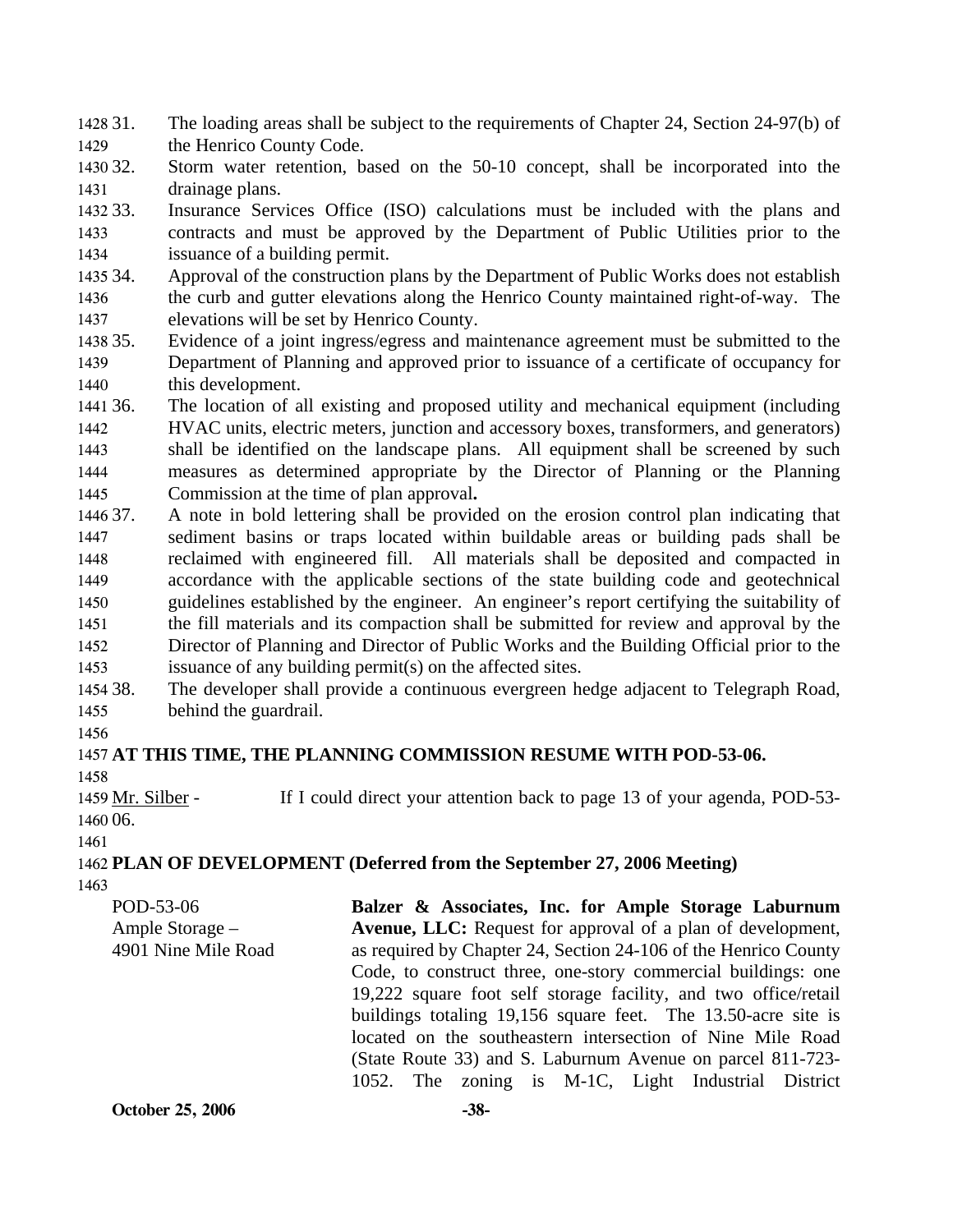(Conditional) and ASO (Airport Safety Overlay) District. County water and sewer. **(Fairfield)** 

This matter was heard earlier in the agenda. Mr. Jones had some 1465 concerns. Mr. Bowman wanted to address those concerns in the lobby and perhaps we can 1466 hear where this is now. 1464 Mr. Silber -

1467

Are we having some technical difficulty? I believe the concern was 1469 (unintelligible). This is the original exhibit that went as a proffered zoning case and, as you 1470 can see, over on the left side there is some fuzzy writing that says "Parcel A". Part of our POD 1471 includes a building over there. Mr. Jones' concerns were that that seemed to be a new building 1472 other than what was represented during the zoning case. If you remember, during the zoning 1473 case, Mr. Archer, we had long discussions about whether a service station and gas station 1474 would be allowed on that corner. My recollection is most of the folks in the neighborhood 1475 were more concerned about what was closer to them over on that side where the individual lots 1476 were and the blocking of the view. I talked to Mr. Jones. They have a neighborhood meeting 1477 coming up in November. We are going to let them know the status of where we are, but 1478 certainly that building is permitted by zoning and meets all of the requirements of the Code 1479 and we would like to continue forward. I don't know if Mr. Jones has anything else. We were 1480 just discussing the history of how we got where we were, and, again, there is no change in 1481 ownership other than the place of contracts. It is a little bit speculative. 1468 Mr. Condlin -1482

1483 Mr. Archer - Mr. Jones, were you reasonably satisfied with where we are? 1484

No. When we met he gave us information about how the Sears Building 1486 would be converted to storage, and a second building would be put in front of the Sears 1487 Building, so they would have a blockage there, and then the second building would be in front 1488 of that one, and the third building, but there was no discussion about the lot on the side, except 1489 that maybe there would be something added later, and the way it is now, we agreed with the 1490 buildings straight in a row, and there was no discussion about the buildings on the side. And 1491 now we come in here and you've got two additional buildings that were never discussed in any 1492 respect. So, we are asking for the group to come back to the organization in November to 1493 explain and give them an opportunity to agree with it or to oppose it at the next meeting. We 1494 hope we'll get it continued on this today, so that we can meet with the group. 1485 Mr. Jones -1495

1496 Mr. Archer- When do you meet in November, Mr. Jones?

1497

I thought it was the  $7<sup>th</sup>$ , but the  $7<sup>th</sup>$  is voting day, so I am not sure 1499 whether it is the second Tuesday or when. I have to get the date. I told Mr. Condlin I would 1500 give him a call and give him the exact date. But it is in November. And it would be no later 1501 than the second week of November. 1498 Mr. Jones-

1502 1503 Mr. Archer - Mr. Condlin. 1504 1505 Mr. Jernigan - Can I ask a personal question? 1506

**October 25, 2006** -39-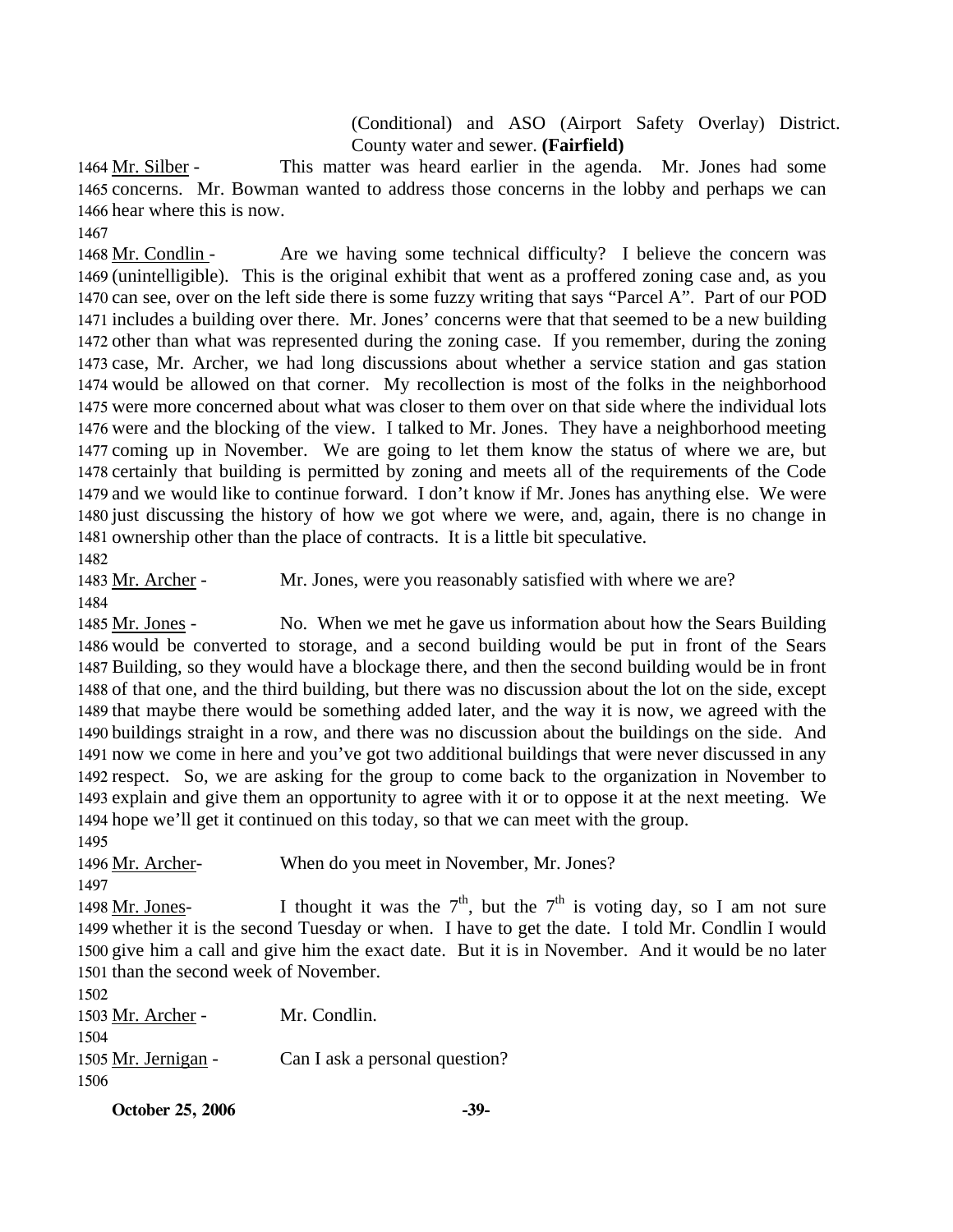1507 Mr. Archer - Yes. Go right ahead. 1508 Mr. Jones, looking at the original, this came out originally, the two 1510 buildings are on there, and you knew about that. 1509 Mr. Jernigan -1511 1512 Mr. Jones - Those two buildings to the left? 1513 1514 Mr. Jernigan - The two buildings right in front of the Sears Building. 1515 1516 Mr. Jones - Oh, yes. 1517

OK, so the one that was blank over on the left-hand side, there was a 1519 discussion. Do you remember the discussion that there may be a service station there? 1518 Mr. Jernigan -1520

I remember the discussion was about the Sears building, any additional 1522 buildings in front of Sears, and the tire shop to the right. And we received a notice that the 1523 company from North Carolina had dropped out and that it would not be done. The next thing 1524 we knew, they were renovating the Sears Building and the old tire shop became a, I thought it 1525 was another tire shop, but he says auto shop. So, we still wouldn't have any opposition to that. 1526 But, now, I can't speak for the organization if they, on the two additional buildings, which was 1527 never discussed with us in any respect, would they be in favor of them or be in opposition. 1528 The only thing I am asking is would you give us a continuance so Mr. Condlin can come in and 1529 speak with the organization a second time and explain to them exactly what, and if they would 1530 go along, I mean approve or agree with it or disagree and come out in masses to oppose it. I 1531 don't know which way it would go. 1521 Mr. Jones -

1532

Mr. Jones, do you recall the zoning case? I know it has been a while 1534 back, but I do remember we specifically said we didn't want a service station there, but there 1535 were to be other buildings in the out parcel, as it was described then. 1533 Mr. Archer -

1536

1537 Mr. Jones - No. 1538 1539 Mr. Archer - You are not aware of that? 1540

No. That is one thing. When he showed me the shot about two 1542 additional buildings and I see three in a row. No, I didn't know anything about it. 1541 Mr. Jones -1543

Mr. Condlin, can you come up, please. I am sure your memory is better 1545 than mine on this. Where did we go with the zoning case on this? What was the premise of 1546 the zoning case for the out parcel? 1544 Mr. Archer -

1547

Well, for the entirety of the property, it was actually zoned, I believe, B-1549 3 zoning and then we came forward with an M-1 and subjected the entire zoning with 1550 conditional proffers, which included on that outparcel a number of, I think significant in our 1551 minds, are restrictions on the uses that would otherwise be permitted in the B-3, including... 1548 Mr. Condlin -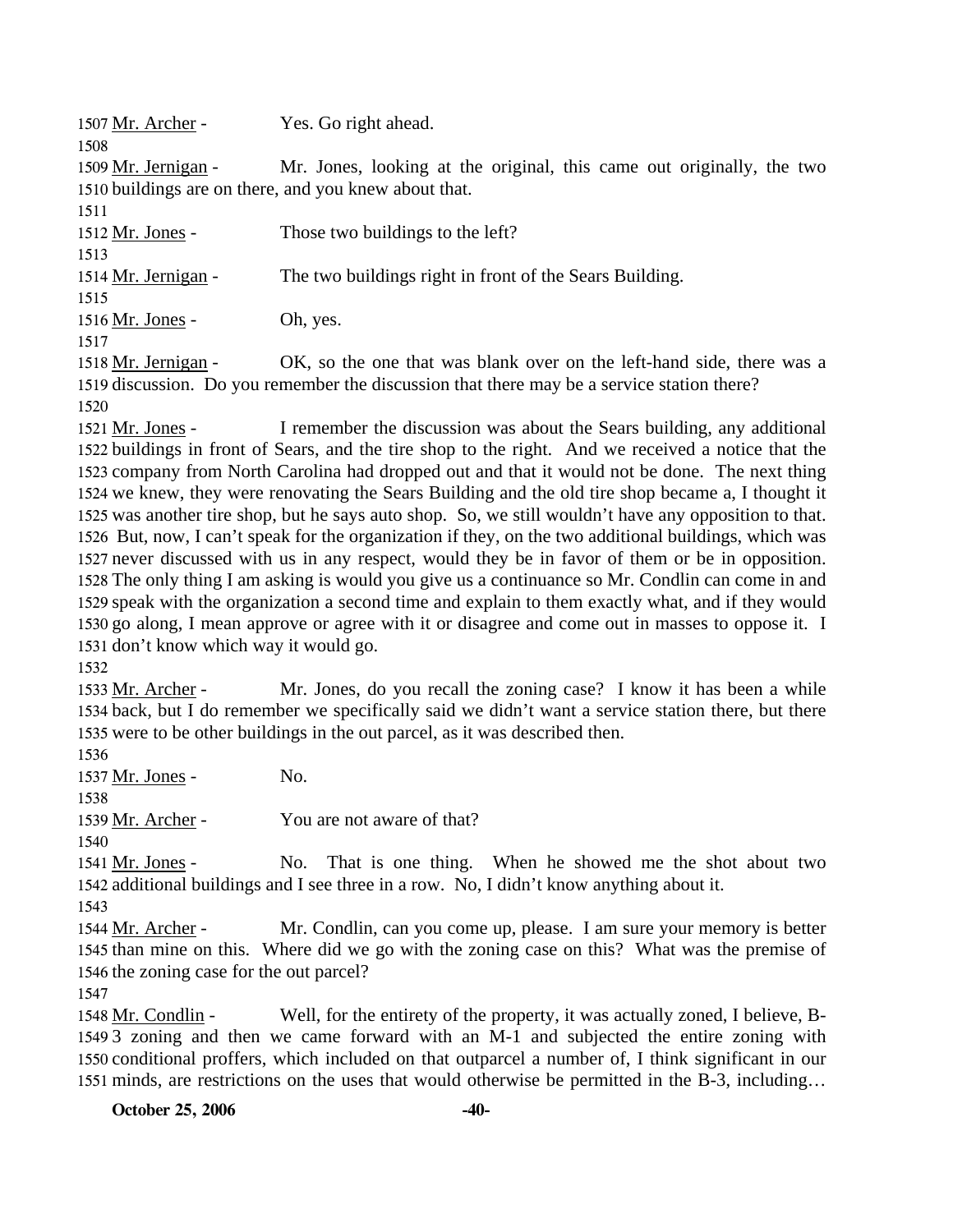the big debate was whether we would give out the service station and gas station which we didn't want to but we saw the errors of our ways eventually and ultimately gave that in. I mean, there was a discussion, and I will be honest, during the neighborhood meeting there was little discussion about what would go on at the outparcel because one, it is a heavily traffic corner and it was hidden from the neighborhood by these other buildings. These other buildings were a greater concern in the elevation and in the zoning case we specifically provided for elevation and the layout, I think a lot more detail in the layout of what the building would be in order to address the concerns of the neighbors with respect to the corner piece. This will be developed in the future with a parking lot. I think everyone intended for it to be an outparcel we just didn't know if there were going to be one or two buildings on that large parcel at the corner and right now we are proposing two buildings. I would suggest that we will continue to meet with the neighbors, go out and meet with them, but certainly… we deferred last month we could have addressed this last month if we had known that there was opposition but we weren't aware of any. And I apologize about the notice, no notice came to me or Mr. Gray or myself about the change in ownership or from the County that I am aware of. That's neither here or there but it's still the same ownership and it's really quite frankly the same plan. I think everyone understood, certainly at the County, and at the neighborhood meetings. We tried to make everyone aware of it that there was going to be development on that corner. It is a pretty significant outparcel that was just a parking lot now and, again, it is permitted by right what we are proposing.

Mr. Jones, one of the challenges that the Planning Commission is that 1574 when properties are rezoned they have some flexibilities or some legislative prerogative, they 1575 and the Board of Supervisors, in what uses go in certain locations. In this case, the property 1576 has already been rezoned. This property has the ability to be developed in accordance with 1577 those proffered conditions and zoning requirements. So, the applicant has come in, in this 1578 case, and has proposed to place a retail building on a piece of property which they fully have 1579 the right to do. Now, they have to meet all of the technical requirements as a plan of 1580 development and they have done that. So, they are before the Planning Commission meeting 1581 all of the requirements. I think what your point is is that it looks a little different from what 1582 you recalled when the rezoning went through. My concern is that it is difficult to continue to 1583 delay this when they are meeting all of the County requirements. Now they could defer this to 1584 allow the applicant to go out and meet with you at your community meeting and defer this and 1585 have this heard again but I'm not sure what is going to be gained from the Planning 1586 Commission's perspective. I do want the neighborhood to be informed and I am sensitive to 1587 your concern when it comes to that. 1573 Mr. Silber -

1588

1572

I understand what you are saying, but if this has been discussed in the 1590 early beginning, like Mr. Condlin said, maybe there would have been more opposition to it. 1591 But, we were given the idea of three additional buildings and the old tire shop. But, there were 1592 no discussion of any buildings on the other side in any respect. And we were deceived into 1593 thinking what he told us at the meeting and what you said was brought before the Planning 1594 Commission is two different things. 1589 Mr. Jones -

1595

1596 Mr. Silber - I think at the time of zoning they didn't have any plans at that time as to

**October 25, 2006 -41-**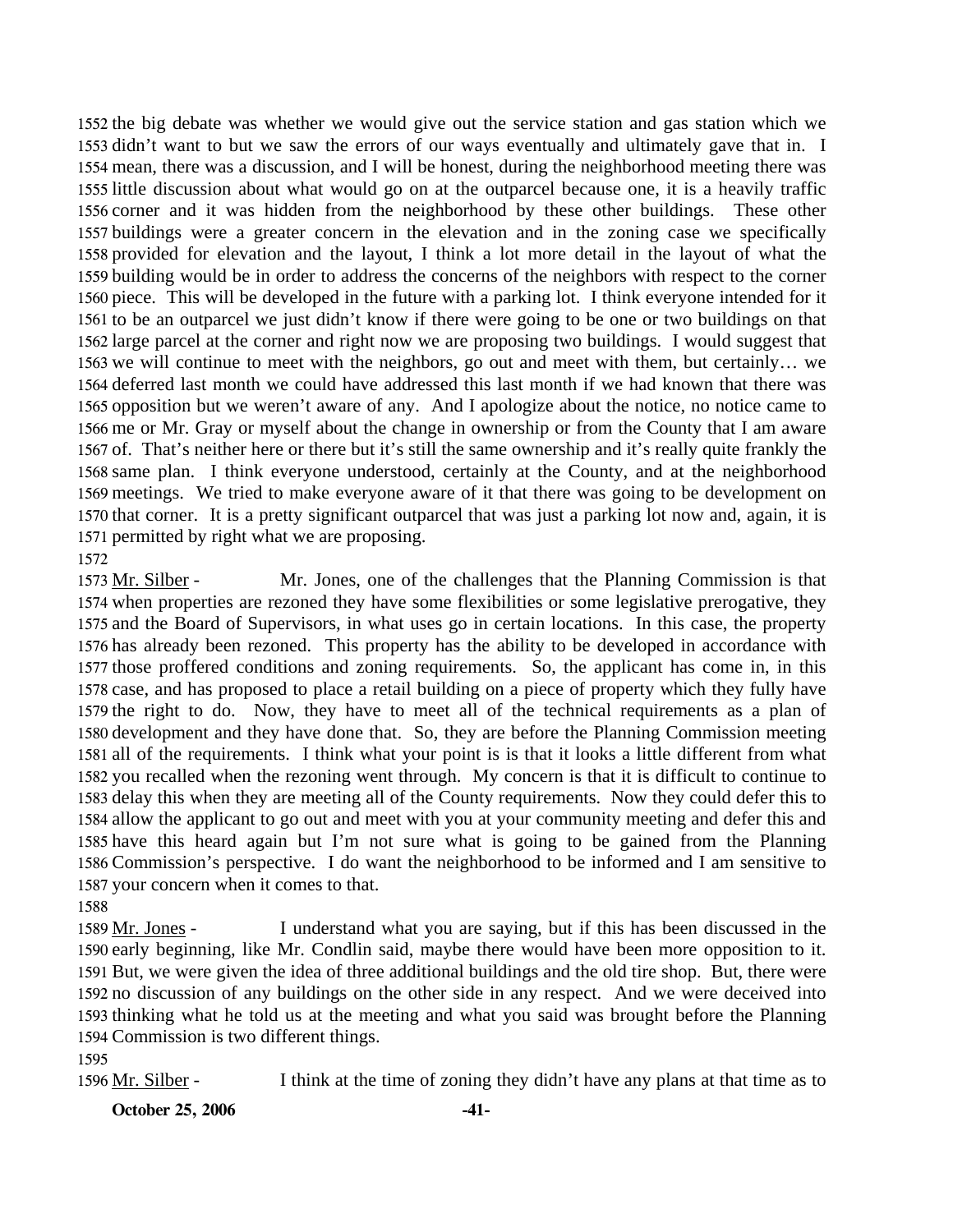1597 what they wanted to do with that parcel out by the corner.

1598

That's exactly what I am saying. And there was no discussion about 1600 doing anything over there it was only the Sears building, the three additional buildings and the 1601 tire shop, those were the only things discussed. So, we were deceived by either Mr. Condlin at 1602 that meeting or the plans were changed, or the plans that were presented was not what we were 1603 told from the very beginning. That's all I'm saying. 1599 Mr. Jones -

1604

I understand where you are coming from. I think what you saw at the 1606 time of zoning was nothing on that piece of property because they didn't have any plans at that 1607 time, but now.... 1605 Mr. Silber -

1608

1609 Mr. Jones - And there was no discussion. 1610 And now they have plans on that piece of property and you are seeing it 1612 for the first time. 1611 Mr. Silber -1613 1614 Mr. Jones - They had plans in the beginning and they didn't tell us. 1615

Well, Mr. Jones, when we did the zoning case I can recall that there was 1617 discussion about what would go on the corner. Nobody knew exactly what it was then but I do 1618 know specifically I said there were some things that we did not want and then we had them 1619 proffered out. The main thing being service stations because I felt like we had enough service 1620 stations in that area to serve. 1616 Mr. Archer -

1621

I remember the discussion about a service station but there was little 1623 discussion about the service station because they agreed, I believe at that time, that there would 1624 not be a service station. 1622 Mr. Jones -

1625

Right. And, I guess what we are trying to say now, at this point, there 1627 has been nothing specifically discussed as to what would go there but they can by right build 1628 whatever would fit within the conditions of the zoning classification and what has not been 1629 proffered out. 1626 Mr. Archer -

1630

Right. I understand that, but if we had the knowledge of what the plans 1632 were then, and not what we were given, then it would have been more opposition to the plan. 1631 Mr. Jones -1633

1634 Mr. Archer - But, were you told specifically that nothing would be built there?

1635

No, no. There was no discussion except for the service station but they 1637 didn't say where because we weren't sure if the service station was one of the three buildings, 1638 when it was discussed. 1636 Mr. Jones -

1639

That was made clear because I remember that case. We discussed that 1641 service station a lot and the Commission really didn't feel like that the service station should 1640 Mr. Jernigan -

**October 25, 2006 -42-**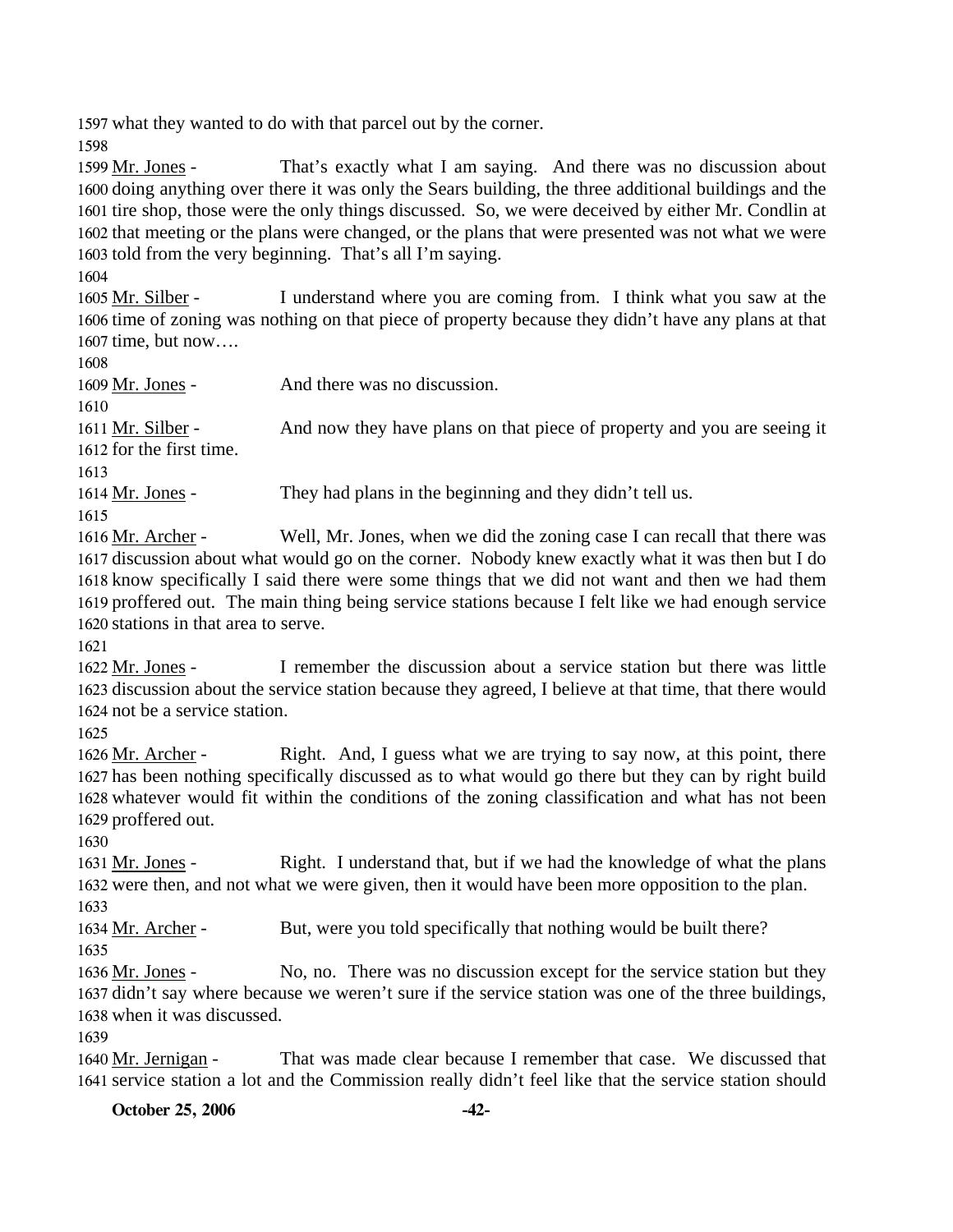1642 go on that corner. That wasn't the best use of it.

1643

Okay. You are saying it was on the corner, we weren't there to discuss 1645 about where the service station was going, we were there to discuss the three buildings, the tire 1646 shop and the Sears building. We thought that one of those three buildings would have been a 1647 service station and we were in opposition to it. 1644 Mr. Jones -

1648

1649 Mr. Jernigan - Mr. Jones, what would you like to see on the corner?

1650

Right now I can't speak for the organization and that's why I asked Mr. 1652 Condlin to come and speak to the group and explain to them what is really going on because 1653 we had no knowledge of this, and there was no discussion. 1651 Mr. Jones -

1654

This is a shopping center that has been half vacant for many years. The 1656 Sears building is looking good now. It's finished and open and they are putting these two 1657 other parcels out which are on the original plan which is the closest to your neighborhood. So, 1658 the only thing in question is the parcel on the corner and they are showing one building there 1659 that comes up now. But, you wouldn't want another building on there. When we speak of 1660 service stations, we don't speak of that as a building. We speak of it specifically as a service 1661 station, and nobody on the Commission felt that that was good for that. So, after that point we 1662 would think that another retail building or office building or something, well it would be a 1663 retail building that would go on that corner. I think the shopping center is looking a whole lot 1664 better. I'm just curious to see what you all want there if it is not another building. 1655 Mr. Jernigan -1665

Well, what we want is to have the knowledge in the beginning of what's 1667 going to be placed there because we were really in opposition to a storage because the eastern 1668 part of Henrico has become an area of storage houses and that's what we were in opposition to 1669 at the time but we went along with it after they told us that they would put the three additional 1670 buildings there and the one near Laburnum Avenue would be an office building. So, that 1671 would kind of shield the other buildings behind. But, there was no discussion of any two any 1672 additional buildings to the left near to Nine Mile Road. 1666 Mr. Jones -

1673

So, that we don't have to discuss this all day, I think what I'm going to 1675 do with this.... Mr. Condlin, are you agreeing to meet with the civic association? 1674 Mr. Archer -1676

| ,,,,,,               |                                                                               |
|----------------------|-------------------------------------------------------------------------------|
| 1677 Mr. Condlin -   | Yes, sir.                                                                     |
| 1678                 |                                                                               |
| 1679 Mrs. O'Bannon - | Can I ask one question and for clarification?                                 |
| 1680                 |                                                                               |
| 1681 Mr. Archer -    | Yes, go ahead.                                                                |
| 1682                 |                                                                               |
| 1683 Mrs. O'Bannon - | It's showing, I think, on the plans that building to the left, it says Dollar |
|                      | 1684 Store. Is that the kind of thing when it says retail?                    |
| 1685                 |                                                                               |
| 1686 Mr. Condlin -   | No lease has been signed but that's one of the potential single user          |

**October 25, 2006 -43-**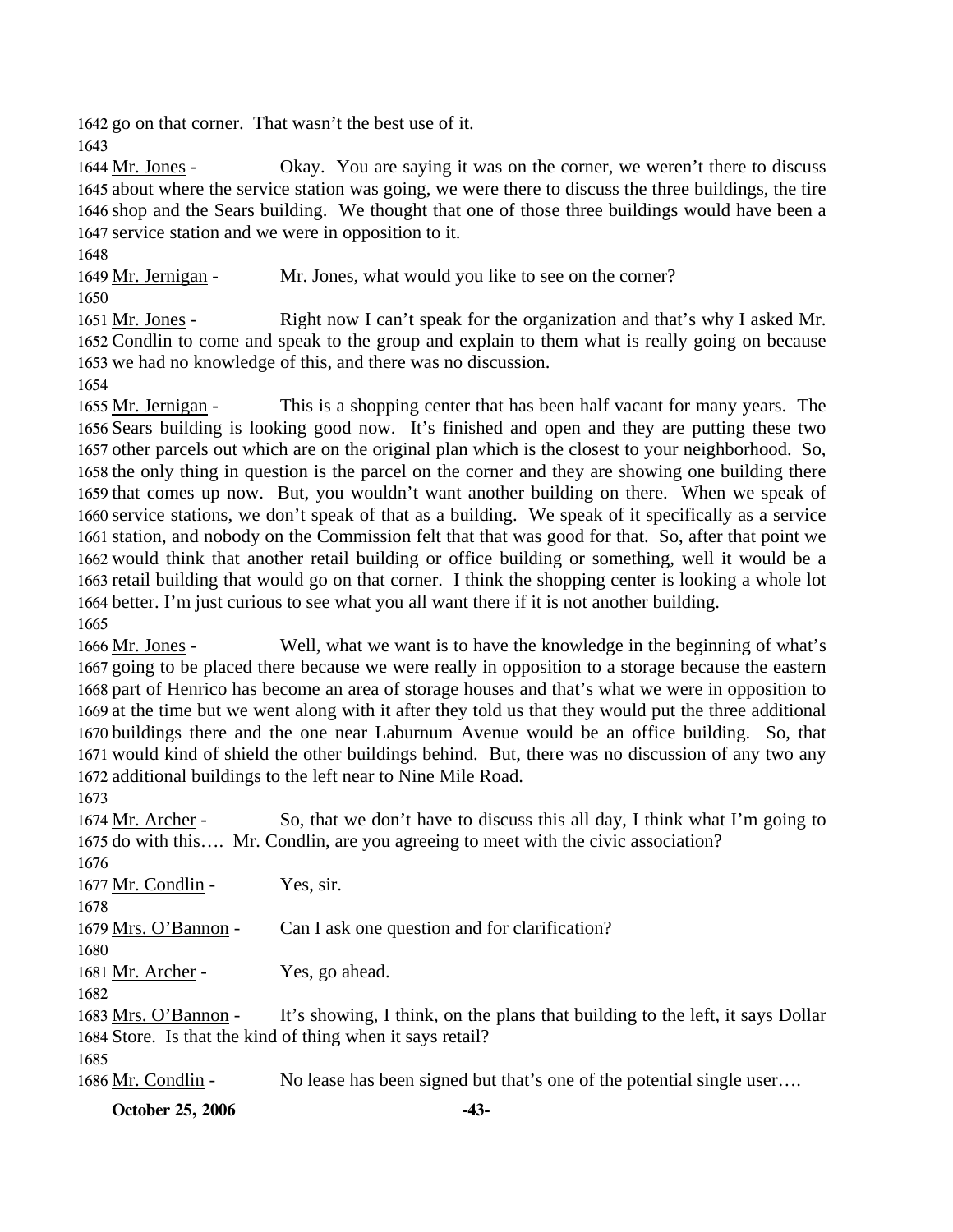1687 1688 Mrs. O'Bannon - A single user for retail. 1689 Mr. Condlin - Right. 1690 And what you are showing says Dollar Store. So, in other words, as a 1692 buffer, or something between this, the Nine Mile Road and the storage facility your intent is to 1693 put a retail business such as a Dollar Store between there. Isn't that what you are asking for, 1694 Mr. Jones? Is that the kind of thing you were looking for because it is allowed? They don't 1695 have to tell you exactly what type of retail business.... 1691 Mrs. O'Bannon -1696 You are talking about the Nine Mile Road side, we were giving the Laburnum side. The discussion was Laburnum, not Nine Mile Road. 1698 1697 Mr. Jones -1699 Let me do this. Mr. Jones, we don't want you to leave with the idea that 1701 we are trying to deceive you in any way. That's not what we want to do. We are somewhat 1702 constrained by the rules of the zoning case which means they do have the right to build what 1703 fits in there, but we want you to be apprised of what it might be. So, our next zoning meeting 1704 is on the 9th and we have held him up quite a bit now to try to get this into place and they have 1705 done a lot of work between the last POD meeting and now to get the things that we want. So 1706 what I will do, I will defer this until the zoning meeting on the 9<sup>th</sup> for decision only. And 1700 Mr. Archer -1707 between now and then, Mr. Condlin, if you can meet with them. 1708 1709 Mr. Jones - I think our next meeting is on the  $14<sup>th</sup>$ . 1710 Well, can you call a meeting between now and then? Our next POD 1712 meeting is going to be on the  $15<sup>th</sup>$ . It is a week early because of the Thanksgiving holiday. 1711 Mr. Archer -1713 That's only another week. So, if you think you need that much time, but I'm not going to ask 1714 him to defer beyond that point. 1715 Well, he can meet with us on the  $14<sup>th</sup>$  and then your meeting here on the 1717 15h. 1716 Mr. Jones -1718 That will be a daytime meeting like this one. Mr. Condlin, are you 1720 agreeable to that? 1719 Mr. Archer -1721 Well the only thing... If you are meeting on the  $14<sup>th</sup>$  and our meeting is 1723 on the 15<sup>th</sup> they are meeting on the evening of the  $14<sup>th</sup>$  there is not much you can get.... 1722 Mr. Jernigan -1724 I think all that we can do is offer them an explanation of what they 1726 propose might go there. That's up to Mr. Condlin and the owner, but, you know, it's more 1727 meaningful advice then anything else because we can't preclude them from building what fits 1728 within the zoning classification. I don't mind, Mr. Jones, that the community kind of have 1729 some input into what it is. That is not to say that you can dictate to them what to build there 1730 but at least you can have some input as to what it is, if they are agreeable to doing that. As it 1725 Mr. Archer -

**October 25, 2006 -44-**

1731 stands, they have done everything we have asked them to do, to be honest with you.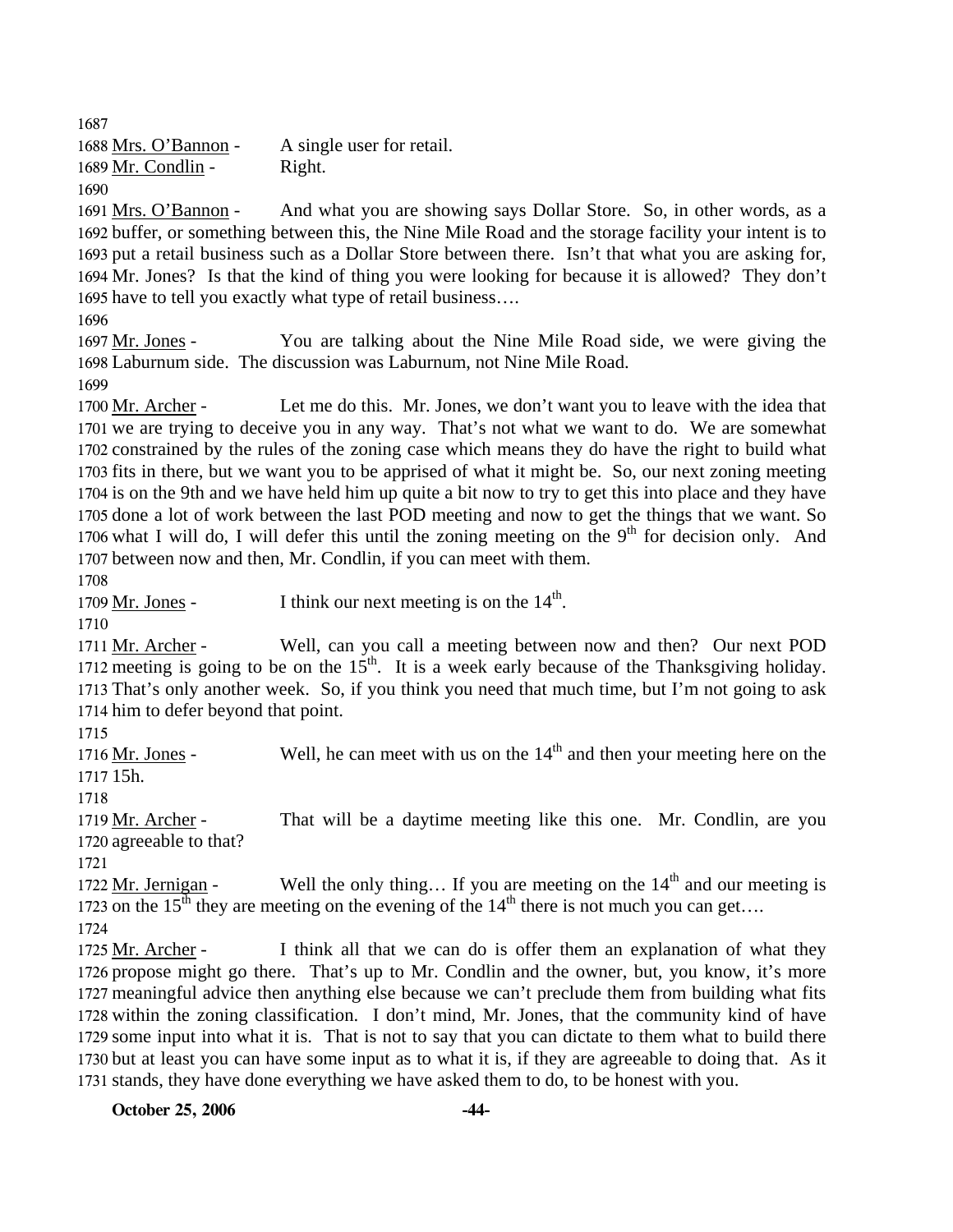I understand that, but what we were given and what we went along with, 1733 with the organization, is not what is being presented here today. And if it went before the 1734 Planning Commission in a different form then we were deceived. 1732 Mr. Jones -

1735

Then I'll give them an opportunity to clear up the deception, I shouldn't 1737 say deception, the apparent deception. Mr. Condlin, do you agree with that, I'll do the 1738 deferral? 1736 Mr. Archer -

1739

1740 Mr. Gray - May I speak?

1741

1742 Mr. Archer - Yes, sir.

1743

Mr. Archer, my name is Steve Gray and I'm with Lampe Management. 1745 What you can't see on this plan is the date, in the lower right-hand corner, and it's October 2, 2004, which is a small copy of the large copy that we took to the community meeting. We 1746 1747 have never had three buildings in front of the Sears building. There was never room for three 1748 buildings. The building closest to the Sears is an additional storage building and the one 1749 facing Nine Mile Road is an office/retail building with multiple tenants. We are the company 1750 who placed the property under contract as you know, Mr. Jernigan, was vacant as you stated many, many, many, years and we worked for two years to even get a contract to purchase it. 1751 1752 So, we finally pursued that and we did in fact purchase it. We purchased it under Ample 1753 Storage Laburnum Avenue, LLC. Nobody backed out. There were no changes. We in fact 1754 executed what we did. The only change that Mr. Jones maybe speaking to is River City 1755 Granite had a contract to purchase the old auto store. In the rezoning we proffered out outside 1756 storage. They wanted outside storage so they backed out of their contract. That's the only 1757 change that has taken place. 1744 Mr. Gray -

1758

 And, as you know, Mr. Archer, we did discuss the outparcels, the uses we proffered out, the service station/gas station, video arcades, adult type material. There were several proffers so that was proffered out of those uses and we knew in fact that those would become outparcels. With all due respect, I would ask you to, and we have worked hard with staff in meetings and we deferred last month and we have got contracts let out for construction, with all due respect I would ask you to consider approving the POD as we have met every condition that we have been asked to. We will still be more than happy to meet with the community association but what we are doing is in rights of our zoning. I mean, I understand their concern and I don't want anybody to feel left out and that is the other reason why all of the development is away from the residential section of the property. I mean, quite frankly, I guess if we meet with them and they don't like it, do we have to, as an entity go and try to satisfy that organization before we can proceed?

1771

Well, to be honest with you... Let me ask you this. As it stands right 1773 now, you don't have any knowledge of what absolutely will go in that spot? 1772 Mr. Archer -

1774

1775 Mr. Gray - In which spot in particular? 1776

**October 25, 2006 -45-**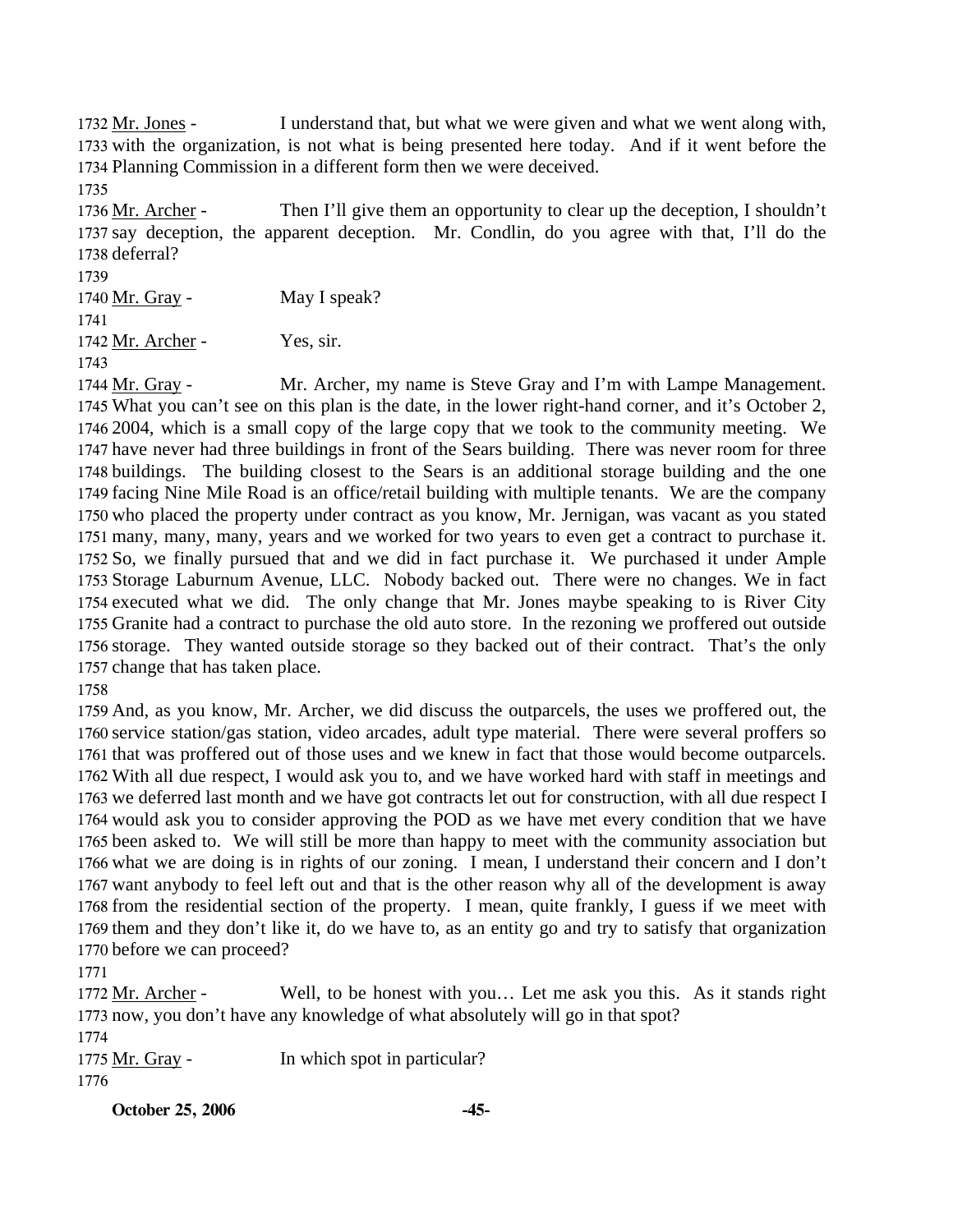| 1777 Mr. Archer - | In the area that he is talking about. |  |
|-------------------|---------------------------------------|--|
| 1778              |                                       |  |
| 1779 Mr. Gray -   | On the corner parcel?                 |  |
| 1780              |                                       |  |
| 1781 Mr. Archer - | Yes.                                  |  |
| 1782              |                                       |  |
| 1783 Mr. Gray -   | I do not. That is listed "for sale."  |  |
| 1784              |                                       |  |
|                   |                                       |  |

Mr. Jones, in all fairness, let me rethink what I just said. I still think you 1786 should meet with Mr. Jones and his group to discuss this. But, they are within the constraints 1787 of the zoning case, which is really what governs what we do here. I don't have any grounds at 1788 all to defer this except to ask him if they are willing to do it, and they are not willing to. We 1789 don't really have any legal means to say we can't pass this POD case but I do want you all to 1790 have that discussion so that you can decide, if not decide, at least have some major input into 1791 what you would like to see in your community. So, with that, I think what I'm going to do, 1792 will you all set the meeting, so that you all can do this before Mr. Jones leaves here today? 1785 Mr. Archer -1793

Yes, sir. I've got all of Mr. Jones' information and we will meet at their 1795 scheduled November meeting that they regularly schedule. If they want to hold an earlier 1796 meeting, we will be happy to meet with them at that time. 1794 Mr. Condlin -1797

And I say that because even after the meeting, we really wouldn't have 1799 any grounds for denying the POD so I don't see anything much that can be gained by delaying 1800 it. So, I think what I will do is, today I'm going to move for approval of the POD, which we 1801 ultimately have to do anyway, but I do want them to meet with you and your neighborhood 1802 group before any building is, discussion or building is done so that you can have some input 1803 into what they do. Is that satisfactory to you? Well, I guess it's not satisfactory but my hands 1804 are tied as to what I can do here. 1798 Mr. Archer -

1805

Well, it's satisfactory, I'm sure if we can have some input in what goes 1807 in there but the idea is we were deceived. And the Planning Commissioner approved what was 1808 done but not what we had agreed to along with them. And what was proposed to the Planning 1809 Commission is not the same plan. 1806 Mr. Jones -

1810

Well, they will have the opportunity to do that. Maybe we can dispense 1812 with the alleged deception anyway. But, at this point in time, I don't have any grounds at all to 1813 deny them this POD but I'm sure they will be agreeable to try to fill this corner with something 1814 you all would like to see there. 1811 Mr. Archer -

1815

Yes, I'm agreeing with you, but what happened if they had brought it up 1817 on the  $27<sup>th</sup>$  of September when I was here we then would have had an opportunity to go back. 1816 Mr. Jones -1818

We were not aware of it either and we simply had to vote based on the 1820 information that we had and the recommendations we had from staff. The reason it was 1821 continued because we requested the continuation because we weren't satisfied with all of the 1819 Mr. Archer -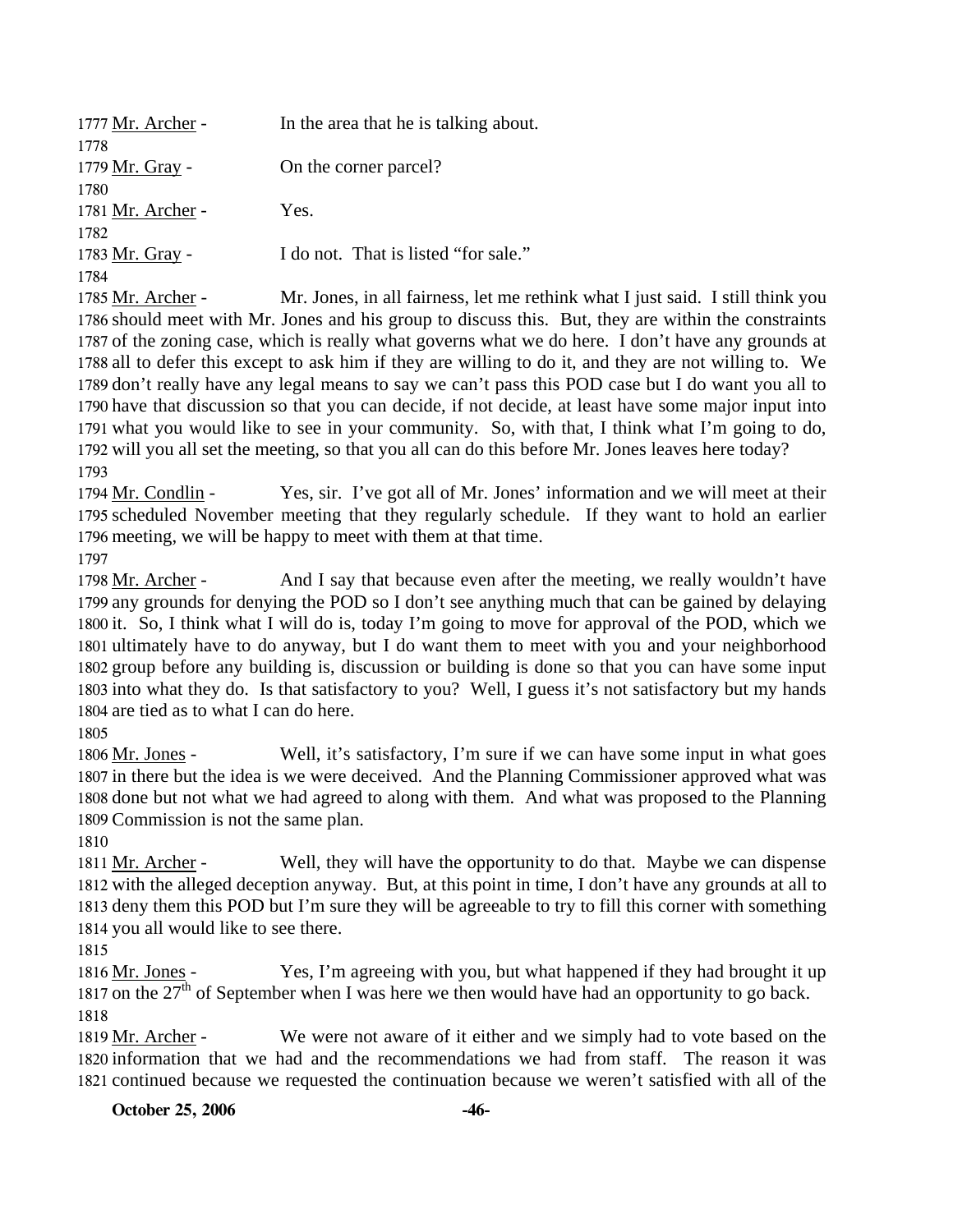things that they were doing. We asked them for certain things and certain conditions and they satisfied everything that we asked for and we were not aware of the things the alleged deceptive items that they discussed with you. So, you all go ahead and set the meeting and in the meantime I'll go ahead and move for approval of POD-53-06, Ample Storage, subject to the annotations on the plans, the standard conditions for developments of this type, and additional conditions Nos. 24 through 40.

1828

1829 Mr. Branin - Second.

1830

The motion was made by Mr. Archer and seconded by Mr. Branin. All 1832 in favor say aye...all opposed say nay. The motion passes. 1831 Mr. Archer -

1833

1834 The Planning Commission approved POD-53-06, Ample Storage, subject to the annotations on 1835 the plans, the standard conditions attached to these minutes for developments of this type, and 1836 the following additional conditions:

1837

1838 24. 1839 1840 1841 1842 24. The right-of-way for widening of Nine Mile Road and Laburnum Avenue as shown on approved plans shall be dedicated to the County prior to any occupancy permits being issued. The right-of-way dedication plat and any other required information shall be submitted to the County Real Property Agent at least sixty (60) days prior to requesting occupancy permits.

- 1843 25 1844 1845 1846 1847 The easements for drainage and utilities as shown on approved plans shall be granted to the County in a form acceptable to the County Attorney prior to any occupancy permits being issued. The easement plats and any other required information shall be submitted to the County Real Property Agent at least sixty (60) days prior to requesting occupancy permits.
- 1848 26. 1849 26.The entrances and drainage facilities on Nine Mile Road (State Route 33) shall be approved by the Virginia Department of Transportation and the County.
- 1850 27. 1851 The developer shall provide fire hydrants as required by the Department of Public Utilities and Division of Fire.
- 1852 28. 1853 28. A standard concrete sidewalk shall be provided along the east side of S. Laburnum Avenue and the south side on Nine Mile Road.
- 1854 29. Outside storage shall not be permitted.
- 1855 30. 1856 The proffers approved as a part of zoning case C-69C-04 shall be incorporated in this approval.
- 1857 31 1858 1859 The certification of building permits, occupancy permits and change of occupancy permits for individual units shall be based on the number of parking spaces required for the proposed uses and the amount of parking available according to approved plans.
- 1860 32. Any necessary off-site drainage and/or water and sewer easements must be obtained in a
- 1861 form acceptable to the County Attorney prior to final approval of the construction plans.
- 1862 33. 1863 1864 Deviations from County standards for pavement, curb or curb and gutter design shall be approved by the County Engineer prior to final approval of the construction plans by the Department of Public Works.
- 1865 34. 1866 The loading areas shall be subject to the requirements of Chapter 24, Section 24-97(b) of the Henrico County Code.

**October 25, 2006 -47-**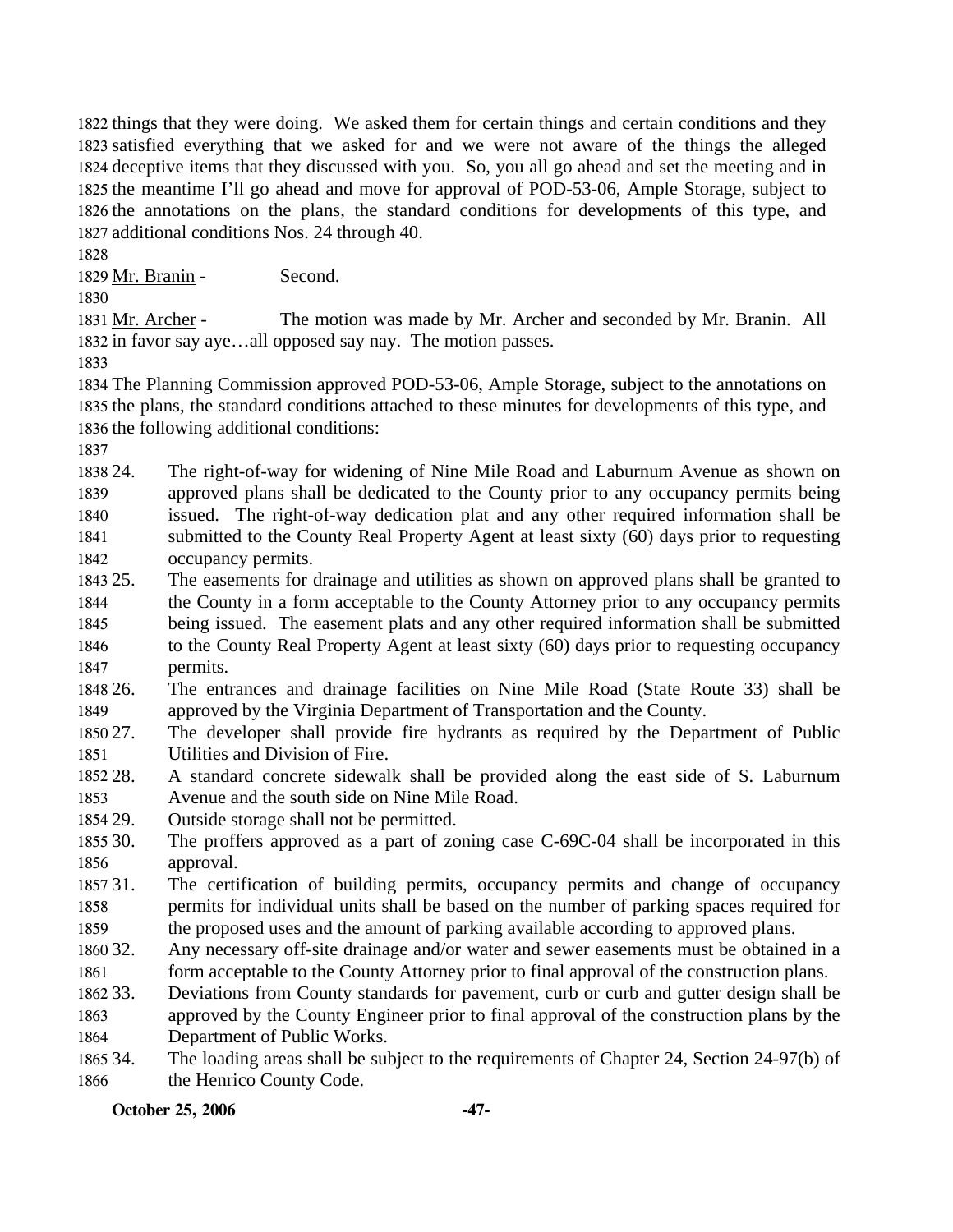1867 35. 1868 1869 In the event of any traffic backup which blocks the public right-of-way as a result of congestion caused by the drive-up facilities, the owner/occupant shall close the drive-up facilities until a solution can be designed to prevent traffic backup.

1870 36. 1871 1872 Insurance Services Office (ISO) calculations must be included with the plans and contracts and must be approved by the Department of Public Utilities prior to the issuance of a building permit.

1873 37. 1874 1875 37. Approval of the construction plans by the Department of Public Works does not establish the curb and gutter elevations along the Henrico County maintained right-of-way. The elevations will be set by Henrico County.

1876 38. 1877 1878 1879 Approval of the construction plans by the Department of Public Works does not establish the curb and gutter elevations along the Virginia Department of Transportation maintained right-of-way. The elevations will be set by the contractor and approved by the Virginia Department of Transportation.

1880 39 1881 1882 Evidence of a joint ingress/egress and maintenance agreement must be submitted to the Department of Planning and approved prior to issuance of a certificate of occupancy for this development.

1883 40. 1884 1885 1886 1887 The location of all existing and proposed utility and mechanical equipment (including HVAC units, electric meters, junction and accessory boxes, transformers, and generators) shall be identified on the landscape plans. All equipment shall be screened by such measures as determined appropriate by the Director of Planning or the Planning Commission at the time of plan approval**.** 

Now if I can direct your attention to another case that we skipped over 1889 earlier this morning. This is on page 9 of your agenda. This is a landscape plan LP/POD-93-02, 1890 The Villas @ Oakland Chase. 1888 Mr. Silber -

#### 1891 **LANDSCAPE PLAN**

1892

| $LP/POD-93-02$             | Timmons Group for Oakland Chase, LLC: Request for               |
|----------------------------|-----------------------------------------------------------------|
| The Villas @ Oakland Chase | approval of a landscape plan, as required by Chapter 24,        |
| Midview Road               | Sections 24-106 and 24-106.2 of the Henrico County Code. The    |
|                            | 25.62-acre site is located on the west line of Midview Road,    |
|                            | approximately 700 feet south of its intersection with Darbytown |
|                            | Road on parcel 807-705-5743. The zoning is R-5C, General        |
|                            | Residence District (Conditional). (Varina)                      |

1893 1894 Mr. Archer - Mr. Silber, is the person we were waiting on here? 1895 1896 Mr. Silber - Yes, I believe Mrs. Ross is here now. 1897 All right. Is there anyone in the audience in opposition to LP/POD-93-02, 1898 Mr. Archer -

1899 The Villas @ Oakland Chase? We have opposition. Mr. Kennedy. 1900

This case has got significant history. Some of the Planning 1902 Commissioners were not members at that time some have been members for the history of this, 1901 Mr. Kennedy -

**October 25, 2006 -48-**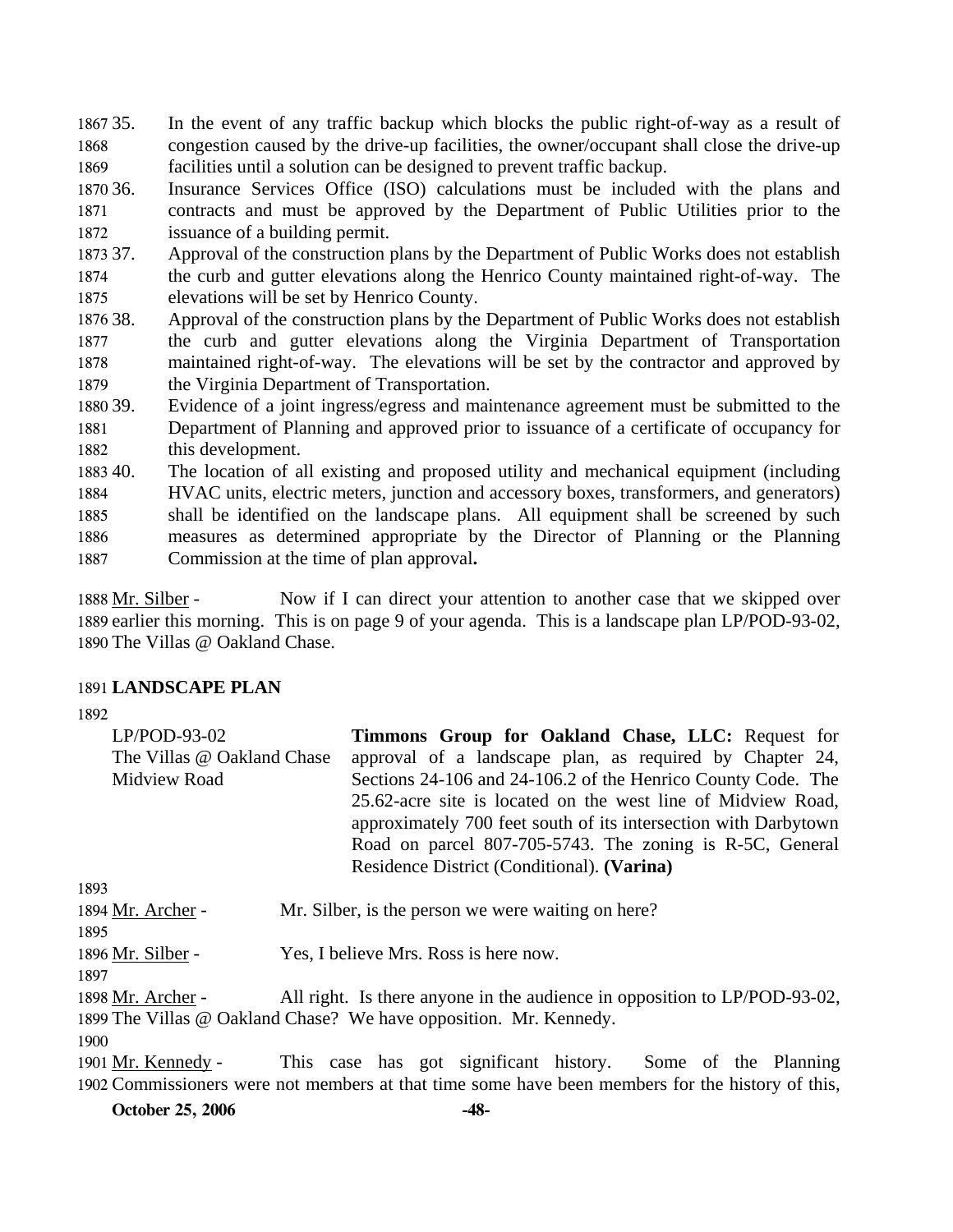I'll just kind of brush up and refresh you. The property itself, The Villas at Oakland Chase, here (referring to the map on the screen), the original property was comprised of this parcel, as well as the adjoining R-5C parcel which is the Oakland Chase subdivision. It was zoned previously for multi-family use in the 60's and the County had some local concerns about the development of the apartments and tried to rezone the property without the consent of the property owner, there was a lawsuit that ensued and a settlement that resolved out of that where the developed part of the property with single-family homes and part of the property with these apartments. There is a slew of significant history involved in this site.

 The developer had agreed to putting proffers on this development, significant proffers, to increase and enhance the development itself. Under original zoning, there would have been a 10-foot transitional buffer around the perimeter of the apartments. The way that the proffers 1915 read: A 35-foot transitional buffer along the north required. On the southern and western property lines there is a 50-foot transitional buffer enhanced. These are luxury apartments with a pool a community center. The BMP is a pond with a fountain and walking trails. There are garages for the tenants, this is not a Section 8 or low-income apartment by any means. These are part of the details that have been worked out with the developer to resolve the lawsuit. 

 The landscape plan now comes back before you. Staff can recommend approval and we have worked hard with the developer to come up with an appropriate plan. There are some significant difficulties in this site along from approximately from this point on to the west, that part of the buffer was actually a field, so it is actually being replanted at this time. It had to be planted in a 50-foot transitional buffer would actually exist as a field. There were no trees to began with. A majority of the rest of the buffer, those trees were existing and well maintained and actually the developer has filled in with because the trees are so high it actually filled the understory with wax myrtles on this plan.

 This is the front of the road on Midview Road (referring to the map on the screen). There is a major buffer here that is existing and they filled in any place where there isn't any buffer along here. Here is the community center and the pool and behind the community center and pool they filled in that 35-foot buffer. On the next sheet, going farther back, the buffer exists primarily on this, the southern border, and exists on the northern border, significant buffer exist. As you proceed farther to the west, this is the area where the buffer actually had to be constructed (referring to map on screen). The person who is here, Mrs. Ross, lives right here, in this house here next to the emergency access. She kind of suffered through the development of this before the construction because she actually had to watch all of these buildings go up. The developer has agreed to with staff's input to build berms. So, the actually landscaping will actually be up higher. The three-story buildings are not going to hide it by no means. And there is a six-foot wood fence with brick piers on the southern border as well. Staff and the developer worked together to make do as best they can to provide as much buffering as they can. But, it's still not going to hide the three-story buildings.

 Like I said, it was a field, there has been a significant amount of dust, one of the concerns the adjoining property owners have had. The dust has impacted their properties. It is my understanding that the developer has agreed to power wash those buildings. He has not done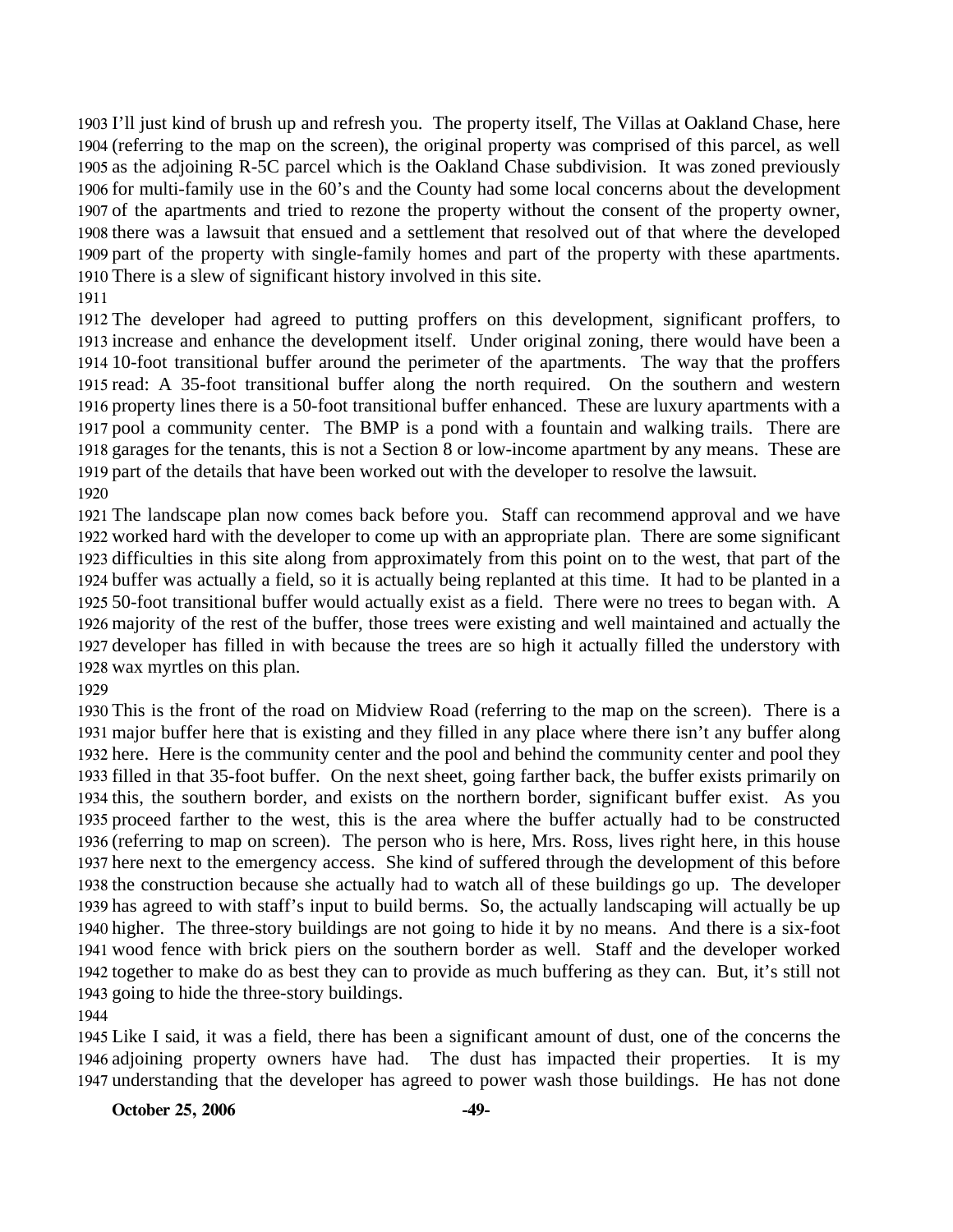that yet, and he has not finished building the berms that is the last section. He built the parking lot. His resolution to building the berms was the last request of staff and to enhance the landscaping plan. He could have planted at grade but we wanted to do the best we could to enhance to have as much impact as quickly as possible. So, they came back last month with a plan for putting these berms and they are constructing them now. They haven't finished the dirt work yet.

1954

Just remember that berms do cause drainage problems. Have you factored 1956 that into everything? 1955 Mrs. O'Bannon -

1957

That's been designed in the swales. And actually, interestingly enough, 1959 the landscaping, even the perimeter landscaping, is actually irrigated. They have really gone the 1960 extra step to actually make this a jewel for an apartment in the east end. It something that you 1961 would normally find out in Short Pump. And one of the property owners to the north said that 1962 this is something that they have been waiting for in the east end, that type of quality. Staff can 1963 recommend approval of this plan. 1958 Mr. Kennedy -

1964

| 1965 Mr. Jernigan - | Thank you, Mike. I don't have any questions, Mr. Chairman.              |  |  |
|---------------------|-------------------------------------------------------------------------|--|--|
| 1966                |                                                                         |  |  |
| 1967 Mr. Archer -   | Would you like to hear from the applicant first or the<br>All right.    |  |  |
| 1968 opposition?    |                                                                         |  |  |
| 1969                |                                                                         |  |  |
| 1970 Mr. Jernigan - | From the opposition first.                                              |  |  |
| 1971                |                                                                         |  |  |
| 1972 Mr. Archer -   | Come up, ma'am, and state your name and address for the record, please. |  |  |
| 1973                |                                                                         |  |  |
| 1974 Mrs. Ross -    | My name is Yolanda Ross and I'm at 1520 Oakland Chase Parkway.          |  |  |
| 1975                |                                                                         |  |  |
| 1976 Mr. Jernigan - | Good morning.                                                           |  |  |
| 1977                |                                                                         |  |  |
|                     |                                                                         |  |  |

Good morning, to all. I have some pictures and I think they will help to 1979 really see what I am talking about. One of the reason I'm in opposition, first of all when this 1980 whole project started, before my husband and I even purchased our home, we were not in on the 1981 initial meeting that the Tetra Group had with the community because we didn't know about it. 1982 From my understanding from several homeowners, they informed them that it was only going to 1983 be two-story buildings and as you can see they are three stories, and I'm sure you know how 1984 many apartments there are going to be. It is very frustrating. And it's not just frustrating 1985 because it is apartments, it's frustrating because the amount we purchased our homes for, when 1986 we think about the future of our homes, I have been a resident, my husband and I of east end for 1987 over 13 years. We were in Almond Creek, I'm familiar with a lot of the surrounding apartments 1988 like Oakland, not Oakland, I think it is Oakland Village, and how they start out so nice and then 1989 soon they go down. So those are some of my concerns, and I say that also because although they 1990 want to be luxury apartments, if they become subsidize, and I have nothing against subsidizing 1991 because I was a child of a parent who was in Section 8 Housing, but we were taught not to tear 1992 down other property or property around you, whatever. My concern is that everybody doesn't 1978 Mrs. Ross -

**October 25, 2006** -50-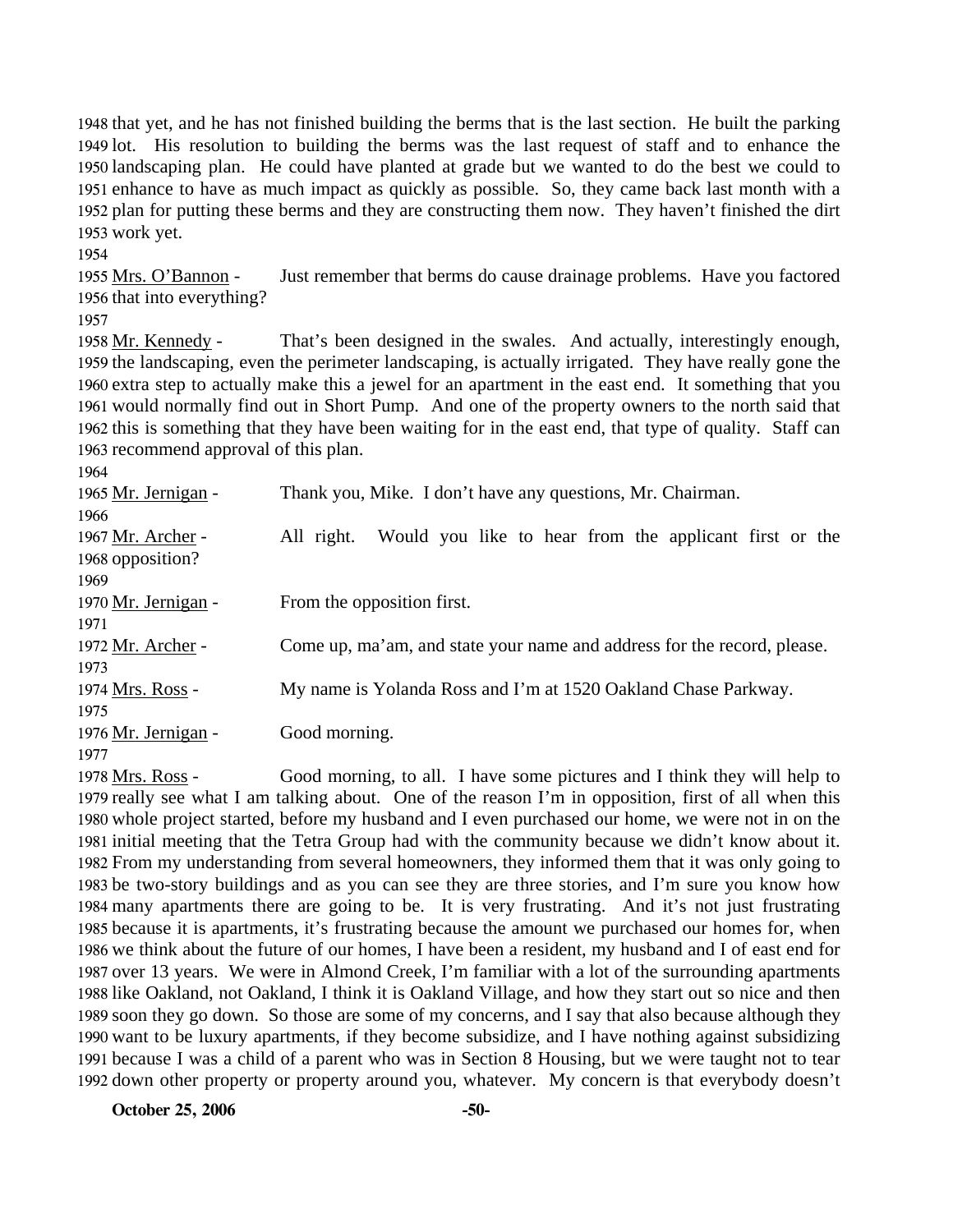1993 have the same values and some people that rent apartments don't have the same values, not all. 1994 And my concern is that they will continue to, the Timmons Group, do what they said. 1995

 It was already a struggle to get them to replace boards in a fence that was warping. One of the pictures that I gave you will show the fence, not even two years, shows what the fence is doing. So, if we as homeowners put our houses on the market, who would want to buy a home with apartments in the rear.

2000

2001 Mr. Branin - Mrs. Ross, is this your house (referring to picture on the screen)?

2002

Yes. We have not enjoyed our deck due to dust, due to constant 2004 construction, and I know that it was already planned, I've heard the story, I probably know the 2005 story, I'm just here to really voice my concerns maybe it will help somebody in the future if 2006 there are projects that they would inform all those around. And, I know as a citizen I have a 2007 responsibility, well now I know, to see what's going to come about. But, my real concern is that 2008 if they are going to do what they said they that they are going to do. We asked them to power 2009 wash our homes. This has been two years and I have an email that stated that they were going to 2010 do it.... Well, I had an original letter, I don't know where that is, a year ago. Then they said 2011 May 15 and it is now October. 2003 Mrs. Ross -

2013 Mr. Vanarsdall - Is this something they promised you verbally?

2014

2034

The initial one was verbal but then we did have a letter, but I have an 2016 email that says they will get around to the power washing once they start pavement. So, that's 2017 acknowledging whether it was verbal. I know it was verbal initially and I believe we got a letter 2018 as well, I just can't locate it, but the email justified that they did promise to do that. And in our 2019 last meeting we had at the school they really didn't acknowledge it. It was like, "who promised 2020 you that?" Like when I shared with the gentleman, that's the least they could do. Our homes 2021 look like a house that has been there for a couple of years. All the dirt that has come in. I have a 2022 child with a medical condition another one with bronchitis, and our unit outside is just dirty and 2023 dusty. My concern is really if those apartments are going to remain luxury apartments because a 2024 lot of things start out looking good. I don't want to insult the builder of the apartments but I'm 2025 not really impressed. If I were to just drive in that neighborhood, I have people to come visit and 2026 whatnot and they say "I can't believe they put these kind of apartments behind \$300,000.00 2027 homes." It's unbelievable. No trees, like he said, no tree is going to cover that. I have a 2028 Palladium Window in my family room and I feel like the person on the third floor of the 2029 apartment can look in when we walk across our hallway because it is open. I feel like we have 2030 to be covered. I think these apartments are very intrusive. Also the workers. We have seen the 2031 workers urinating back there and when I addressed that they were very concerned about that. I 2032 can say that in their defense. But, it has just left us open as homeowners and several homes are 2033 still on the market. 2015 Mrs. Ross -

| 2035 Mr. Branin -   | Mrs. Ross, when did you move into your house? |
|---------------------|-----------------------------------------------|
| 2036                |                                               |
| 2037 Mrs. Ross -    | It was April 2005.                            |
| $0.11.22$ are annot |                                               |

**October 25, 2006** -51-

<sup>2012</sup>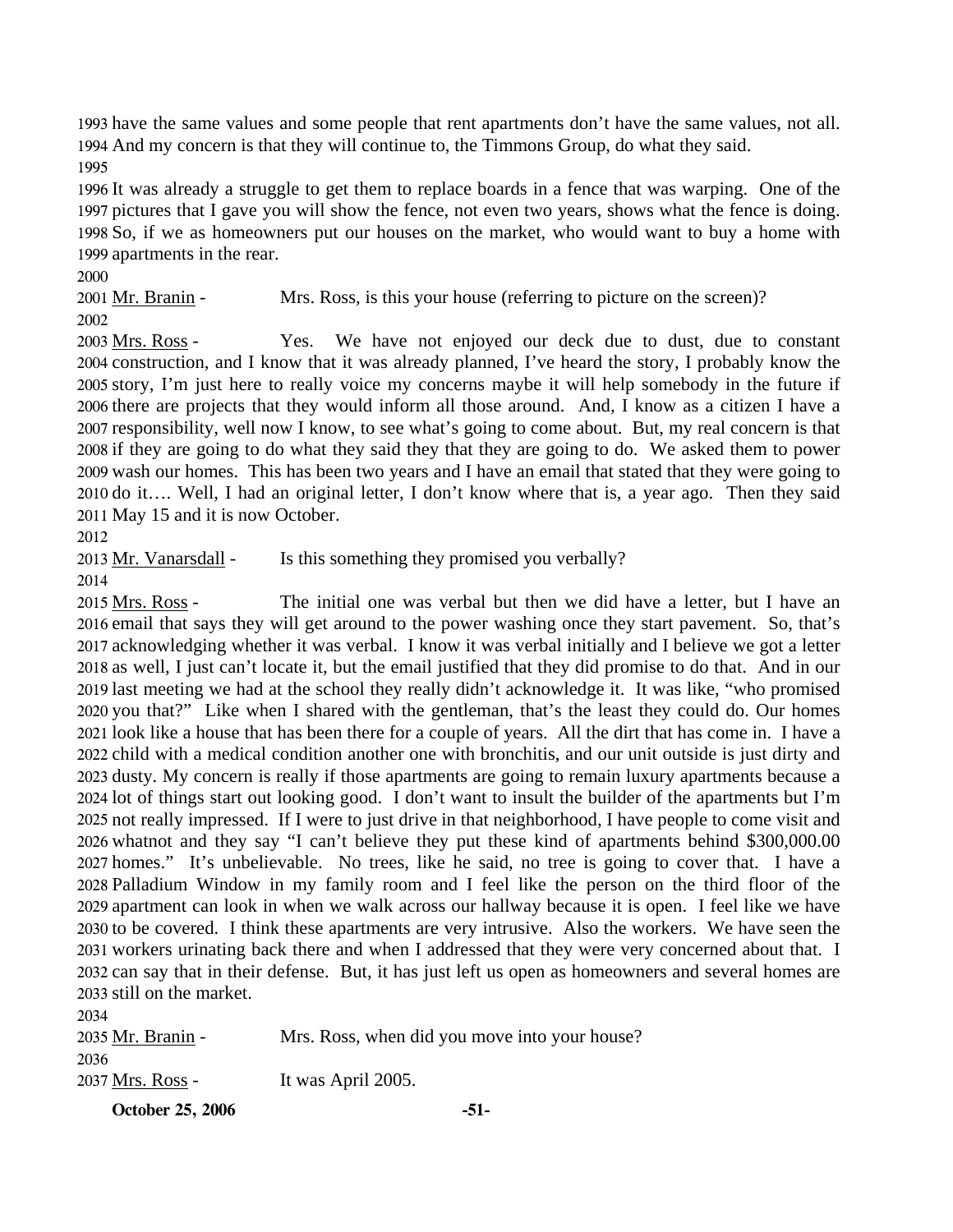| 2038<br>2039 Mr. Branin -                                             | April 2005. When was this originally approved?                                                                                                                                                                                                                                                                                                                                                                                                                                                       |
|-----------------------------------------------------------------------|------------------------------------------------------------------------------------------------------------------------------------------------------------------------------------------------------------------------------------------------------------------------------------------------------------------------------------------------------------------------------------------------------------------------------------------------------------------------------------------------------|
| 2040                                                                  |                                                                                                                                                                                                                                                                                                                                                                                                                                                                                                      |
| 2041 <u>Mr. Jernigan</u> -<br>2042 finished in 2002.<br>2043          | I fought this one for a long time, probably right around 2001 and probably                                                                                                                                                                                                                                                                                                                                                                                                                           |
| 2044 <u>Mr. Silber</u> -<br>2045                                      | It was probably a couple years before she moved in.                                                                                                                                                                                                                                                                                                                                                                                                                                                  |
| 2046 Mr. Branin -<br>2047                                             | Was it under construction when you moved in?                                                                                                                                                                                                                                                                                                                                                                                                                                                         |
| 2048 Mrs. Ross -<br>2053 the back of the projects.<br>2054            | No. It was a beautiful view. There were trees. I would sit in my office<br>2049 and look at the trees. I was like "wow I'm going to have this view" not thinking and surely<br>2050 when I did hear of it, I never thought it would be of that magnitude. When I finally heard about<br>2051 it, I thought there was enough room there and they would probably put the apartments up front<br>2052 and then I hear that they are planning to build more. We don't need to look like we are living in |
| 2055 <u>Mr. Jernigan</u> -<br>2056 on, it was not pretty.<br>2057     | Mrs. Ross, if you had seen what I had to work with when I took this case                                                                                                                                                                                                                                                                                                                                                                                                                             |
| 2058 <u>Mrs. Ross</u> -<br>2059                                       | I'm sure. I probably would rejoice now.                                                                                                                                                                                                                                                                                                                                                                                                                                                              |
| 2060 Mr. Jernigan -<br>2061                                           | Because the people in Varina Station are happy.                                                                                                                                                                                                                                                                                                                                                                                                                                                      |
| 2062 <u>Mrs. Ross</u> -<br>2063                                       | I heard about that.                                                                                                                                                                                                                                                                                                                                                                                                                                                                                  |
| 2064 <u>Mr. Jernigan</u> -<br>2068 case. Are you a real estate agent? | That R-5 property that is now where the apartments are was right next to<br>2065 the single family. It was stuck way down there right next to, it was in the middle, and I<br>2066 negotiated with them to have single family all down there and put the apartments up on the road<br>2067 to get them away. So, it wasn't pretty and we went around and around for a long time on this                                                                                                              |
| 2069<br>2070 <u>Mrs. Ross</u> -<br>2071                               | Yes, sir.                                                                                                                                                                                                                                                                                                                                                                                                                                                                                            |
| 2072 <u>Mr. Jernigan</u> -<br>2073                                    | You should have checked.                                                                                                                                                                                                                                                                                                                                                                                                                                                                             |
| 2074 Mrs. Ross -<br>2075                                              | Right.                                                                                                                                                                                                                                                                                                                                                                                                                                                                                               |
| 2076 <u>Mr. Jernigan</u> -<br>2081                                    | You know how the real estate business is, you do it for a living. When<br>2077 there's clear ground somebody is going to put something there because that's your business.<br>2078 You sell the product once it's up. So, I'm going to tell you, I feel this case came out a whole lot<br>2079 better than what it could have been. It was ugly, but we got together, worked together and like I<br>2080 said we had that additional buffer, it only had to be 10 feet but it's 50 feet.             |
| 2082 Mrs. Ross -                                                      | I'm not sure if it is 50.                                                                                                                                                                                                                                                                                                                                                                                                                                                                            |

**October 25, 2006** -52-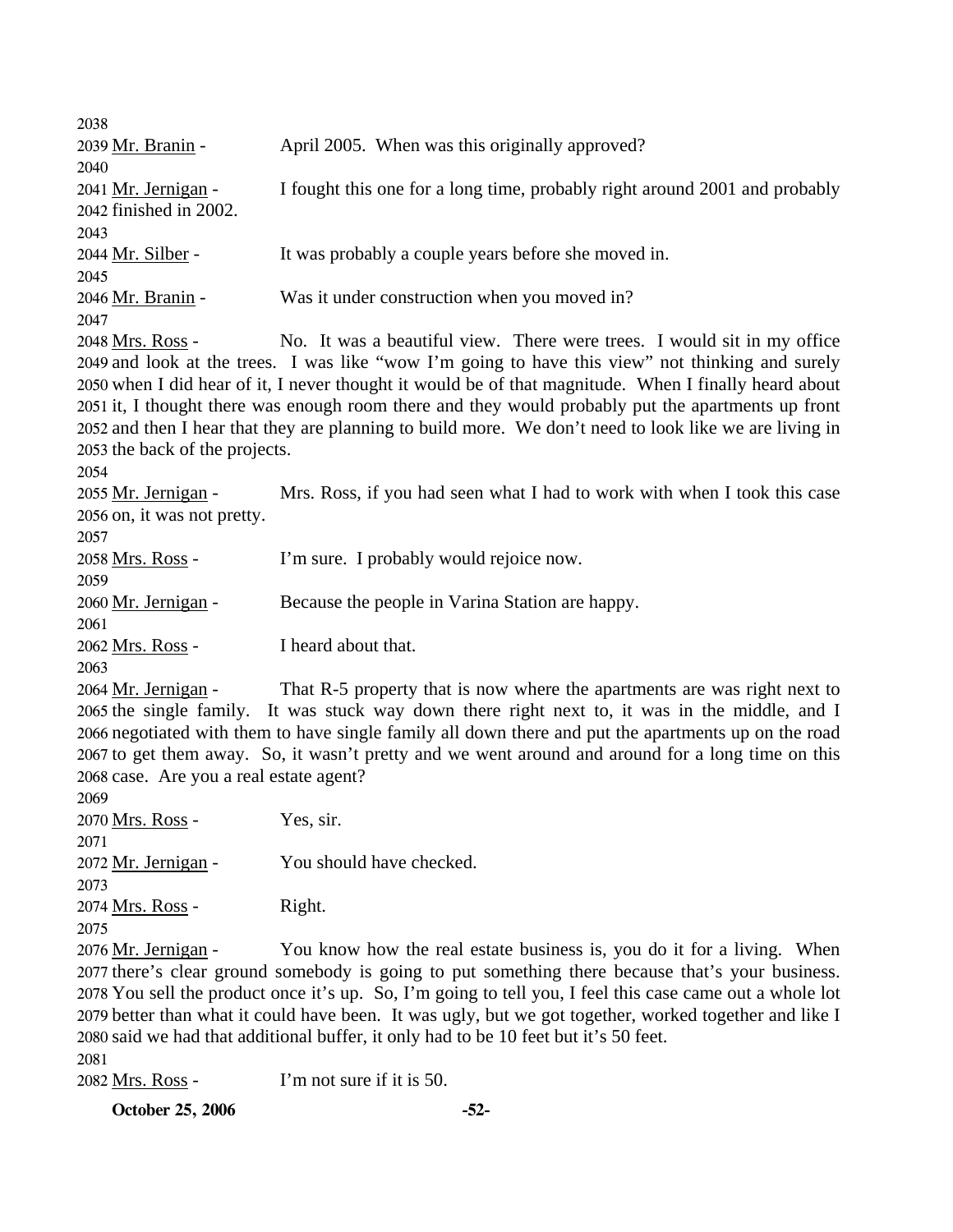2083

She had made a complaint about the boards on the fence, was that fence 2085 originally proffered in? 2084 Mr. Branin -

2086 2087 Mr. Jernigan - Yes. 2088 2089 Mr. Branin - So, the maintenance of the fence is included. 2090 2091 Mr. Jernigan - I'm pretty sure…. 2092

And they have taken care of that, I believe. And that looks better, but my 2094 point is, like I had to call constantly for them to correct it. But it does look much better. They 2095 have sodded the emergency access entrance. They put the back of the fence up, see how it was 2096 open, they have now finished that. But, I had to call you all, Mr. O'Kelly and I are good friends 2097 now, I mean I had to constantly call and get you all to motivate them to do that part. I just don't 2098 want them to be concerned about moving people in and forget about us. It seems like they want 2099 to get people moved in and I understand that because they want to make a profit, but they have to 2100 be concerned about us as well. 2093 Mrs. Ross -

Mrs. Ross, maybe what we need to do is… I think you have explained 2103 your concerns about the past history of what took place and Mr. Jernigan has explained what 2104 basically occurred from the zoning perspective, I think what we might want to focus on are what 2105 specifically do you have concerns with for this landscape plan and then see if the applicant can 2106 come up and address those. Let's see if we can have you focus specifically what's before the 2107 Planning Commission which is the landscape plan. 2102 Mr. Silber -

| 2108                       |                                                                                                         |
|----------------------------|---------------------------------------------------------------------------------------------------------|
| 2109 Mrs. Ross -           | Okay.                                                                                                   |
| 2110                       |                                                                                                         |
| 2111 <u>Mr. Jernigan</u> - | What do you want to change?                                                                             |
| 2112                       |                                                                                                         |
| 2113 Mrs. Ross -           | I mean, I want to make sure that there is not a drainage or future drainage                             |
|                            | 2114 issue and that they are going to do what they said that they are going to do as far as upkeep. And |
|                            | 2115 I understand what you are saying, it's easy for you to say not to focus on what happened, but I    |
|                            | 2116 live there so I have to focus on it, bring it and say it in order to get to the now.               |
| 2117                       |                                                                                                         |
| 2118 Mr. Silber -          | I understand. So, you have concern about drainage and                                                   |
| 2119                       |                                                                                                         |
| 2120 Mrs. Ross -           | And that they are going to keep their word and power wash our homes.                                    |
| 2121                       |                                                                                                         |
| 2122 Mr. Jernigan -        | But, they shouldn't do that until after the construction is finished.                                   |
| 2123                       |                                                                                                         |
| 2124 Mrs. Ross -           | Well, they are putting down pavement now.                                                               |
| 2125                       |                                                                                                         |
| 2126 Mr. Jernigan -        | Okay. But, they still have to put the berm in.                                                          |
|                            |                                                                                                         |

<sup>2101</sup>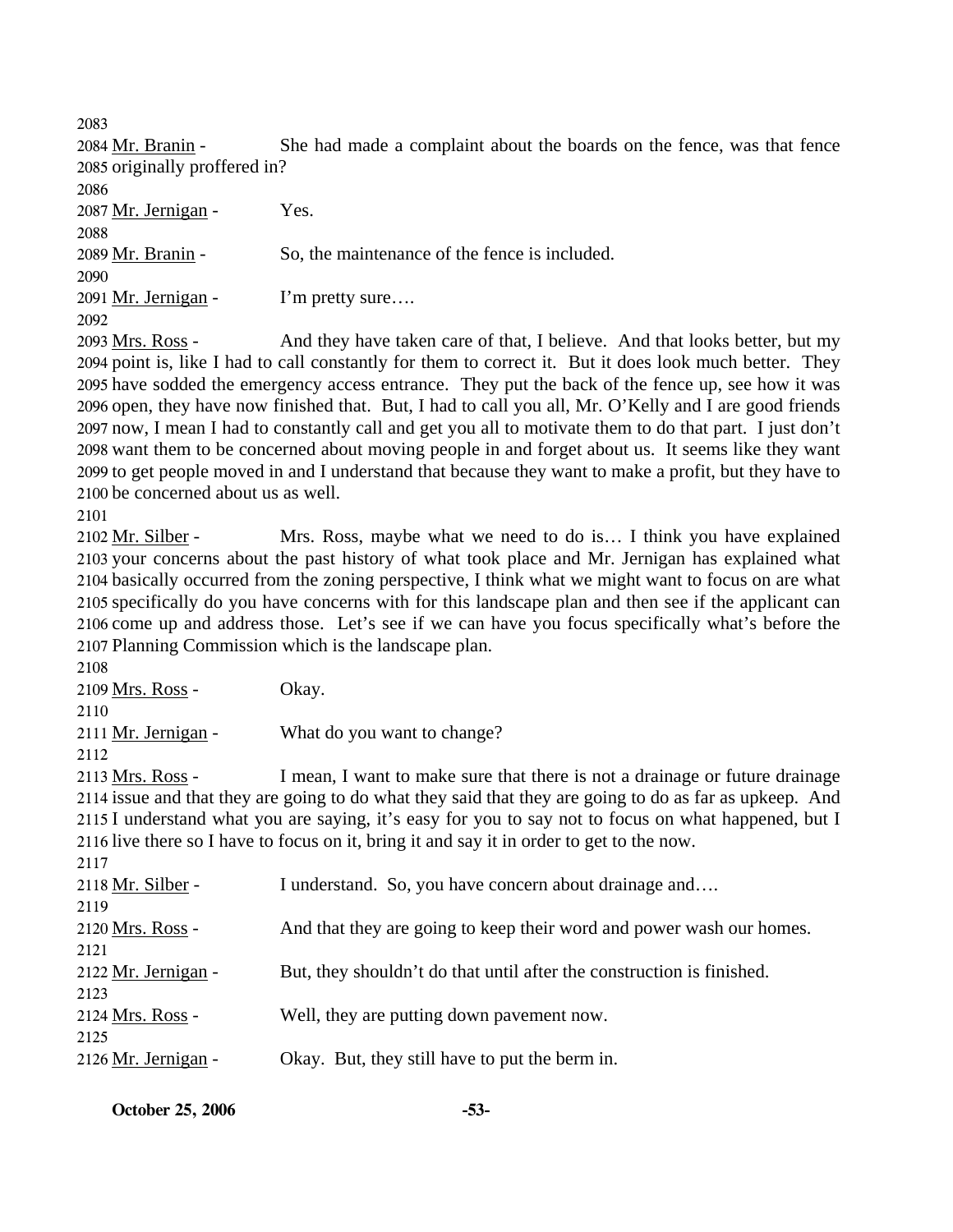But, I think what's happening, like it happened last year, winter is coming 2128 again, and that was the excuse last year, that it's going to be cold, which was true so why power 2129 wash your house. And my house steadily has dirt, a lot of dirt in the windows and everywhere. 2130 So, my concern is, even if they have to do it more than one time, that's reasonable for what we 2131 have had to endure. 2127 Mrs. Ross -

| 2132                |                                                                       |  |
|---------------------|-----------------------------------------------------------------------|--|
| 2133 Mr. Jernigan - | I'll make sure myself that you get power washed. I'll check with them |  |
| 2134 personally.    |                                                                       |  |
| 2135                |                                                                       |  |
| 2136 Mrs. Ross -    | Okay.                                                                 |  |
| 2137                |                                                                       |  |
| 2138 Mr. Silber -   | Is there anything else, Mrs. Ross?                                    |  |
| 2139                |                                                                       |  |
| 2140 Mrs. Ross -    | That's it.                                                            |  |
| 2141                |                                                                       |  |
| 2142 Mr. Silber -   | Okay. We will have the applicant come forward.                        |  |
| 2143                |                                                                       |  |
| 2144 Mr. Silber -   | Thank you.                                                            |  |
| 2145                |                                                                       |  |

I'm Dave Duran with the Tetra Company Oakland Chase, LLC. Good 2147 morning. First off, I think the power washing we definitely will take care of that. We have, in 2148 the process of construction unfortunately has been delayed somewhat with the weather and so 2149 contractor etc. We are committed to power washing people houses and we have never backed 2150 down from that and we will do that. Unfortunately, we work with contractors and we have 2151 recognized her complaints and have tried to take care of them as diligently as we possibly can 2152 but unfortunately sometime because of construction waiting on materials etc. it just hasn't 2153 happened as probably as quickly as she had anticipated but I think we have addressed 2154 everything. Actually, we have gone above and beyond some of the things. We graded her back 2155 yard which we said we would do. Helped her out on some of the drainage issues. We put some 2156 seeds down and aerated her backyard. We have done some thing outside and above that I think 2157 should be recognized as well that I don't think ever gets mentioned. 2146 Mr. Duran -

2158

 The fence, as far as taking care of that, I just want to address some of these issues, but as far as the fence goes, we were waiting because we knew there was going to be some warping it always happens with a wood fence so you have to give it some time to dry out, and then we were going to address it all at one time, which I think we have done at this point. And we will continue to monitor that because we want to take care of our properties. It is important to us and it is important to keep our neighbors as happy as possible. I know we can't make everybody happy but we will try the best we can because these are properties we plan on holding on to for quite some time, and the only way we are going to make money is if they look good and that's the way we intend to run our business.

2168

2169 As far as drainage goes, I know we have asked Timmons to make sure that it is taken into full 2170 consideration when we install these berms. They did design the plan and in response to that 2171 making sure that there was adequate drainage using swales and other means to take care of the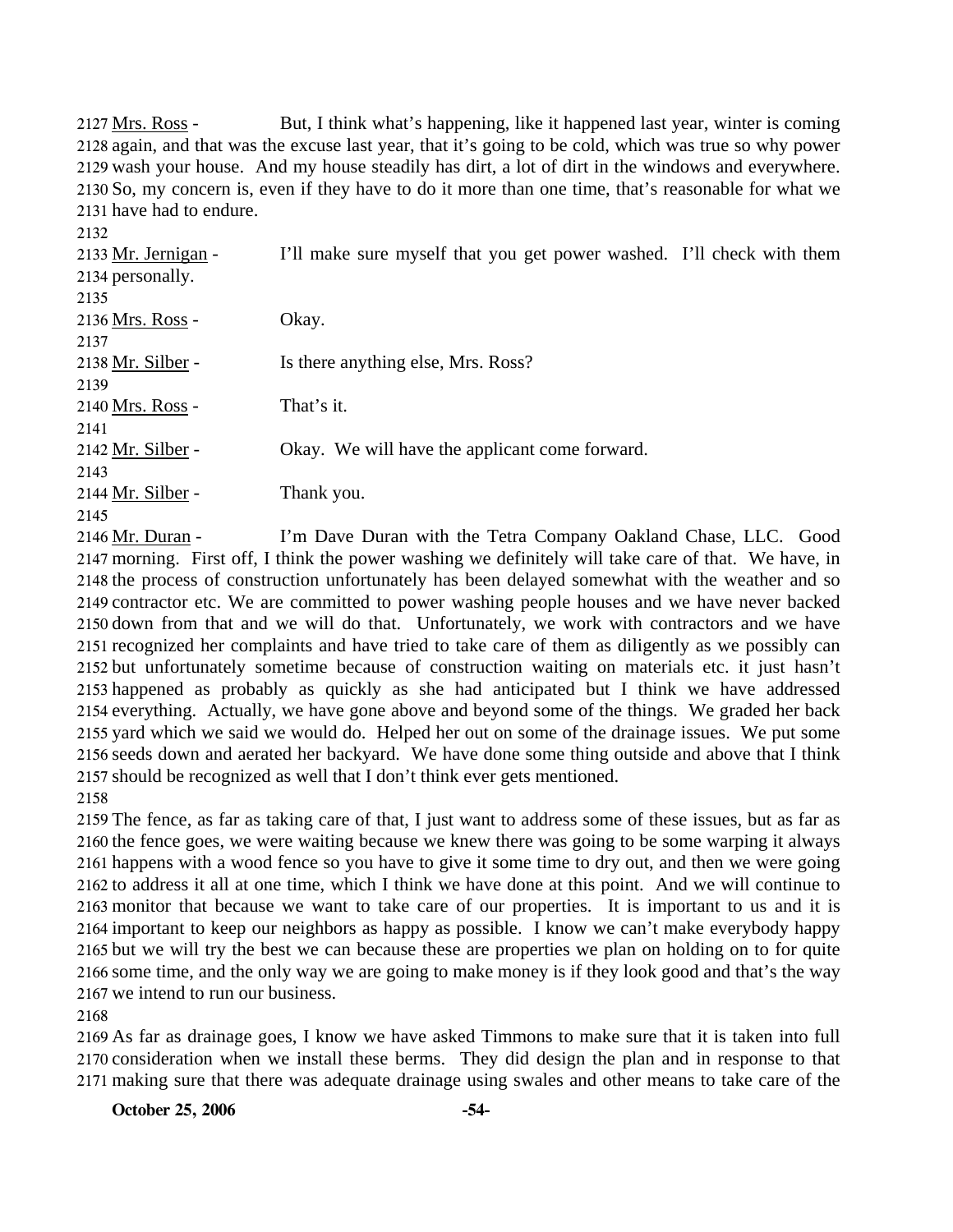2172 drainage. So, I think that has been addressed within these plans.

2173

 The homebuilder next door has had some issues with some drainage that we have addressed and we put them on notice to take care, however if they don't do it we will take care of it as well. So, that above and beyond this, but I just want to make sure that that is on record as well. Other there any other issues you want to address or questions.

2178

What is the status with the emergency access she indicated? It looks 2180 different from this. How does it look at this point? 2179 Mr. Silber -

2181

Oh, it looks great. It has been sodded, irrigated, it's pretty well finished. We've got to add some of the trees that are on the landscape plan. We haven't done that until we 2183 2184 receive approval on it. But, it should be done within the next two to three weeks hopefully. 2182 Mr. Duran -

2185

2186 Mr. Silber-<br>When do you intend to do the planting?

2187

As soon as we get our approvals. We have actually started some of it. We 2189 are working from the front back. We are in the process of putting the asphalt down in the rear of 2190 the property and also we do not want to have trucks and bobcats and etc. running through the 2191 freshly paved asphalt. We want to give that some time to cure which will probably be about the 2192 first of next week. We have already planted some of the stuff in the back around some of the 2193 apartments but as far as putting... as soon as the berms go in which they are supposed to start on 2194 those this week, we will begin the planting of that transitional buffer. 2188 Mr. Duran -

2195

Are you aware that the staff is recommending a condition that stipulates 2197 that you must have all your plantings in on the southern and western property lines and the 2198 emergency access by December 15. And if you don't have it done by that time, we will stop 2199 issuing certificates of occupancy? 2196 Mr. Silber -

2200

Yes, we are aware of that. We are doing HUD financing and HUD 2202 mandates the completion date which is the end of November, and that corresponds to 2203 landscaping as well so we plan on finishing this project by the end of November, everything, 2204 complete. 2201 Mr. Duran -

2205

2206 Mr. Silber - So, the asphalt on the parking lot and all of that is down at this time? 2207

2208 Mr. Duran - It's in the process. They should finish it today, yes.

2209

Then would it not be appropriate to go ahead and do the power washing as 2211 soon as the pavement is down? 2210 Mr. Silber -

2212

If I could ask to wait until the berms are installed just because that just 2214 may pick up some additional dust. But, I would say within the next two weeks that should 2215 happen. We have instructed the contractor KBS to do that as soon as that is done. It is their 2216 responsibility to do that and they will do it. We will make sure of it. 2213 Mr. Duran -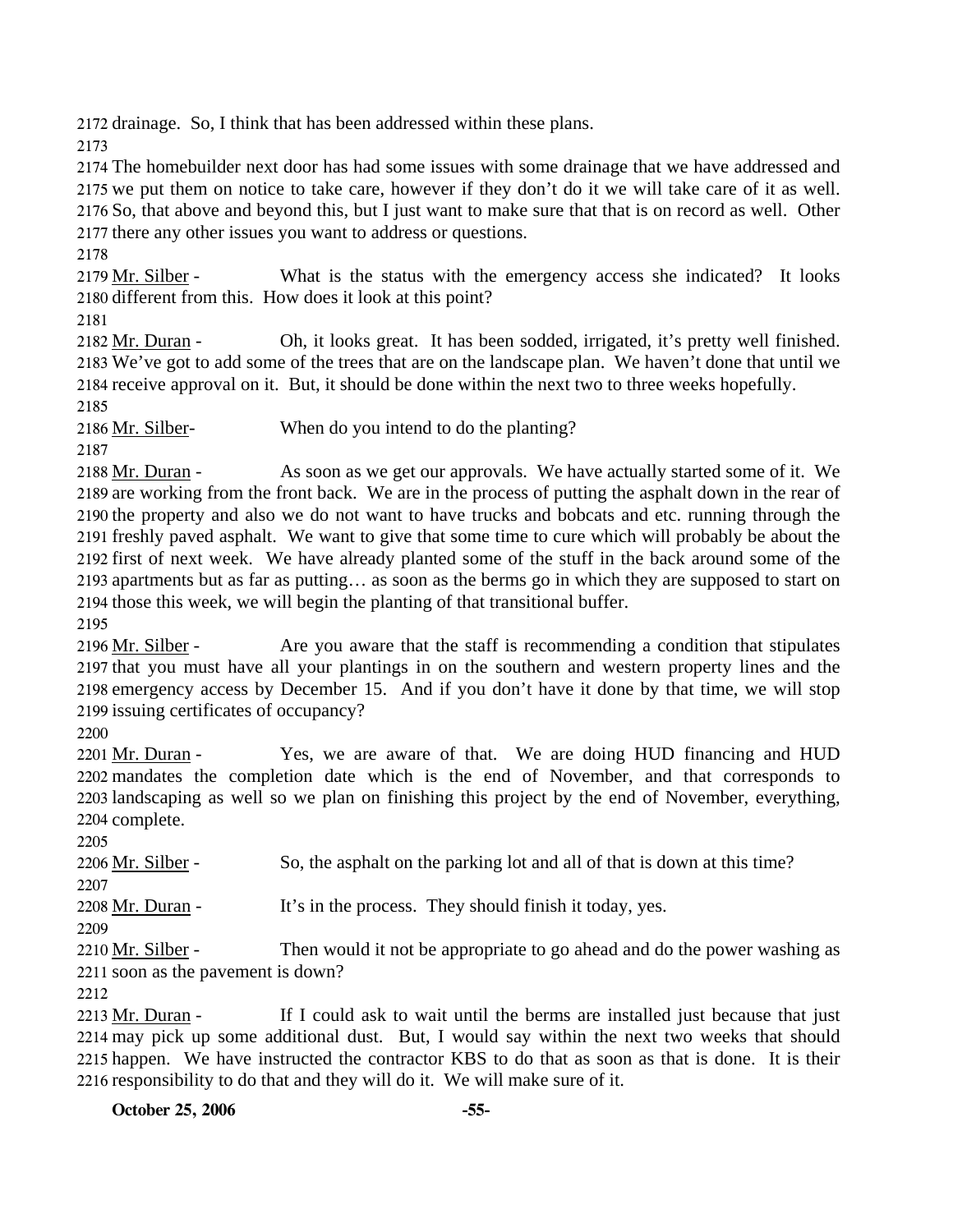2217 Mr. Silber - I would like to have a drop-dead date for power washing. 2218 2219 Mr. Duran - I would say, let's say by November 15. 2220 2221 Mr. Silber - Just as long in fact that happens. 2222 It's going to happen. We have never, like I said, backed down from doing 2224 that. I don't know what letter Mrs. Ross is referring to. I know we sent some emails saying that 2225 we would do it as soon as the grading and asphalt was down, and we agreed to that and still 2226 agree to that. 2223 Mr. Duran -2227 If you want to put a November 15 date on that I'm all right, but if we were 2229 to have a lot of rain between now and then. I don't want to have them out there power washing 2230 the same day they are putting the berm down. 2228 Mr. Jernigan -2231 I don't either. I want to have a date that we all can live by but I want a 2233 realistic date and I want one that we can really commit to. We are going to have bad weather, 2234 there are going to be some delays.... 2232 Mr. Silber -2235 I would say December 1 because we have got to be finished by November 2237 23, so we will say December 1. 2236 Mr. Duran -2238 2239 Mr. Silber - Okay. 2240 2241 Mr. Jernigan - Is that okay with you, Mrs. Ross, December 1? 2242 2243 Mrs. Ross - (Unintelligible, speaking from her seat in the audience). 2244 I never insinuated that she was lying. I knew we sent her emails but I do 2246 not know of any letters is what I said. 2245 Mr. Duran -2247 2248 Mrs. Ross - (Unintelligible) 2249 He said a letter. He said he did send you an email, but he said he didn't 2251 recall a letter. 2250 Mr. Jernigan -2252 2253 Mrs. Ross - (Unintelligible). 2254 Mrs. Ross, because we are recording this, I'm getting indication from the 2256 back that they can't hear you. So, any statements you make have to made on the microphone. 2255 Mr. Silber -2257 I mean, we said that we would power wash. I think what she is referring 2259 to is that there was a committed date to the power washing. We have never committed to an 2260 actual date, that I know of, and if we did maybe it was a date around that we might have done it 2261 but there was some constraints to it as far as paving and grading and so forth. 2258 Mr. Duran -

**October 25, 2006 -56-**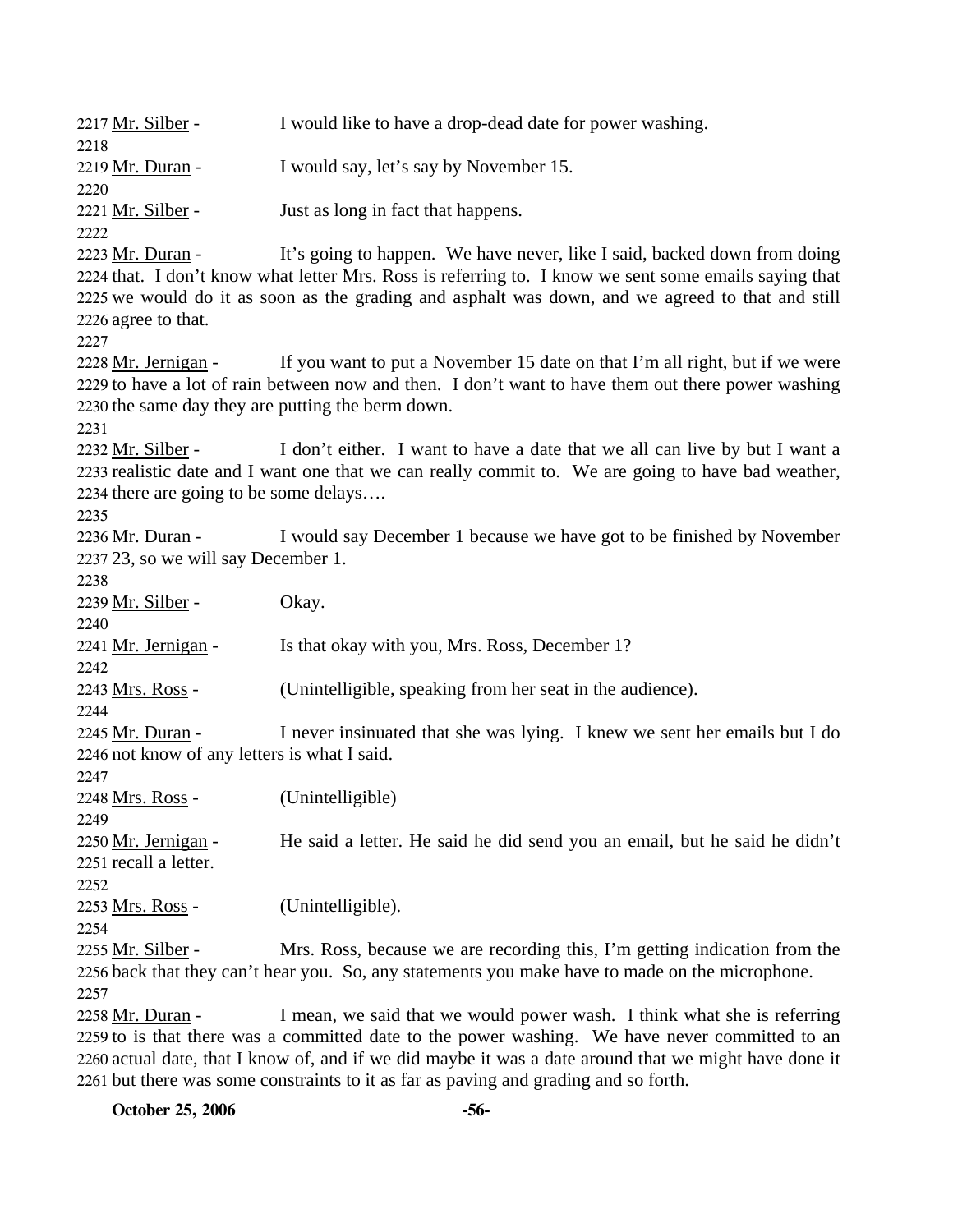May I make a suggestion at this point. Drop-dead dates are difficult at 2263 best because there are any number of things that could influence that. How about suggesting 2264 within, let's say, a week of the completion of the construction of the berm or something along 2265 those lines that doesn't end of being a "got you game" as we go down the line here. 2262 Mrs. Jones -2266

That's not my intention. I don't think that I am asking for something 2268 unreasonable. And also I don't know if I included pictures of our front entrance to our 2269 community. It is my understanding that they are suppose to take care of that too because we still 2270 have pipes... did I give you those pictures, we still have pipes sticking up at the front entrance of 2271 our community and that's been there for a good little while now, as well. 2267 Mrs. Ross -

 But, back to the email, this is dated April 13. It came from Ryman Jones and it was cc to Mr. O'Kelly, D. Durant and various other persons and it was dealing with some of the complaints that I had. One of them was using the emergency fire lane entrance. People were riding through there, but that's over. But, let me go down to "when will the adjoining properties be power washed as promised." Paving should be started by May 1 and he anticipates scheduling the power washing around May 15." It was previously earlier and I will work diligently to find that letter. But this is the email, so nobody denied that it was previously promised because that's what this says, right here.

2280

2281 Mr. Jernigan - I don't think anybody denied that. They are going to power wash it.

2282

But he said he didn't know or remember a date ever being said. I'm not 2284 going to be made out like I don't know what I'm talking about. It's written here and this was 2285 previously discussed, whether he discussed it or Mr. Jones, it was stated. It was supposed to be 2286 over a year ago. 2283 Mrs. Ross -

2287

2288 Mr. Branin - Mrs. Ross, can I see that, please. 2289

2290 Mrs. Ross - Sure.

2291

2292 Mr. Branin - Thank you.

2293

Well, I'm in agreement that once the berm is up within a week, 2295 considering the weather, that the power wash be done. Is that fine, Steve? 2294 Mr. Jernigan -

2296

2297 Mr. Gray or Duran - I have no problem with that.

2298

Mrs. Ross, I want to let you know too, on the garages on this, that they 2300 have, when this case originally came through, they didn't have garages. They came back to me 2301 about a year later and decided that they wanted to upgrade the apartments and asked me if they 2302 could put those garages on and the Commission approved it. That wasn't even in the original 2303 case, just trying to make it look better. They brought back the garages. They actually wanted to 2304 put more in than what's there, but I thought it was too jumbled up so that's the reason for the 2305 amount that's there now. 2299 Mr. Jernigan -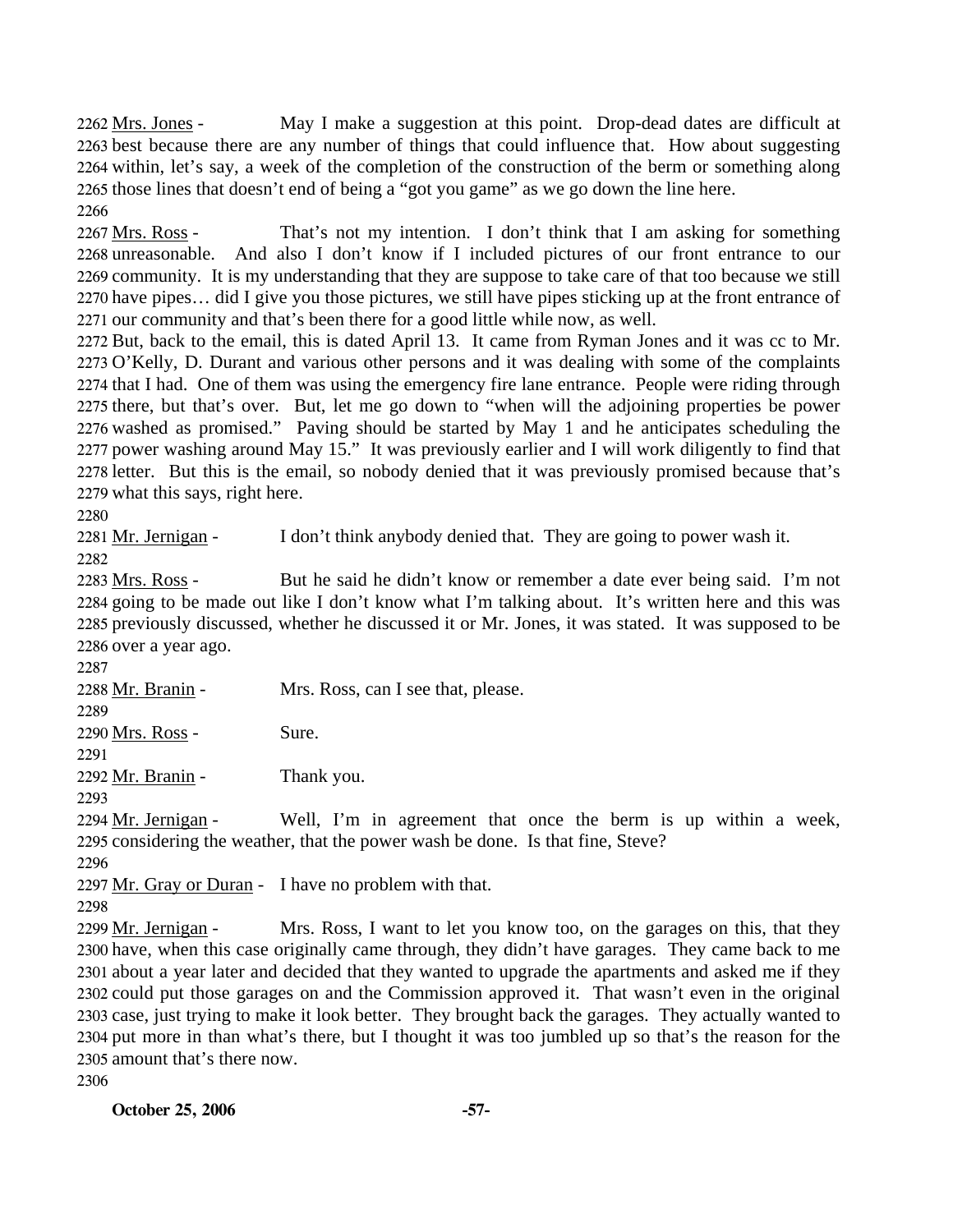I'm not sure, I mean, the garages really don't make a difference to me. I 2308 mean, I would rather have trees. I would rather not see the apartments. And that doesn't make it 2309 upscale if you don't take care of the property or if you don't have the right tenants in there. 2307 Mrs. Ross -2310

But, I'm saying too, you don't have a lot of apartments around here that 2312 have garages. 2311 Mr. Jernigan -

2313

Okay. And, you don't have a lot of subdivisions that have apartments in 2315 the rear of them either. You may have townhomes. I'm not really, really impressed because 2316 they have garages. I'm more impressed that those apartments will stay, the upkeep will be great 2317 and that the landscaping will be one that would look like an upscale neighborhood. Like I said, 2318 I'm not really impressed because I've seen many apartments, and I know of many in the east end 2319 that have started out great and went down. So, I would like to see it in a year. 2314 Mrs. Ross -

2320

Well, these are the only apartments that we have approved in six years and 2322 that was because, other than it being a UMU, which Rocketts Landing and Wilton had some but 2323 from my recollection we haven't zoned for any apartments other than senior living. 2321 Mr. Jernigan -

| 2325 Mrs. Ross -         | I'm talking about existing apartments that I know started off great.                                 |
|--------------------------|------------------------------------------------------------------------------------------------------|
| 2326                     |                                                                                                      |
| 2327 Mr. Jernigan -      | Thank you.                                                                                           |
| 2328                     |                                                                                                      |
| 2329 Mrs. Ross -         | Okay.                                                                                                |
| 2330                     |                                                                                                      |
| 2331 Mr. Branin -        | Mrs. Ross, here is your email.                                                                       |
| 2332                     |                                                                                                      |
| 2333 Mrs. Ross -         | Thank you.                                                                                           |
| 2334                     |                                                                                                      |
| 2335 Mr. Jernigan -      | I'm ready to make a motion.                                                                          |
| 2336                     |                                                                                                      |
| 2337 Mr. Archer -        | All right, Mr. Jernigan.                                                                             |
| 2338                     |                                                                                                      |
| 2339 Mr. Jernigan -      | Mr. Chairman, with that, I will move for approval of LP/POD-93-02, The                               |
|                          | 2340 Villas @ Oakland Chase, subject to the annotations on the plans the standard conditions for     |
|                          | 2341 landscape plans and the following additional conditions Nos. 5, 6, and 7 and No. 8 added on the |
| 2342 addendum.           |                                                                                                      |
| 2343                     |                                                                                                      |
| 2344 Mr. Branin -        | Second.                                                                                              |
| 2345                     |                                                                                                      |
| 2346 Mr. Archer -        | The motion was made by Mr. Jernigan and seconded by Mr. Branin. All                                  |
|                          | 2347 in favor say ayeall opposed say nay. The motion passes.                                         |
| 2348                     |                                                                                                      |
| 2349 Mrs. O'Bannon -     | Mrs. Ross, these minutes as you have learned are verbatim and if you wish                            |
| 2350 you can get a copy. |                                                                                                      |
| 2351                     |                                                                                                      |
| <b>October 25, 2006</b>  | $-58-$                                                                                               |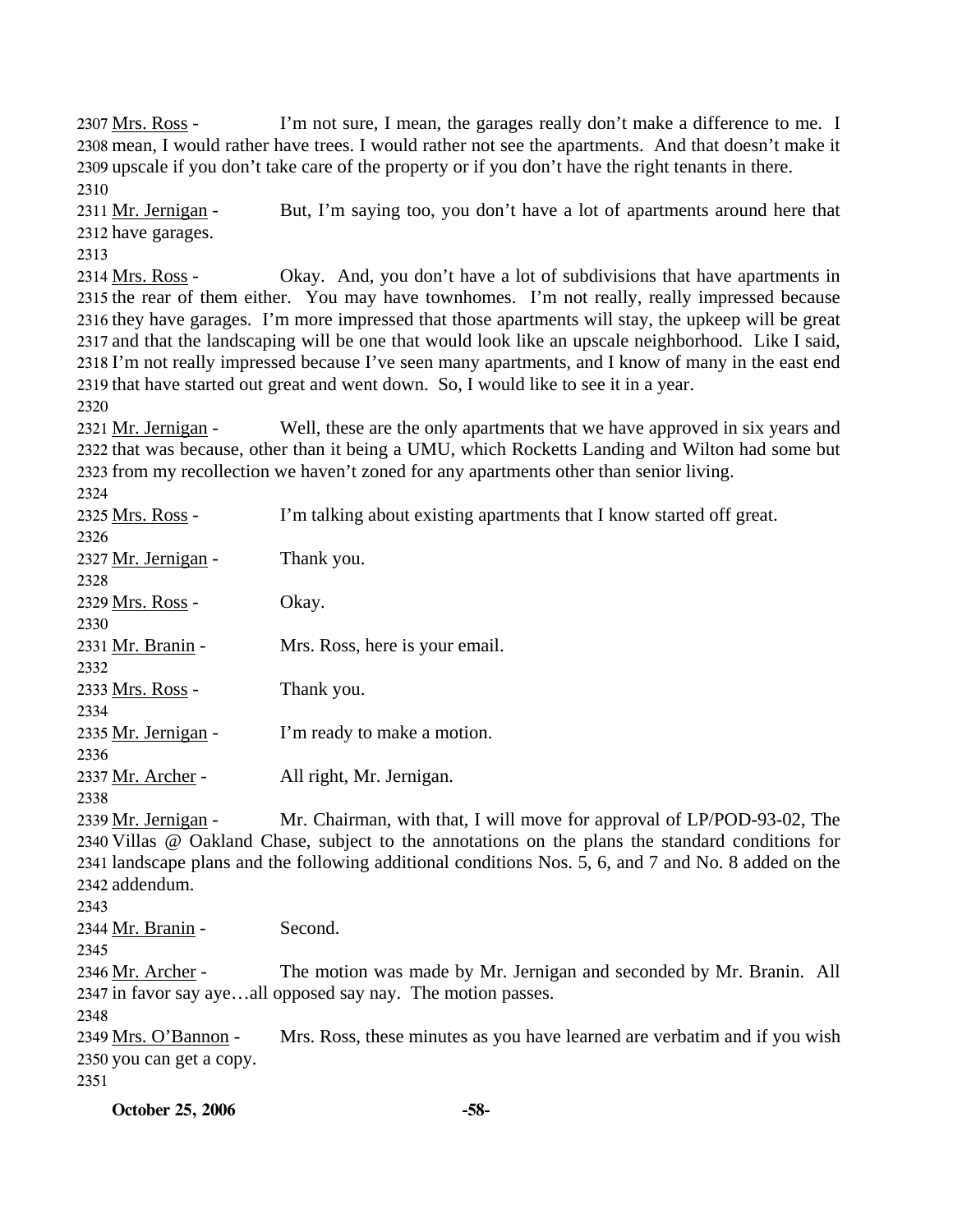2352 Mrs. Ross - Okay.

2353

2354 The Planning Commission approved the landscape plan for LP/POD-93-02, The Villas @ 2355 Oakland Chase, subject to the annotations on the plans, the standard conditions attached to these 2356 minutes for developments of this type, and the following additional conditions:

2357

2358 5. 2359 2360 5. Additional landscape material as determined necessary by planning staff shall be provided to assure a dense perimeter buffer as proffered, prior to the issuance of a final Certificate of Occupancy for the last building in each section.

 $23616.$ 2362 2363 6. Additional landscape material as determined necessary by planning staff shall be provided to assure adequate screening of meter boxes as proffered, prior to the issuance of a final Certificate of Occupancy for each building.

23647. 2365 2366 7. A location plan and details of site amenities i.e.: benches, gazebos and shall be submitted for review and approval by planning staff, prior to the issuance of a final certificate of occupancy for the last building in each section.

2367 8. 2368 2369 8. No additional Certificates of Occupancy will be approved after **December 15, 2006** unless required landscaping in the buffer along the southern and western property lines and the emergency access easement has been planted.

2370

2371 Mr. Archer - All right, Mr. Secretary, where are we now?

2372

We have completed the agenda with the exception of your minutes which 2374 are at the end of the agenda, and these are the September 27, 2006 minutes, which have been 2375 previously sent to you. 2373 Mr. Silber -

2376

# 2377 **APPROVAL OF MINUTES: September 27, 2006 Minutes**

2378

2379 Mr. Archer - Do we have any corrections to the minutes?

2380

I sent my corrections in earlier yesterday. The only comment that I want 2382 to say is that when I read what I say on paper I don't know how anybody understands what I'm 2383 saying. 2381 Mrs. O'Bannon -

2384

2385 Mr. Archer - I think we all have that problem, Mrs. O'Bannon.

2386

When you comment, and someone makes a statement, and then you add a 2388 few words, it sometimes doesn't make sense. 2387 Mrs. O'Bannon -

2389

2390 Mr. Archer - And sometimes we stop midsentence and go to another thought.

2391

Sometimes I read mine and wonder, where did I go to school. I do have a 2393 change. Line 1131, page 33. Where it says "we have an emergency cleared up" that had to be 2394 "an emergency **access** cleared up." I didn't clear an emergency but I did clear up an emergency 2395 access. 2392 Mr. Jernigan -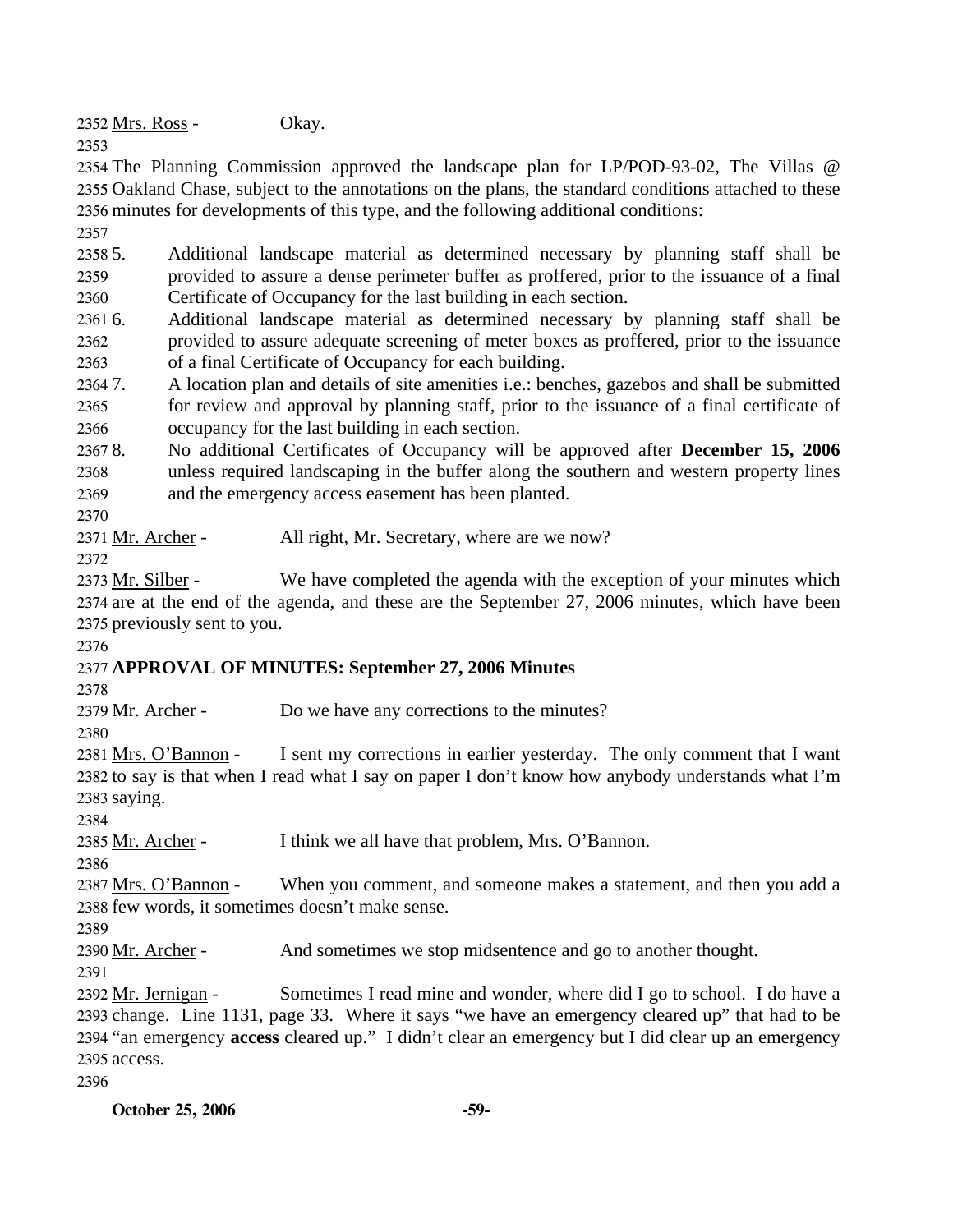Well, it would have been commendable if you had. All right. Is there 2398 anything else? Is there a motion for approval of the minutes? 2397 Mr. Archer -

2399

2400 Mr. Branin - So moved.

2401

2402 Mr. Jernigan - Second.

2403

The motion was made by Mr. Branin to approve the September 27, 2006 2405 minutes and seconded by Mr. Jernigan. All in favor say aye...all opposed say nay. The motion 2406 passes. 2404 Mr. Archer -

2407

2408 The Planning Commission approved the minutes, as corrected, for the September 27, 2006, 2409 Planning Commission meeting.

2410

2411 Mr. Archer - All right. Is there anything else?

2412

I have one comment I want to make. As you know last night the Board of 2414 Supervisors had a large group there for discussion for the CDA, which is the Community 2415 Development Authority, for The Shops at White Oak Village. And a comment was made that I 2416 thought was very complimentary and I just wanted to let you know about it and it had to do with 2417 the fact that they were able to get investors in something such as the Shops at White Oak Village 2418 because what their investors are seeing in Henrico County is very high-quality construction in 2419 the Varina District and in the Fairfield District. And they were pleased with that - and as you 2420 know, the Catch 22 is you need more people with money who are willing to go to a shopping 2421 center to spend it. And I think what their investors saw, which I think was a positive reflection 2422 on both the Board of Supervisors and the Planning Commission, is that the type of construction 2423 that they are seeing in that part of the County is up to par with the western part of the County. 2424 And they implied that as to that fact, they could get good investors, and could have gotten such a 2425 nice shopping center from their standpoint as investors and developers. I think that gives you 2426 some good feedback on the quality of construction that you are seeing in eastern Henrico. And I 2427 know that the comments that we got on the apartment case that we just heard, just this one small 2428 comment, and about there being garages, it is just that sort of thing that investors are looking at 2429 when they go to put in a very high-quality shopping center in the eastern part of the County. So, 2430 all of the development we are having along the river and, these other developments too, where 2431 we are seeing the good quality construction. So, I just wanted to point that out. 2413 Mrs. O'Bannon -

2432

2433 Mr. Jernigan - Thank you for passing that along. I'm glad to hear that. 2434 2435 Mr. Archer - And I'm glad I didn't close the meeting before you got to that. 2436 I'll tell you, I'm feeling a whole lot better because when I saw that 2438 Wingate Hotel come through on an acre and a half, I felt good because I've got two and a quarter 2437 Mr. Jernigan -

2439 acres, and I said I'm going to look at this pretty hard. A 105 room on an acre and a half, I'm….. 2440

2441 Mrs. O'Bannon - This is why it pays to be tough. Thank you.

**October 25, 2006** -60-